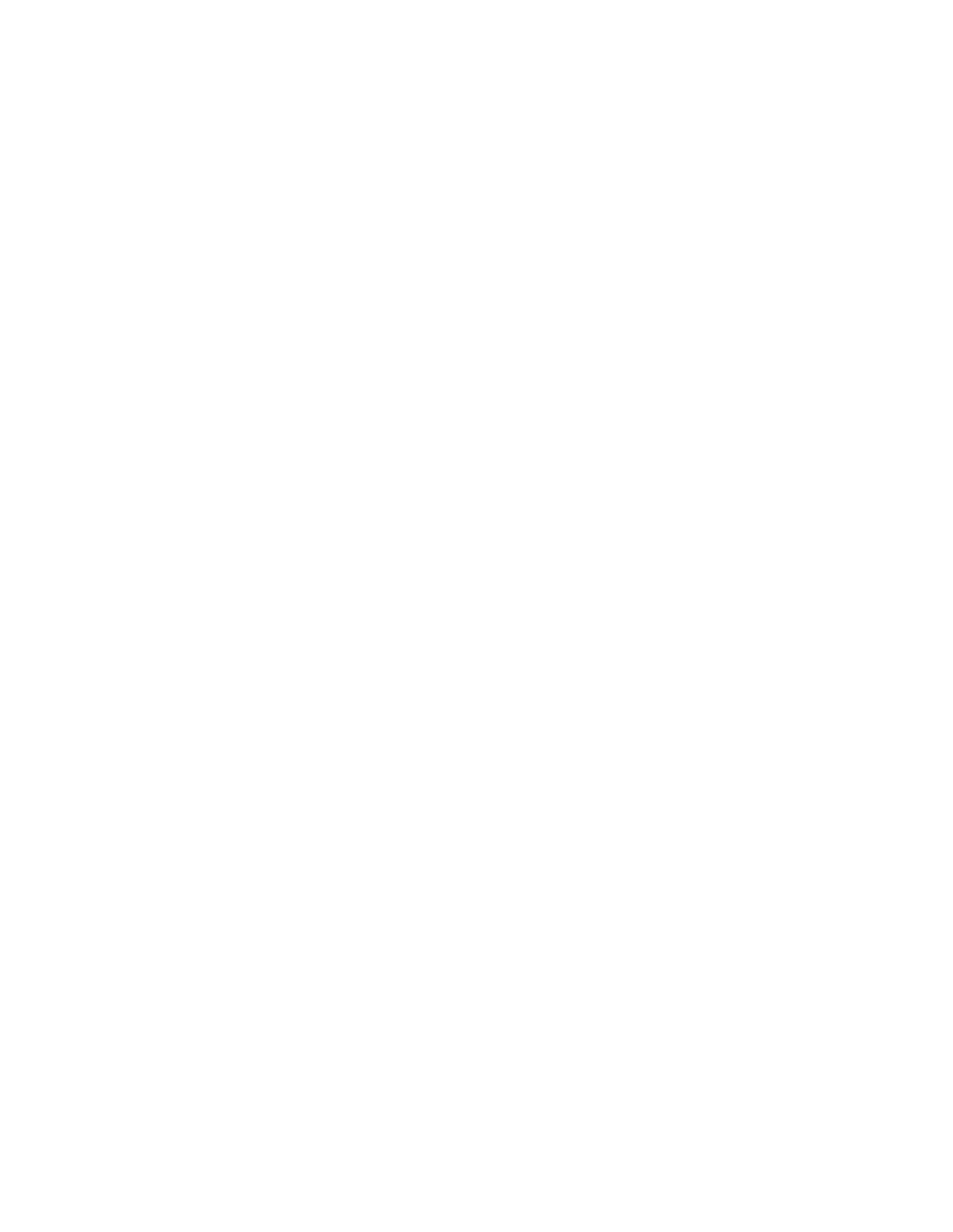# **TABLE OF CONTENTS**

| $\overline{1.1}$ |                                                                    |  |
|------------------|--------------------------------------------------------------------|--|
| 1.2              |                                                                    |  |
| 1.3              |                                                                    |  |
|                  |                                                                    |  |
|                  |                                                                    |  |
|                  |                                                                    |  |
|                  |                                                                    |  |
| $\overline{3.1}$ |                                                                    |  |
| 3.2              |                                                                    |  |
| 3.3              |                                                                    |  |
| 3.4              |                                                                    |  |
|                  |                                                                    |  |
|                  | ARTICLE 4 - PERSONNEL RECRUITMENT AND SELECTIONS PROCEDURES5       |  |
| 4.1              |                                                                    |  |
|                  | 4.1.1                                                              |  |
|                  | 4.1.2                                                              |  |
|                  | 4.1.3                                                              |  |
| 4.2              |                                                                    |  |
| 4.3              |                                                                    |  |
| 4.4              |                                                                    |  |
| 4.5              |                                                                    |  |
| 4.6              |                                                                    |  |
|                  |                                                                    |  |
|                  | ARTICLE 5- EMPLOYEE HOURS OF WORK AND WORKING CONDITIONS 11        |  |
| $\overline{5.1}$ |                                                                    |  |
|                  | 5.1.1                                                              |  |
|                  | 5.1.2                                                              |  |
|                  | 5.1.3                                                              |  |
|                  | 5.1.4                                                              |  |
|                  | Clarification of Working Hours for Non-Exempt Employees12<br>5.1.5 |  |
| 5.2              |                                                                    |  |
| 5.3              |                                                                    |  |
| 5.4              |                                                                    |  |
| 5.5              |                                                                    |  |
| 5.6              |                                                                    |  |
| 5.7              |                                                                    |  |
| 5.8              |                                                                    |  |
| 5.9              |                                                                    |  |
| 5.10             |                                                                    |  |
| 5.11             |                                                                    |  |
| 5.12             |                                                                    |  |
| 5.13             |                                                                    |  |
| 5.14             |                                                                    |  |
| 5.15             |                                                                    |  |
| 5.16             |                                                                    |  |
|                  |                                                                    |  |
|                  | ARTICLE 6 - ILLNESS AND SAFETY PREVENTION PROGRAM 17               |  |
| 6.1              |                                                                    |  |
| 6.2              |                                                                    |  |
| 6.3              |                                                                    |  |
| 6.4              |                                                                    |  |
|                  |                                                                    |  |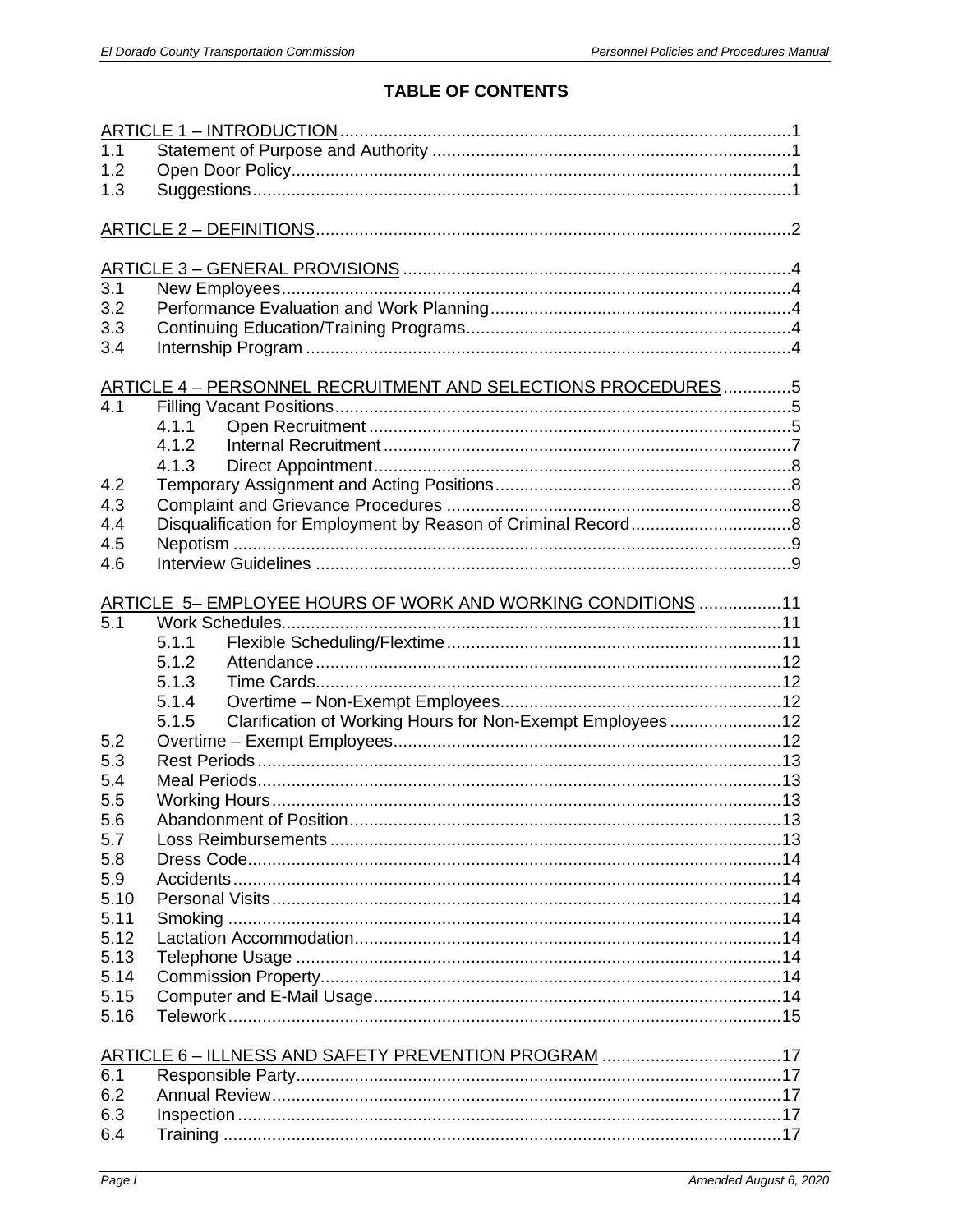| 6.5               |        |  |  |  |
|-------------------|--------|--|--|--|
| 6.6               |        |  |  |  |
|                   |        |  |  |  |
|                   |        |  |  |  |
|                   |        |  |  |  |
| 8.1               |        |  |  |  |
| 8.2               |        |  |  |  |
| 8.3               |        |  |  |  |
|                   | 8.3.1  |  |  |  |
| 8.4               |        |  |  |  |
|                   | 8.4.1  |  |  |  |
|                   | 8.4.2  |  |  |  |
|                   | 8.4.3  |  |  |  |
|                   | 8.4.4  |  |  |  |
| 8.5               |        |  |  |  |
|                   | 8.5.1  |  |  |  |
|                   | 8.5.2  |  |  |  |
|                   | 8.5.3  |  |  |  |
| 8.6               |        |  |  |  |
| 8.7               |        |  |  |  |
| 8.8               |        |  |  |  |
| 8.9               |        |  |  |  |
| 8.10              |        |  |  |  |
| 8.11              |        |  |  |  |
| 8.12              |        |  |  |  |
| 8.13              |        |  |  |  |
|                   |        |  |  |  |
|                   |        |  |  |  |
|                   |        |  |  |  |
| 9.1               |        |  |  |  |
| 9.2               |        |  |  |  |
|                   |        |  |  |  |
|                   |        |  |  |  |
| $\overline{10.1}$ |        |  |  |  |
|                   |        |  |  |  |
|                   |        |  |  |  |
|                   | 10.1.3 |  |  |  |
| 10.2              |        |  |  |  |
|                   | 10.2.1 |  |  |  |
|                   | 10.2.2 |  |  |  |
|                   | 10.2.3 |  |  |  |
|                   | 10.2.4 |  |  |  |
|                   | 10.2.5 |  |  |  |
| 10.3              |        |  |  |  |
|                   | 10.3.1 |  |  |  |
|                   | 10.3.2 |  |  |  |
|                   | 10.3.3 |  |  |  |
|                   | 10.3.4 |  |  |  |
|                   | 10.3.5 |  |  |  |
|                   | 10.3.6 |  |  |  |
|                   | 10.3.7 |  |  |  |
|                   | 10.3.8 |  |  |  |
| 10.4              | 10.3.9 |  |  |  |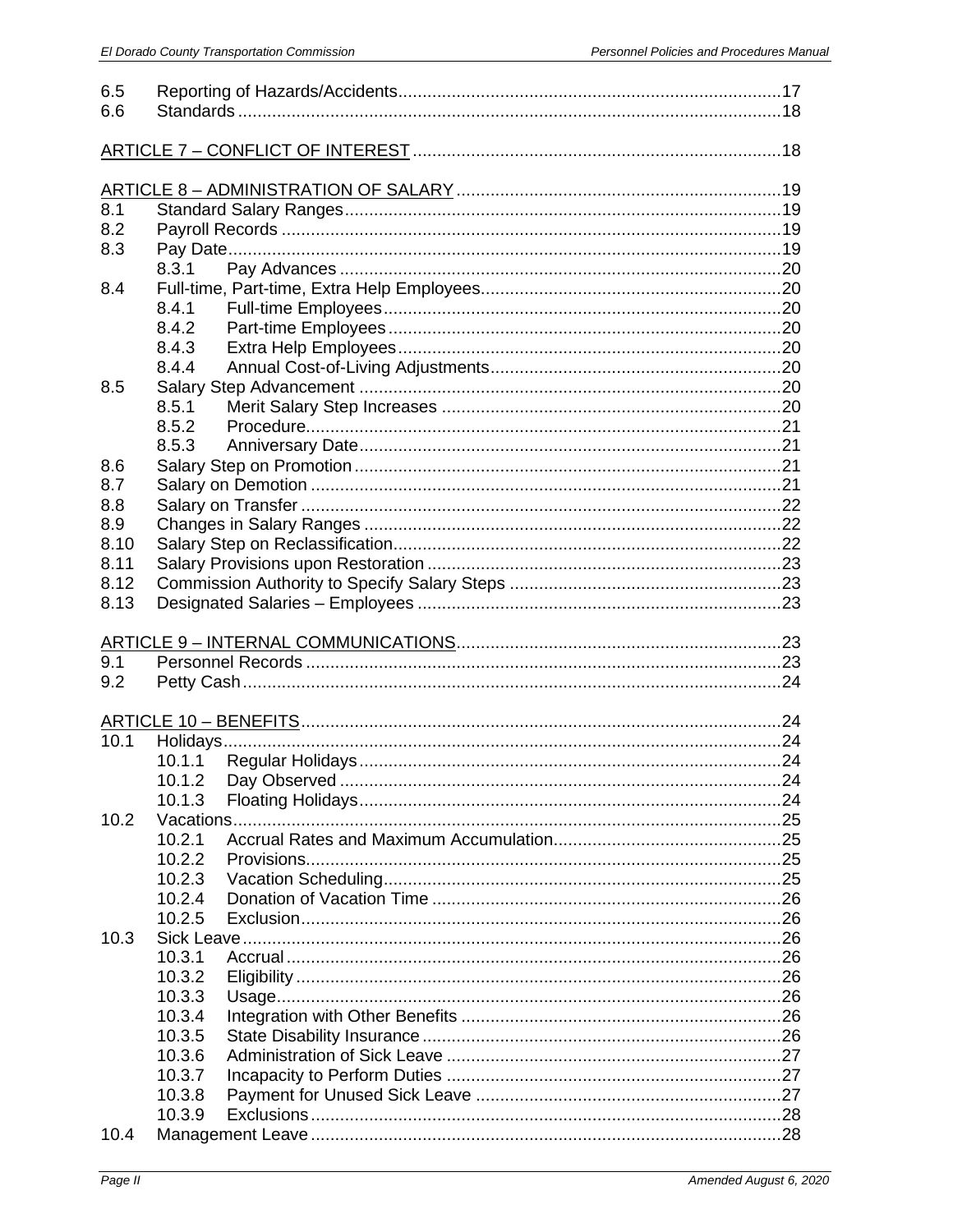|              | 10.5                                                                 |    |  |
|--------------|----------------------------------------------------------------------|----|--|
| 10.6         |                                                                      |    |  |
| 10.7         |                                                                      |    |  |
| 10.8         |                                                                      |    |  |
|              | 10.8.1                                                               |    |  |
|              | 10.8.2                                                               |    |  |
|              | 10.8.3                                                               |    |  |
|              | 10.8.4                                                               |    |  |
|              | 10.8.5                                                               |    |  |
|              | 10.8.6                                                               |    |  |
| 10.9         |                                                                      |    |  |
|              |                                                                      |    |  |
| 10.10        |                                                                      |    |  |
|              |                                                                      |    |  |
| 10.11        |                                                                      |    |  |
| 10.12        |                                                                      |    |  |
| 10.13        |                                                                      |    |  |
| 10.14        |                                                                      |    |  |
| 10.15        |                                                                      |    |  |
| 10.16        |                                                                      |    |  |
| 10.17        |                                                                      |    |  |
| 10.18        |                                                                      |    |  |
|              |                                                                      |    |  |
|              |                                                                      |    |  |
|              |                                                                      |    |  |
|              |                                                                      |    |  |
| 11.1         |                                                                      |    |  |
| 11.2         |                                                                      |    |  |
| 11.3         |                                                                      |    |  |
|              | 11.3.1                                                               |    |  |
|              | 11.3.2                                                               |    |  |
|              | 11.3.3                                                               |    |  |
|              |                                                                      |    |  |
|              |                                                                      |    |  |
|              | 11.3.4                                                               |    |  |
|              | 11.3.5                                                               |    |  |
|              | 11.3.6                                                               |    |  |
|              |                                                                      |    |  |
|              | ARTICLE 12-TERMINATION OF EMPLOYMENT                                 | 36 |  |
| 12.1         |                                                                      |    |  |
| 12.2         |                                                                      |    |  |
| 12.3         |                                                                      |    |  |
| 12.4         |                                                                      |    |  |
| 12.5         |                                                                      |    |  |
| 12.6         |                                                                      |    |  |
|              | Who May Seek Review and Under What Circumstances 37<br>12.6.1        |    |  |
|              | Procedures, time deadlines, and format for this process 37<br>12.6.2 |    |  |
|              |                                                                      |    |  |
|              |                                                                      |    |  |
| 13.1         |                                                                      |    |  |
| 13.2         |                                                                      |    |  |
| 13.3         |                                                                      |    |  |
|              |                                                                      |    |  |
|              |                                                                      |    |  |
| 14.1         |                                                                      |    |  |
| 14.2<br>14.3 |                                                                      |    |  |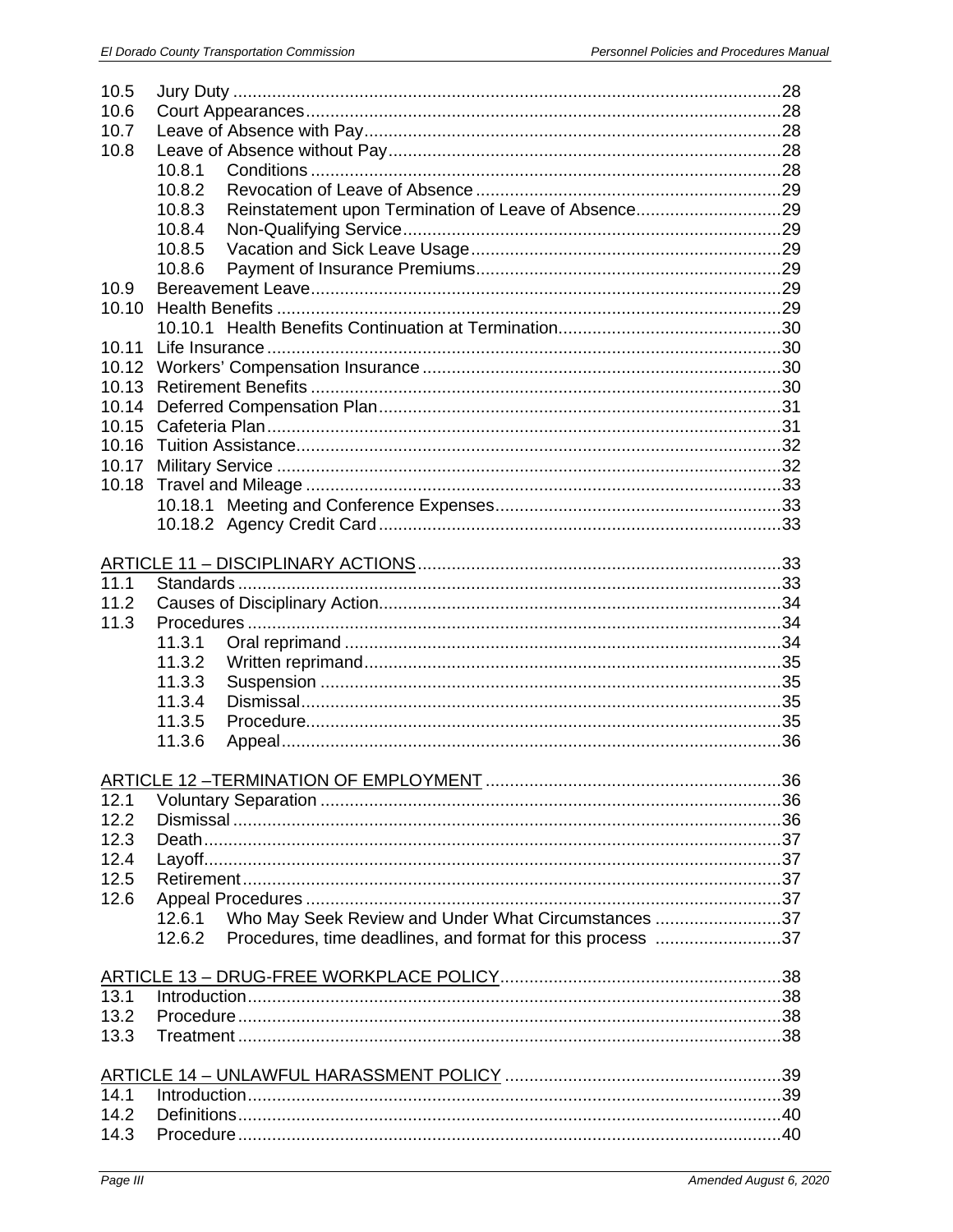| 15.1 |                                                            |  |  |
|------|------------------------------------------------------------|--|--|
| 15.2 |                                                            |  |  |
| 15.3 |                                                            |  |  |
| 15.4 |                                                            |  |  |
| 15.5 |                                                            |  |  |
|      |                                                            |  |  |
|      |                                                            |  |  |
| 16.1 |                                                            |  |  |
| 16.2 |                                                            |  |  |
| 16.3 |                                                            |  |  |
|      |                                                            |  |  |
|      | ARTICLE 17 - RELATIONSHIP OF PERSONNEL MANUAL TO EXECUTIVE |  |  |
|      |                                                            |  |  |
|      |                                                            |  |  |
|      |                                                            |  |  |
|      |                                                            |  |  |
|      |                                                            |  |  |
|      | APPENDIX B - EL DORADO COUNTY TRANSPORTATION COMMISSION    |  |  |
|      | <b>JOB CLASSIFICATIONS</b>                                 |  |  |
|      |                                                            |  |  |
|      |                                                            |  |  |
|      |                                                            |  |  |
|      |                                                            |  |  |
|      |                                                            |  |  |
|      |                                                            |  |  |
|      |                                                            |  |  |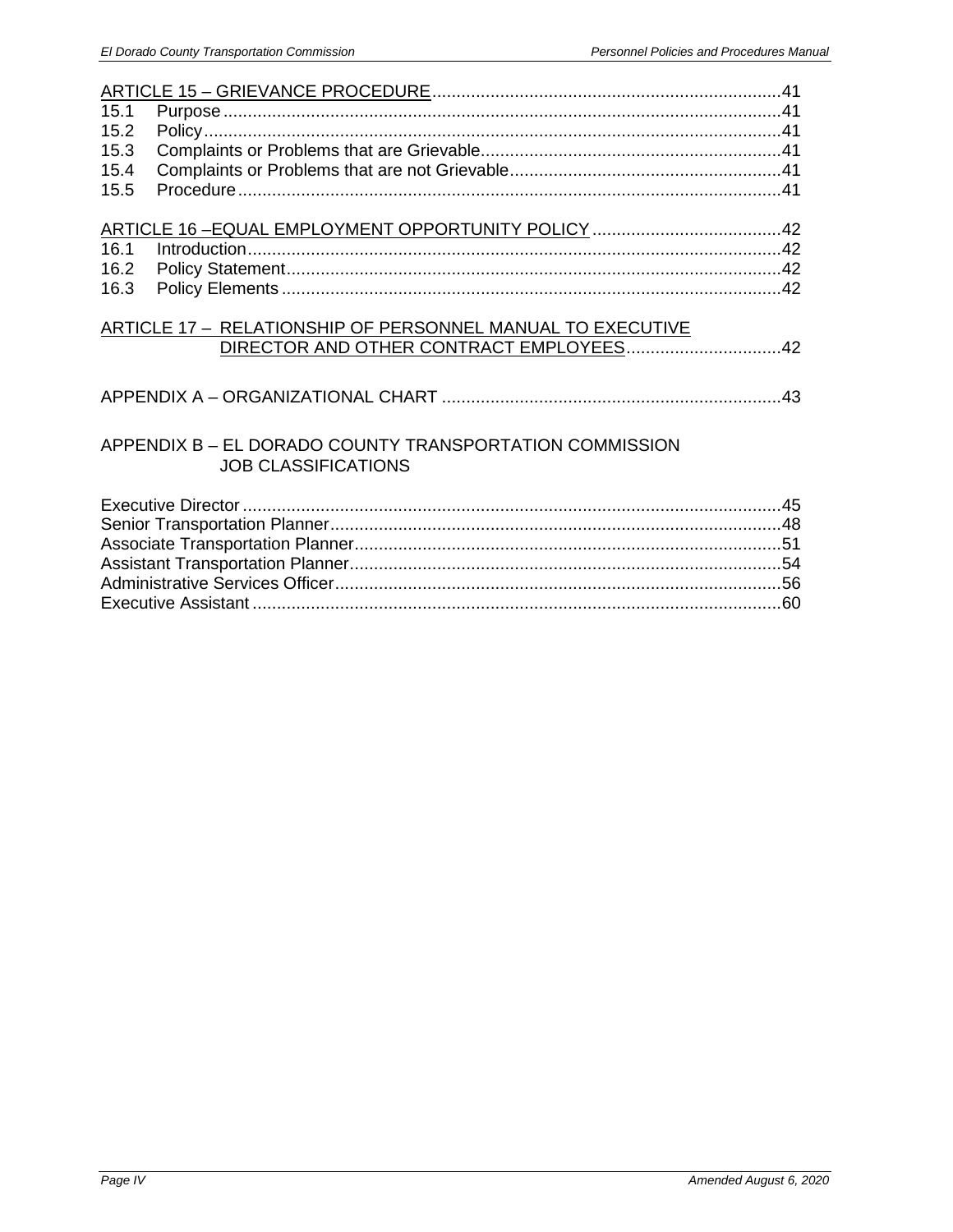# **ARTICLE 1 – INTRODUCTION**

## **1.1 Statement of Purpose and Authority**

The purpose of this manual is to provide fair and systematic procedures for the administration of all matters affecting the status and activities of employees of the El Dorado County Transportation Commission (Commission). It shall be the duty of all Commission employees to comply and assist in carrying into effect the provisions of this manual and such internal management memoranda, as the Executive Director shall issue. However, the policies and procedures set forth in this manual are guidelines only and are not intended to confer contractual rights upon an employee or to impose contractual obligations on the Commission.

The Executive Director is responsible for administration of the personnel system. She/he may delegate any such powers and duties to any other officer or employee. The Executive Director or his/her designee shall have the authority to appoint, promote, transfer, discipline, and terminate any employee of the Commission, in accordance with the personnel practices described in this document, and adopted by the Commission. The Commission does not guarantee any minimum length of employment and no supervisor or manager has any authority to make contrary representations.

The Executive Director, with the authority and direction of the full Commission, has all rights not specifically delegated in this document, including, but not limited to: the exclusive right to determine the administrative goals and objectives of the Commission; set standards of performance; determine the procedures and standards of selection for employment and promotion; direct employees; take disciplinary action with proper cause; lay off employees because of lack of work or for other legitimate reasons; maintain the efficiency of the Commission's activities; determine the methods, means, and personnel by which the Commission's activities are to be conducted; determine the content of position classifications; exercise control and discretion over the organization of the Commission and the technology required to perform its goals and objectives.

Insofar as is practical, exceptions to these procedures as written will be avoided. However, it is the intent of the Commission to comply with all applicable State and Federal laws. Should any provision of this manual conflict with any State or Federal law, such law shall control. These personnel policies and procedures will be reviewed periodically and adjustments will be made based on actual experience and economic considerations. In the event of any change to the policies set forth herein, all employees will receive a copy of a written memorandum from the Executive Director, detailing the changes made and the reasons therefore.

# **1.2 Open Door Policy**

Employees are encouraged to share their concerns, seek information, provide input, resolve problems or issues through their immediate supervisor, and as appropriate, consult with any member of management toward those ends. Managers and supervisors are expected to listen to employee concerns, to encourage their input, and to seek resolution to their problems or issues.

## **1.3 Suggestions**

The Commission is always looking for suggestions that improve methods, procedures and working conditions, reduce costs or errors, and benefit the Commission, its employees and the public.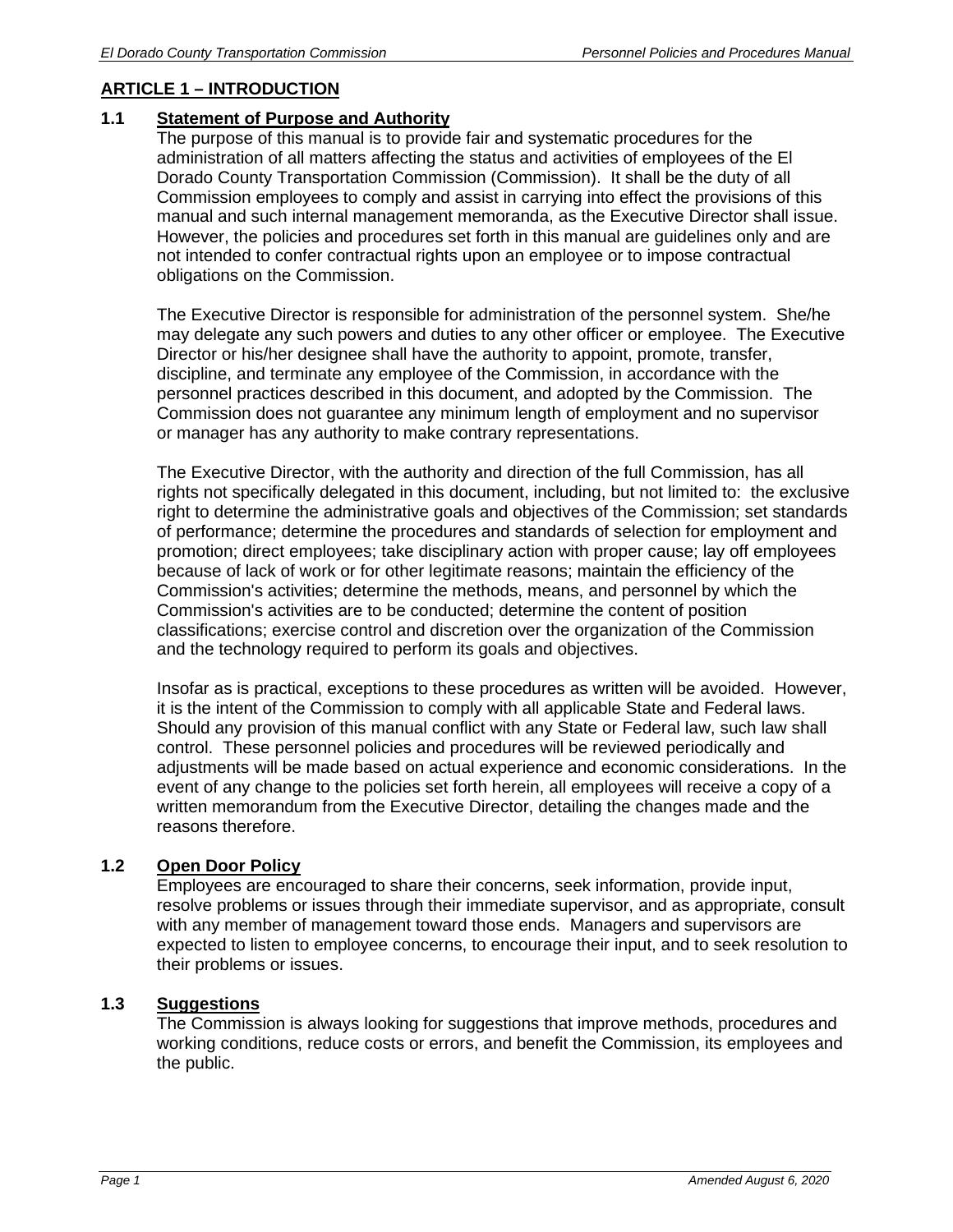# **ARTICLE 2 – DEFINITIONS**

**ACTUAL SERVICE** for the purposes of determining the amount of sick leave and vacation earned by an employee shall mean the number of hours worked in an allocated position within a biweekly pay period or while absent from work with pay but shall not include compensatory time earned or overtime.

**ALLOCATED POSITION** means an established position within a classification funded through the Commission's budget process.

**ANNIVERSARY DATE** an employee's anniversary date shall be the first day of the bi-weekly pay period following their employment date.

**ADMINISTRATIVE AND HUMAN RESOURCES AD HOC COMMITTEE** means a panel composed of the Commission: Chairperson, Vice-Chairperson, and the third member selected by them.

**APPOINTING AUTHORITY** The Executive Director shall have the authority to hire, terminate employment, conduct performance evaluations, take appropriate disciplinary actions, and determine salary increases as dictated in the annual budget.

**BASE HOURLY RATE** shall mean the hourly rate corresponding to the salary step in the salary range of the classification to which the employee is appointed.

**COMMISSION** when used alone means the El Dorado County Transportation Commission.

**COMPENSATORY TIME OFF** means time off with pay which an employee accrues instead of cash compensation.

**CONTINUOUS SERVICE** means, for the purposes of this Resolution only, that service commencing with the employee's anniversary date and continuing until broken by resignation or dismissal from Commission service for the purpose of determining eligibility for sick leave allowance, eligibility for longevity advances, vacation eligibility, and accruals, and eligibility for merit step advancement. Service as an extra help or provisional employee shall not count toward continuous service.

**EXEMPT EMPLOYEE** means an employee in a position that has been designated by the Commission to be elective, executive, administrative, professional, or other category specifically exempted from the overtime pay requirements of the Fair Labor Standards Act and interpretive and administrative regulations.

**EXTRA HELP EMPLOYEE** means a person who is hired for temporary employment by the Commission and who does not occupy an allocated position.

**FULL-TIME EMPLOYEE** means an employee who is appointed to an allocated position which requires full-time work as defined herein.

**FULL-TIME WORK** shall normally mean eight (8) hours per day and five (5) days per calendar week, provided, however, that at the discretion of the Executive Director, specific individuals may be authorized to utilize a ten (10) hour per day, four (4) day week work schedule or other approved alternate work schedule.

**HOLIDAYS** means those days enumerated herein applicable to the individual employee.

**IMMEDIATE FAMILY** means parents, spouse, domestic partner, son, daughter, sibling, mother-inlaw, father-in-law, brother-in-law, sister-in-law, grandparents, or grandchildren by blood or marriage.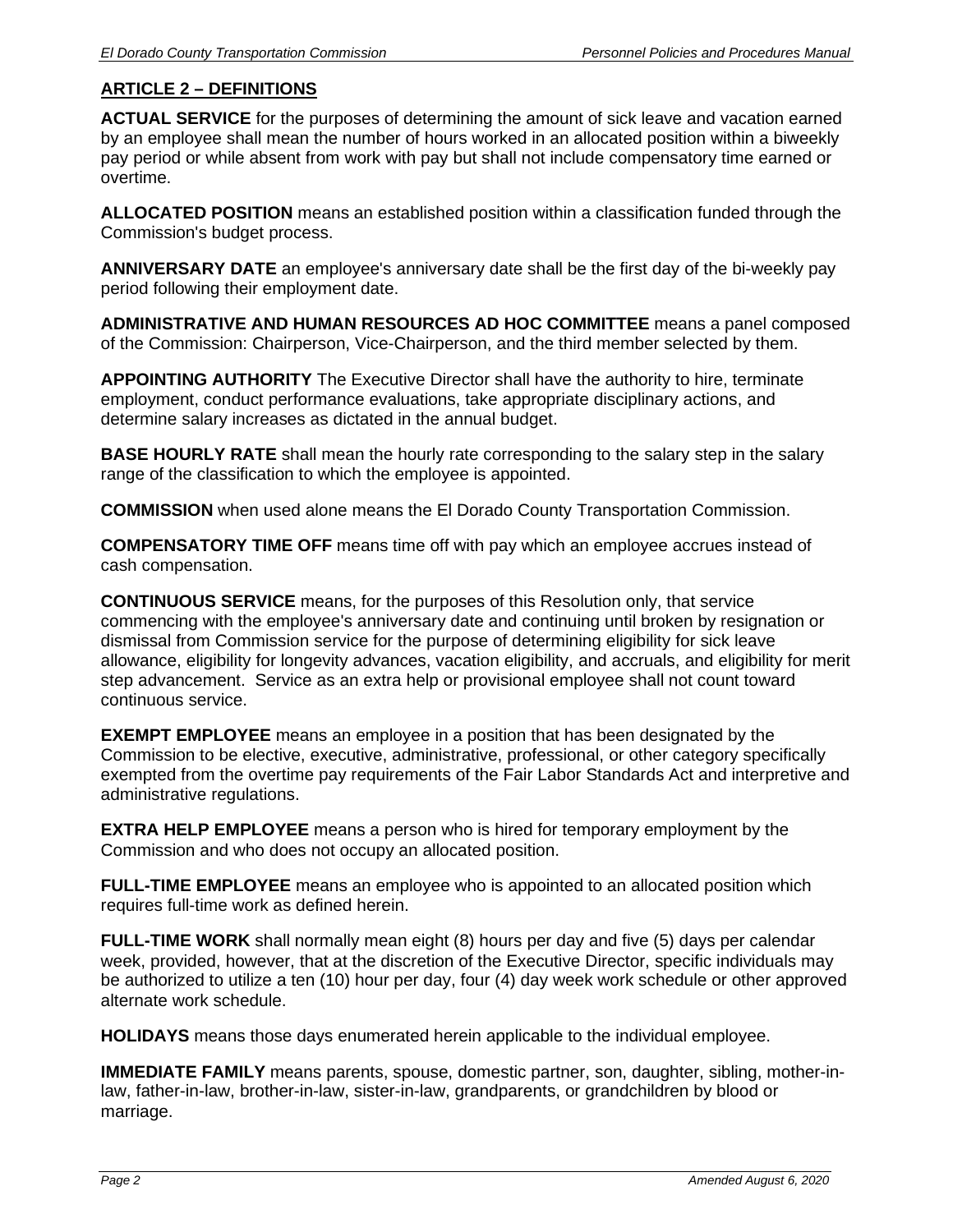**INDEPENDENT CONTRACTOR** means a non-employee who provides independent contractual services to the Commission (includes consultants). The contractor, not the Commission, is responsible for: (1) tax and social security withholding; and (2) health, unemployment, and worker's compensation insurance. The contractor is paid on a task basis rather than an hourly rate. An individual under this status receives no Commission benefits.

**INTRODUCTORY PERIOD** means the six (6) months (180 calendar days) of time-limited period of paid service which is an extension of the examination process required before an employee gains regular employee status. An employee during the introductory period may be terminated at any time without the right to appeal except as provided by law.

**NON-EXEMPT EMPLOYEE** means an employee whose position does not meet FLSA exemption tests and who is therefore paid overtime pay for authorized hours work in excess of the approved schedule. (See Definition of Work Week below).

**OVERTIME** means time worked above the minimum forty (40) hours of straight time during a work week, with the exception of employees working a flexible scheduling plan as approved by the Executive Director who may work a modified work week. Overtime for non-exempt employees is calculated at one and one half times the regular hourly rate.

**PART-TIME EMPLOYEE** means an employee regularly scheduled to work less than "full-time work" (as defined herein).

**PAY PERIOD** means fourteen (14) calendar days from 12 a.m. Monday to 11:59 p.m. the second Sunday thereafter and including the normal eighty (80) hour bi-weekly pay cycle.

**PAY STATUS** means whenever an employee is at work, absent on a paid holiday, absent on leave with pay, or absent on authorized compensatory time off.

**PROMOTION** means the change of an employee to a position in a class allocated to a salary range where the top step is higher than the top step of the class which the employee formerly occupied.

**RECLASSIFICATION** means the act of changing the allocation of a position by raising it to a higher class or reducing it to a lower class on the basis of significant changes in the nature, difficulty, or responsibility of duties performed in the position.

**REGULAR EMPLOYEE** means an employee who has satisfactorily completed the initial Introductory Period and who is not temporary, intermittent, or a student intern.

**RETIRED EMPLOYEE** means an employee who elects to retire after five (5) years employment with the Commission and has reached the age of 55.

**SATISFACTORY SERVICE** means meeting the work, performance, and conduct standards established by the Commission. Eligibility as to periods of service required for merit step advancements shall be verified by the Executive Director.

**TEMPORARY EMPLOYEE** means an employee who is hired for a pre-established period. Temporary employees may work full-time or part-time. Temporary employees may be dismissed at any time, with or without cause. (See Article 9, Disciplinary Actions).

**VETERAN** means a person satisfying the definition specified in the Military and Veterans Code.

**WORK WEEK** means a forty (40) hour week. For purposes of computing overtime, the work week for employees on a standard schedule is a seven (7) day period beginning 12:00 a.m. on each Monday and ending 11:59 p.m. on each Sunday. Employees, however, may select among flexible scheduling plans as approved by the Executive Director. In such cases, the work week will be modified from this standard week.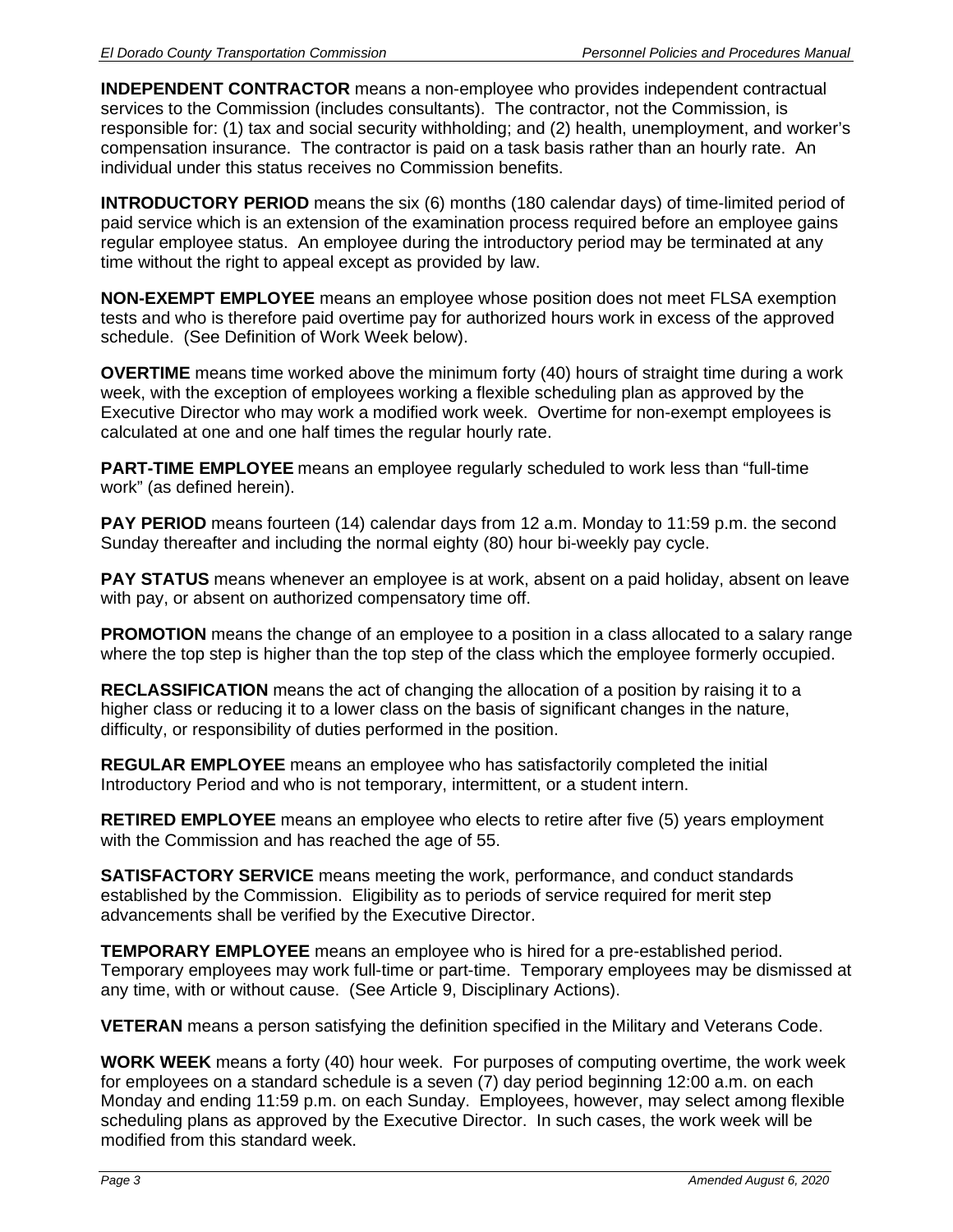# **ARTICLE 3 – GENERAL PROVISIONS**

## **3.1 New Employees**

The Introductory Period for newly-hired employees is six (6) months (180 calendar days). This is the time-limited period of paid service that is an extension of the examination process required before an employee gains regular employee status. It is intended to give new fulltime and part-time employees the opportunity to demonstrate their ability to achieve a satisfactory level of performance and to determine whether the new position meets their expectations.

The Executive Director uses this period to evaluate employee capabilities, work habits, and overall performance. If any deficiencies become apparent that were not evident during the hiring process, the Introductory Period is the time to address the issues. Small problems can hopefully be resolved quickly with guidance. Any major problems that appear during this period may indicate that the employee should not continue employment with the Commission. The Introductory Period may be extended up to one (1) year at the discretion of the Executive Director.

If it is clear to management that an employee will not successfully pass the Introductory Period, it is not necessary to wait for the conclusion of the Introductory Period to discharge the employee. Upon satisfactory completion of the Introductory Period, most employees enter the "regular" employee classification.

During the Introductory Period, employees accrue sick time and vacation. Health, dental, vision and life insurance benefits will begin on the first day of the month following the date of hire. Employees can use accrued vacation after six (6) months of successful service. Sick time off may be taken as it is accrued after the employee has two (2) full bi-weekly pay periods of continuous service with the Commission.

On the reporting day, the new employee will be briefed on the employee benefits available and on all standard administrative procedures. The new employee will be provided with a copy of these personnel policies. New employees are responsible for reading all instructional materials and asking questions on areas that need further clarification.

# **3.2 Performance Evaluation and Work Planning**

On-the-job training and work progress should be followed carefully and checked frequently enough to know that the employee understands the job and how it relates to the Commission as a whole. Work planning and performance review are continuous processes and should be documented and discussed with the employee as often as necessary. However, at a minimum, a work planning and performance evaluation shall occur at least once a year for all employees. This evaluation should occur on the employee's anniversary date.

The Executive Director may propose a Performance Improvement Program to improve deficiencies in performance. Such Performance Improvement Program is to be considered part of the evaluation program and is not considered disciplinary action.

# **3.3 Continuing Education/Training Programs**

If an employee has been directed by the Executive Director to take courses to improve work productivity and/or work habits (e.g., either through the semi- or annual performance evaluation or through a counseling session), the Commission will pay for the approved training course(s).

## **3.4 Internship Program**

The Internship Program was created to enable the Commission to recruit, train, and develop an intern's skills in order to prepare him/her for professional, entry-level employment with the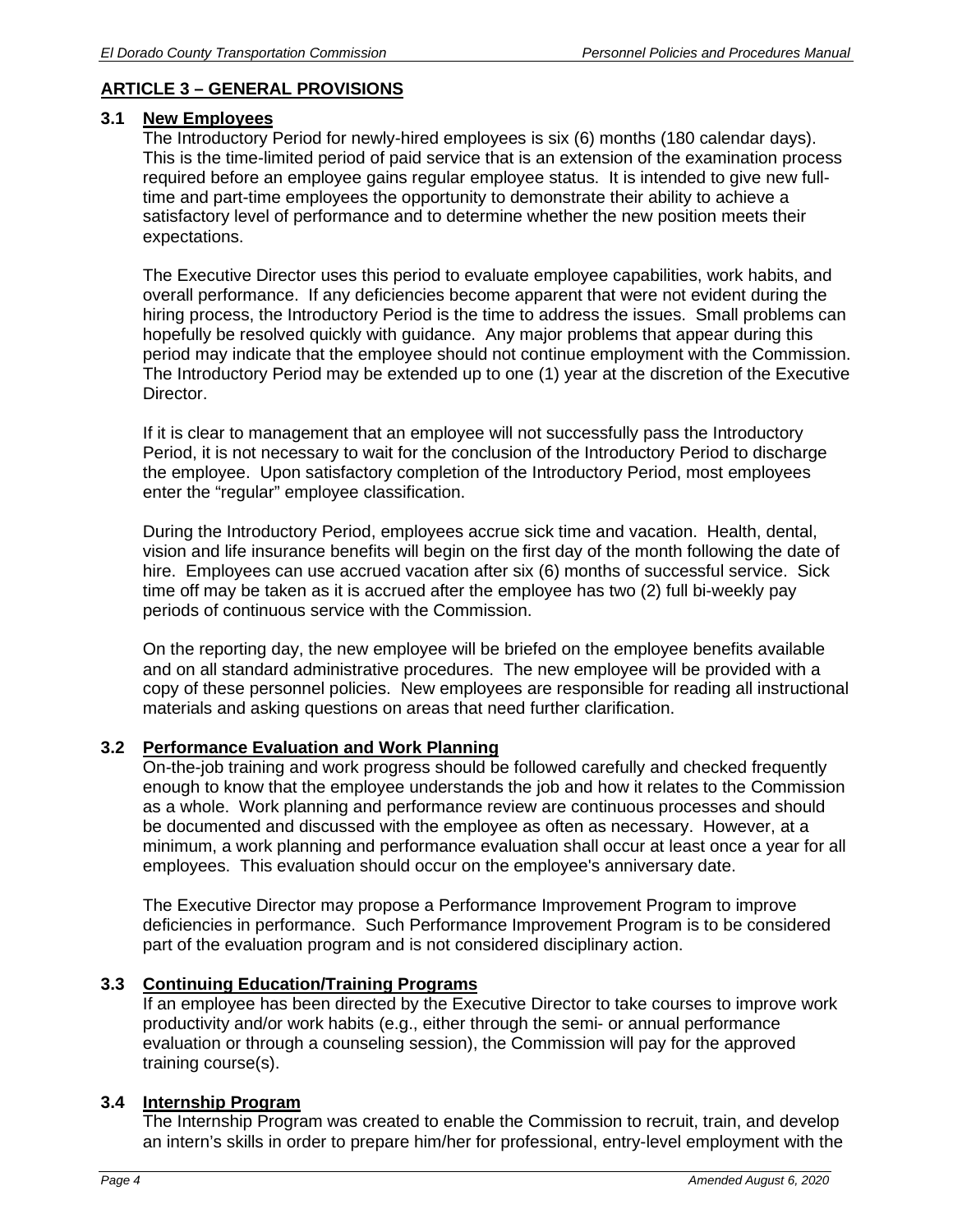Commission or another transportation organization. An intern is considered an extra-help, temporary employee and the provisions of Section 8.4.3 apply. This program does not guarantee an intern regular employment with our agency, but rather it attempts to assist in an intern's career development to become an experienced, knowledgeable, and qualified individual capable of competing in the professional job market. When there is a Commission employment vacancy, the qualified intern would be encouraged to apply and would be afforded the same full and equal consideration for employment as any other applicant under consideration.

### **ARTICLE 4 – PERSONNEL RECRUITMENT AND SELECTION PROCEDURES**

All employee selections and promotions shall be made according to merit, qualifications, and the job requirements as ascertained by a competitive interview process or, in some instances, through a direct appointment. The policies and procedures outlined below shall not supersede established policies regarding Equal Employment Opportunity.

#### **4.1 Filling Vacant Positions**

Whenever a position vacancy occurs, it may be filled in one of the following three ways:

- Open Recruitment: All interested persons are eligible to compete for a vacant position.
- Internal Recruitment: Provided certain criteria are met, only current Commission employees are eligible to compete for a vacant position.
- Direct Appointment: A direct appointment of a current Commission employee to a vacant position, without open or internal recruitment.

The Executive Director may, in his or her discretion, determine not to fill a vacant position.

#### **4.1.1. Open Recruitment**

Open recruitment is a defined process which requires: 1) the position is advertised to the general public; and 2) both Commission employees and any interested person are eligible to apply and, if qualified, be considered for the position.

#### **Criteria**

Open recruitment shall be applied: 1) to all position classifications at, or below, the Director level; or 2) if, under Internal Recruitment, the recruitment criteria are not met; or 3) if a direct promotion is not requested or approved.

#### **Procedure**

The following procedures and requirements shall be followed for open recruitment:

- a. The Executive Director shall ascertain the minimum qualifications and the requirements of the position.
- b. A recruitment bulletin (job announcement) will be developed which will contain at a minimum the following information:
	- Position title
	- Salary range
	- Brief description of duties to be performed
	- Minimum qualifications (knowledge, skills, abilities, etc.)
	- Preferred qualifications
	- Physical qualifications, if any
	- Last date applications must be filed with the Commission to be considered for the position
	- Information on where and how to apply
	- General information about the Commission and the fringe benefits

Recruitment bulletins must be posted at the EDCTC office, on the EDCTC Facebook page and website, and advertised in appropriate newspapers and trade papers.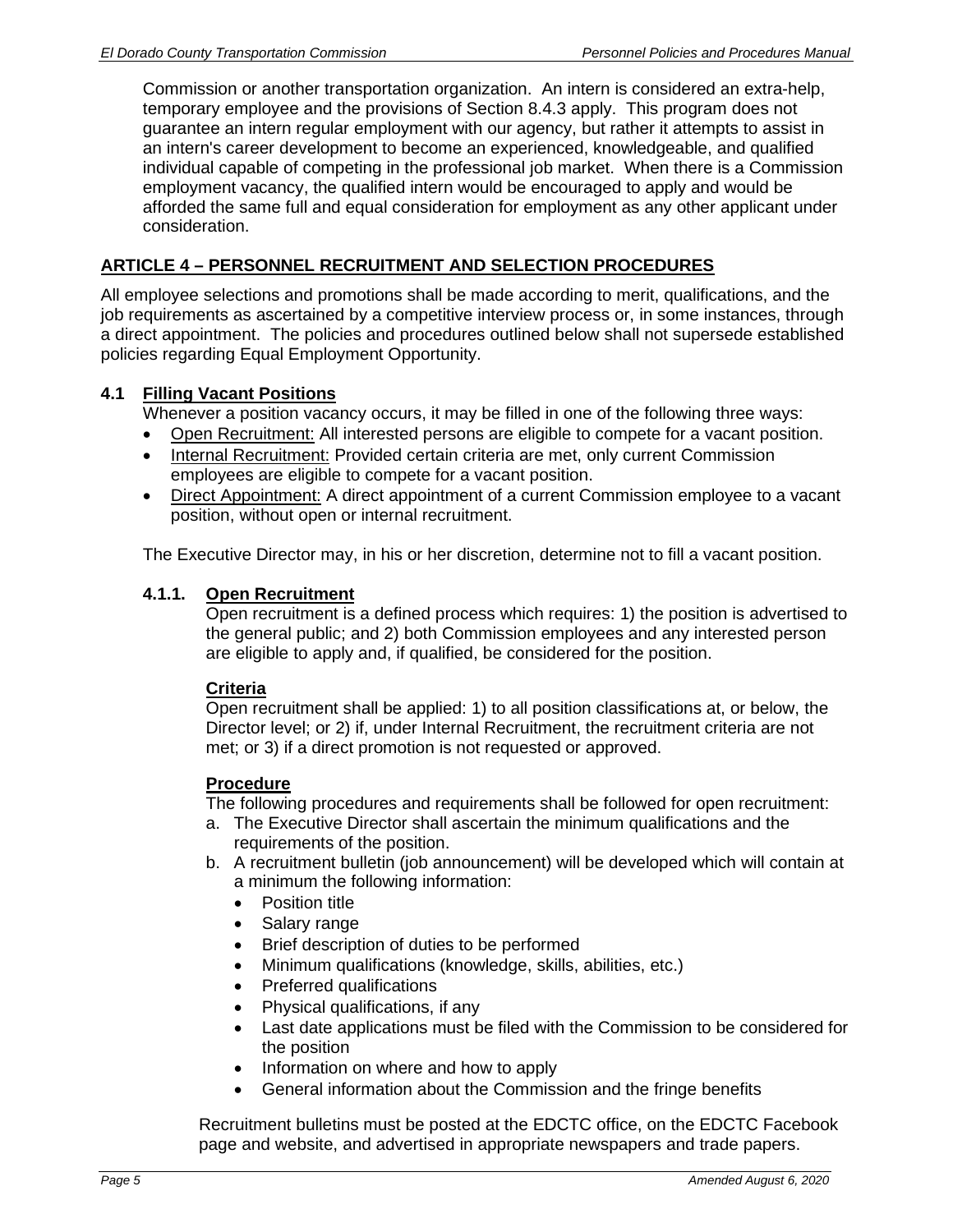EDCTC is an equal opportunity employer and does not discriminate on the basis of race, color, religion, sex, sexual orientation, gender identity, national origin, age, disability or genetic information. EDCTC will make reasonable accommodations for the known physical or mental limitations of a qualified person with a disability, who is an applicant or employee, unless undue hardship to EDCTC would result.

The Federal Immigration Reform and Control Act of 1986 (IRCA) requires all employers to verify the identity and legal right to work of all employees. Each person accepting an offer of employment must attest to their identity and legal authorization to work by fully completing an Employment Eligibility Verification Form, U.S. Citizenship and Immigration Services Form I-9.

**Applications:** Interested persons must submit an application to the Commission to be considered for employment. Resumes may not be accepted in lieu of an application. Applications must be filed no later than the established deadline date indicated on the job announcement. The Commission reserves the right to extend the application filing deadline. (Appropriate notices will be posted indicating the new application filing deadline.)

Supplemental applications may also be required. Applications will be retained by the Commission for a minimum of six months, or according to approved retention schedule, after the date of hire of the successful applicant.

**Application Screening:** After the close of application filing period, the Executive Director or his or her representative(s) will review the applications submitted. Only the most qualified applicants will be invited for personal interviews. The number of candidates selected to be interviewed may vary depending upon: 1) the numbers of qualified applicants, 2) the number of positions available, and 3) available time and resources.

Each application will be reviewed for completeness and the level of qualifications to fill the position. The Executive Director may reject an application for any of the following reasons:

- a. Failure of the applicant to show reasonable conformity with one or more of the announced minimum requirements for the position, such as training and experience.
- b. False statements by the applicant on his or her application with regard to any material fact.
- c. Physical unfitness of the applicant with respect to the requirements of the position applied for. (It is Commission policy to provide reasonable accommodations for disabled persons who qualify for positions with the Commission.)

**Interviews:** The Executive Director or his or her representative will notify applicants to be interviewed and will arrange the date and time of the interview.

- a. Initial interviews will be conducted by an interview panel. Panel members may be comprised of Commission employees or persons from outside agencies. Panel members may be selected based upon their understanding of the job requirements, impartiality, and/or working relationship to the position.
- b. The panelist will use an interview rating sheet to rate interviewees. Questions asked by panelists during the interview must be consistent with the position requirements. Questions of age, race, sex, marital status, and religion are prohibited by law.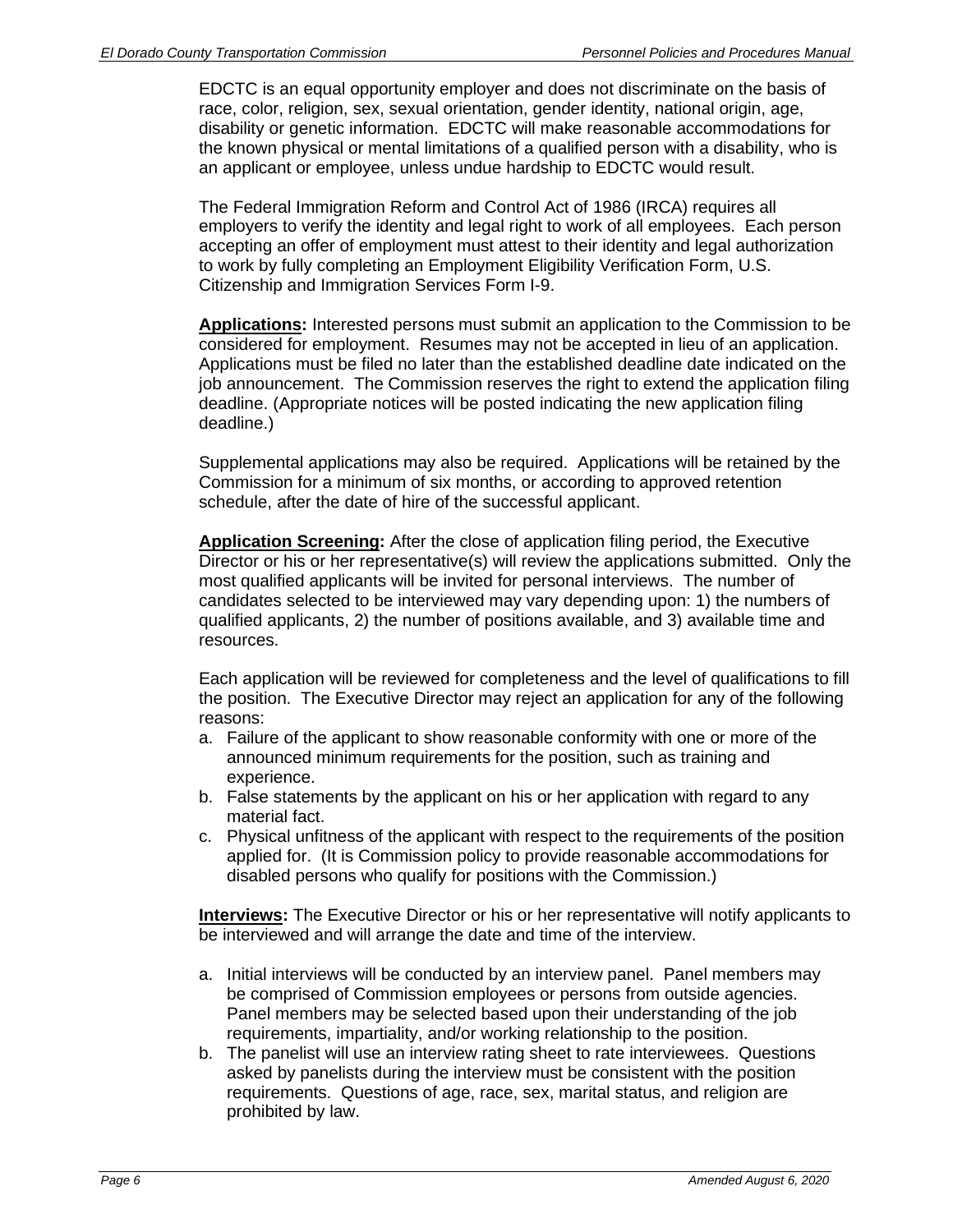- c. Panelists may not rate candidates of whom they are: 1) well acquainted socially, 2) a relative; or 3) member of his or her household, i.e., roommate.
- d. Second Interview: Based upon the ratings (ranking), the top candidates may be asked to return for a second interview. The second interview panel may consist of the Executive Director, a staff person, and/or a representative(s) from another agency.

**Final Selection:** The panel will recommend a final selection to the Executive Director.

**Job Offer:** All job offers must be made by the Executive Director and verified in writing.

**Notification of Candidates:** All candidates not selected shall be notified in writing. When feasible, the top three candidates will be personally contacted by the Commission.

## **4.1.2. INTERNAL RECRUITMENT**

 Internal Recruitment is defined as filling a vacant position by promoting or laterally transferring current employees.

**Procedure/Criteria:** Recruitment for positions shall be limited to current Commission employees. A job announcement will be developed and posted at designated bulletin boards throughout the agency only.

**Applications:** Interested employees must submit a resume and/or application to be considered for the vacant position.

**Application Screening:** After the close of the filing period, applicants will be evaluated based on their degree of qualifications to perform the job, as determined by: 1) relevant experience, 2) past job performance, 3) recommendation of current supervisor, 4) qualifications to fill the higher position, i.e., training courses, etc. Based on the evaluation, the Executive Director or his or her designee will then:

- a. Certify that the employee is qualified to fill the position. If approved by the Executive Director, the interview and final selection may be limited to current employees; or
- b. Make a direct promotion; or
- c. Commence open recruitment procedure.

**Interviews:** Interviews shall be conducted as outlined under the Interview Guidelines.

**Status of Successful Candidate:** If the new position is at a higher level, the successful candidate must serve a minimum six-month probationary period in the new position; by the end of this period, a written performance evaluation will be prepared by the Director recommending whether or not the employee should be retained in the new position in accordance with personnel procedures.

- a. If the employee is not recommended for regular status, she or he may be permitted to return to previous position level, if applicable, depending upon: 1) whether a vacant position is available for which that person is qualified, and 2) approval by the Executive Director.
- b. If there are no vacant positions which she or he can fill, the employee would be laid off from the Commission and would be given consideration when a vacancy occurs.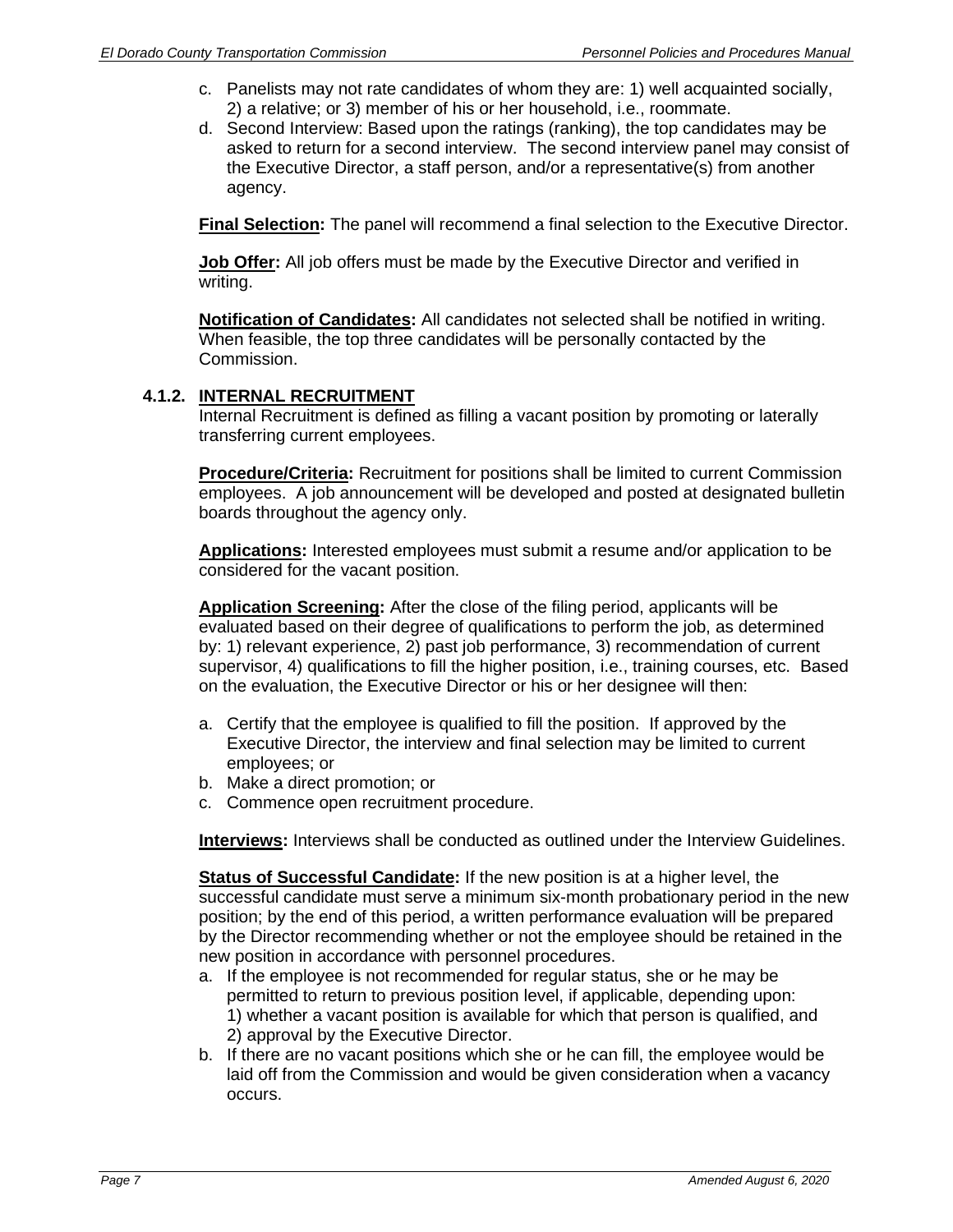# **4.1.3**. **DIRECT APPOINTMENT**

If in the best interest of the agency, the Executive Director may directly promote, reassign, or transfer employees to positions without being subject to the established recruitment and selection procedures.

**Eligible Positions:** A direct appointment may only apply to current Commission employees for position classifications below the Director level.

**Procedure:** The Executive Director can recommend a direct appointment. A memorandum must be prepared justifying the proposed direct appointment and the reasons for not soliciting or considering other candidates. The recommendations for a direct appointment must take into consideration such factors as:

- a. Special needs of the position, department, or project: Current incumbent of a position may have duties and responsibilities far exceeding those reasonably expected of the existing position; appointment to the position in question is justified by program needs, and the incumbent has demonstrated the ability to do the work; the program is expanding and higher level and more complex functions are required; incumbent has been doing closely similar work and has demonstrated capabilities to perform the duties of the new position.
- b. Qualifications and record of performance and accomplishments of the candidate and other capabilities indicating that this person is best qualified for the job.
- c. Special circumstances involving the candidate and office, such as tenure in a position for which the new job is a logical step; and/or the need to fill the position quickly with a person who can be operational with a minimal start-up time.
- d. Special skills or experience of the candidate and/or prior employment which make him/ or her particularly well qualified for the position.

## **Determination**

The Executive Director may:

- a. Approve the direct appointment and issue an inter-office memorandum to that effect;
- b. Disapprove the direct appointment recommendation; and/or
- c. Require internal or open recruitment to fill the position.

## **Status of Successful Candidate**

If the direct appointment is approved, the successful candidate would be placed on a minimum six-month probationary period in accordance with personnel procedures.

## **4.2**. **TEMPORARY ASSIGNMENT AND ACTING POSITIONS**

If in the interest of the agency, the Executive Director may assign persons to a position temporarily in an acting capacity. Said person may be compensated at a higher rate if approved by the Executive Director.

# **4.3. COMPLAINT AND GRIEVANCE PROCEDURES**

An applicant for a vacancy on the Commission staff who feels she or he was the victim of discrimination should forward a written complaint to the Executive Director.

## **4.4. DISQUALIFICATION FOR EMPLOYMENT BY REASON OF CRIMINAL RECORD**

An arrest or conviction record is not an automatic bar to employment with the Commission. In cases where a conviction in a court of law is related to the position for which the individual is applying, careful consideration will be given to the effect the appointment would have on the operation of the business of the Commission. In such cases, the Executive Director must grant explicit approval prior to the appointment.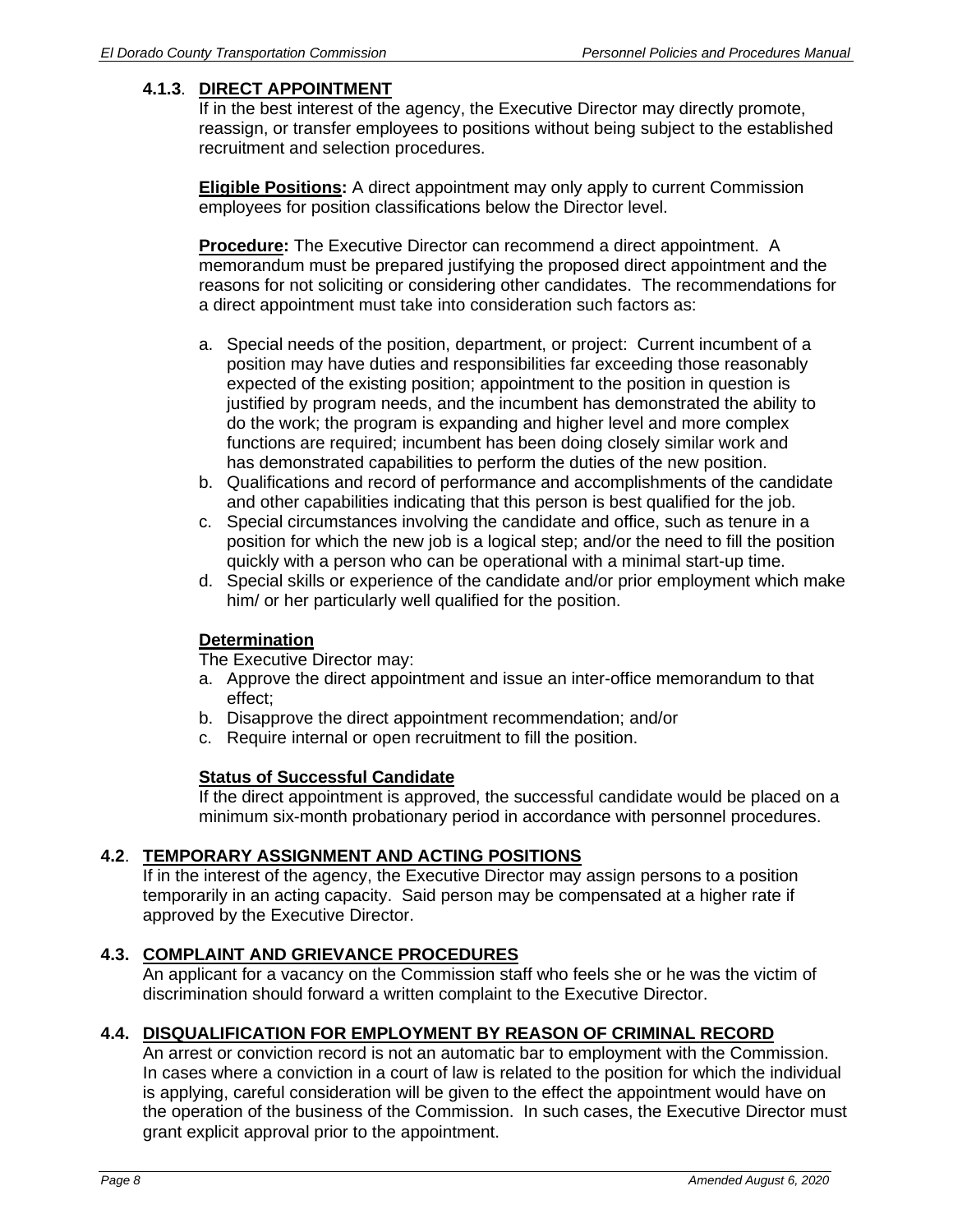### **4.5. NEPOTISM**

Job vacancies are to be filled according to the qualifications of the individual applicants. A relative of an employee, irrespective of title or position of that employee, is to follow the same application procedure and be evaluated by the same criteria as an applicant who is not so related.

Final selection of a successful candidate is based on objective considerations. A relative of an employee will not be favored above another applicant who is better qualified. Neither will a relative be penalized by virtue of the relationship if s/he has the better qualifications. In any event, an applicant will not normally be permitted to be placed in, or transferred to, a division where a relative of a family member is currently employed. The Executive Director reserves the right of final decision in this matter.

#### **4.6. INTERVIEW GUIDELINES**

The employment interview is an important factor in selecting the best-qualified candidate. Interview questions that do not measure a candidate's ability to do the job may discriminate against applicants.

The major purpose of the employment interview is to obtain information about the individual to aid the interviewers in making an intelligent decision regarding the suitability of the candidate for the job. Proper interviewing techniques play a large part in obtaining jobrelated information.

A good job interview should be well planned and this requires accurate knowledge of the job to be filled. The requirements of the position being filled should be analyzed, and appropriate questions based on these requirements should be formulated and asked of all candidates. The test for selecting valid interview questions is three-part:

- 1. Is the question related to the duties of the position?
- 2. Is the general type of question applicable to all candidates?
- 3. Does the question prompt the type of information being sought?

These guidelines are intended to assist any interview panelist who interviews candidates in conducting an effective interview and to avoid unrelated and potentially illegal inquiries.

Questions that may adversely affect a specific group place the Commission in a vulnerable position, even if they are asked without ulterior motive. While the following questions are not necessarily discriminatory, they may be used in a manner which violates equal employment opportunity and, therefore, should be avoided:

- **Age:** The Age Discrimination in Employment Act prohibits discrimination on the basis of age against individuals between the ages of 40 and 65. There are very few jobs at the Commission in which age is a legitimate consideration, and thus, asking a candidate in an interview to disclose age is not a job-related inquiry.
- **Religion:** Title VII of the 1964 Civil Rights Act prohibits religious discrimination. Unless an employer can demonstrate that allowing an employee or prospective employee to practice his or her religion will cause undue hardship on the conduct of the business, the employer must make a reasonable effort to accommodate the religious needs of employees.
- **Citizenship:** Citizenship is not a requirement for work with the EDCTC, as it does not relate to a person's ability to do the job.
- **Police Records:** The Executive Director may conduct background investigations if effective job performance would be affe**c**ted by a criminal record. Inquiries about arrests not resulting in convictions should be avoided.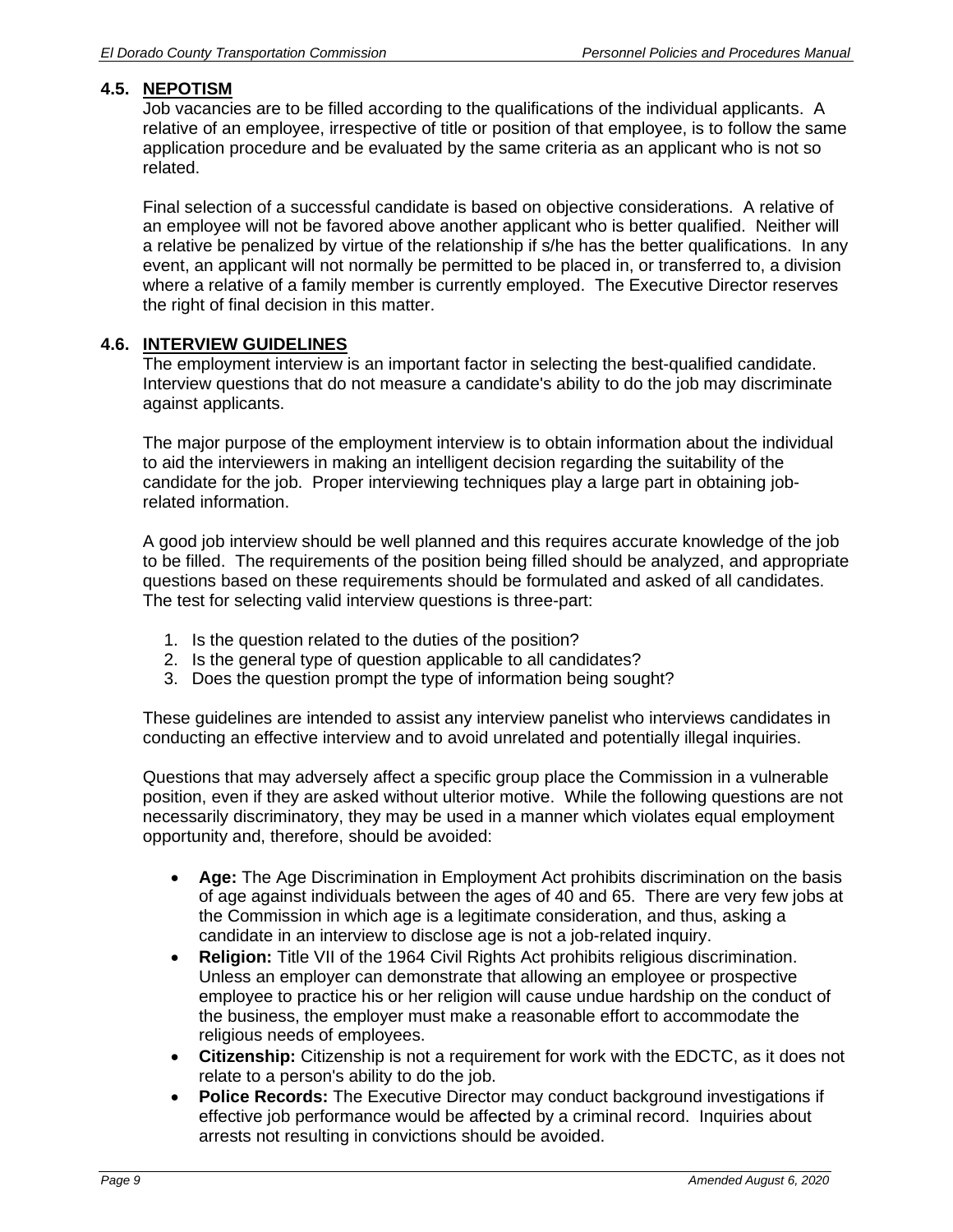- **Gender:** Interviewers frequently ask questions of women which they do not ask of men. Since these questions do not directly relate to the ability of a woman to do a job, they should not be asked. The following are areas which should not be included in the interview: number of children, ages of children, family plans, child care arrangements, etc.
- **Marital Status:** These questions do not indicate job qualifications and are frequently discriminatory.
- **Education:** According to the Supreme Court's decision in Griggs v. Duke Power Company, education requirements must be shown to be job-related. The Executive Director establishes minimum requirements, and, therefore, the interview should consider education only as a desirable attribute and not as a minimum requirement.
- **Physical Disability:** Under the Rehabilitation Act and the Fair Employment Practices Act, it is illegal to discriminate against anyone on the basis of a disability. The employer may not assume that a person's handicap will interfere with effective job performance. Each handicapped candidate must be evaluated individually in relation to the job and the employer must try to make reasonable accommodations for a handicapped applicant. However, it is not illegal for an employer to refuse to hire, retain, etc., a handicapped person who is unable to safely perform the duties of the job.

## **Interviewer-Applicant Relationships**

It is important to the credibility of the interview panel and to the success of the selection process that a good rapport be established between the candidate and the interview panel. The relationship you establish with the candidate can significantly enhance or inhibit communication in the interview and thereby increase or restrict the quantity and quality of information you can obtain and use in evaluating candidates.

In addition to enhancing communication, establishing good rapport with the candidates will give the appearance of, as well as the fact of, a fair and complete interview. Often candidates express concerns or file protests based on misunderstandings or misinterpretations of the words or actions of interview panel members. Therefore, please be aware of the effect your actions may have on the candidates to insure that each interview is conducted properly.

Interviewers can set the tone of the interview, establish good rapport, and make the candidate feel more at ease by conveying to the candidate, through facial expression, eye contact and posture suggests interest in and understanding of what the candidate has to say. Just as positive gestures may enhance the tone of the interview, any nervous habits, such as playing with a pencil and paper, overly relaxed way of sitting, poor eye contact while talking, listening, disinterested or disapproving facial expressions, etc., may distract the candidate. This can disturb the tone or rapport so that the candidate may believe that he/she did not receive fair consideration.

Listed below are a few suggestions that have shown to be helpful in establishing good rapport with candidates:

- Set the candidate at ease by starting the interview with a subject with which the candidate is familiar, such as his or her experience.
- When interviewing candidates from minority groups, you should recognize that language and cultural differences may sometimes inhibit their interview performance. Please help these candidates feel at ease so that they will not be penalized merely for cultural and/or language differences.
- Each interview panelist should participate equally in the interview to convey to the candidate that each rater is interested in and paying attention to what the candidate is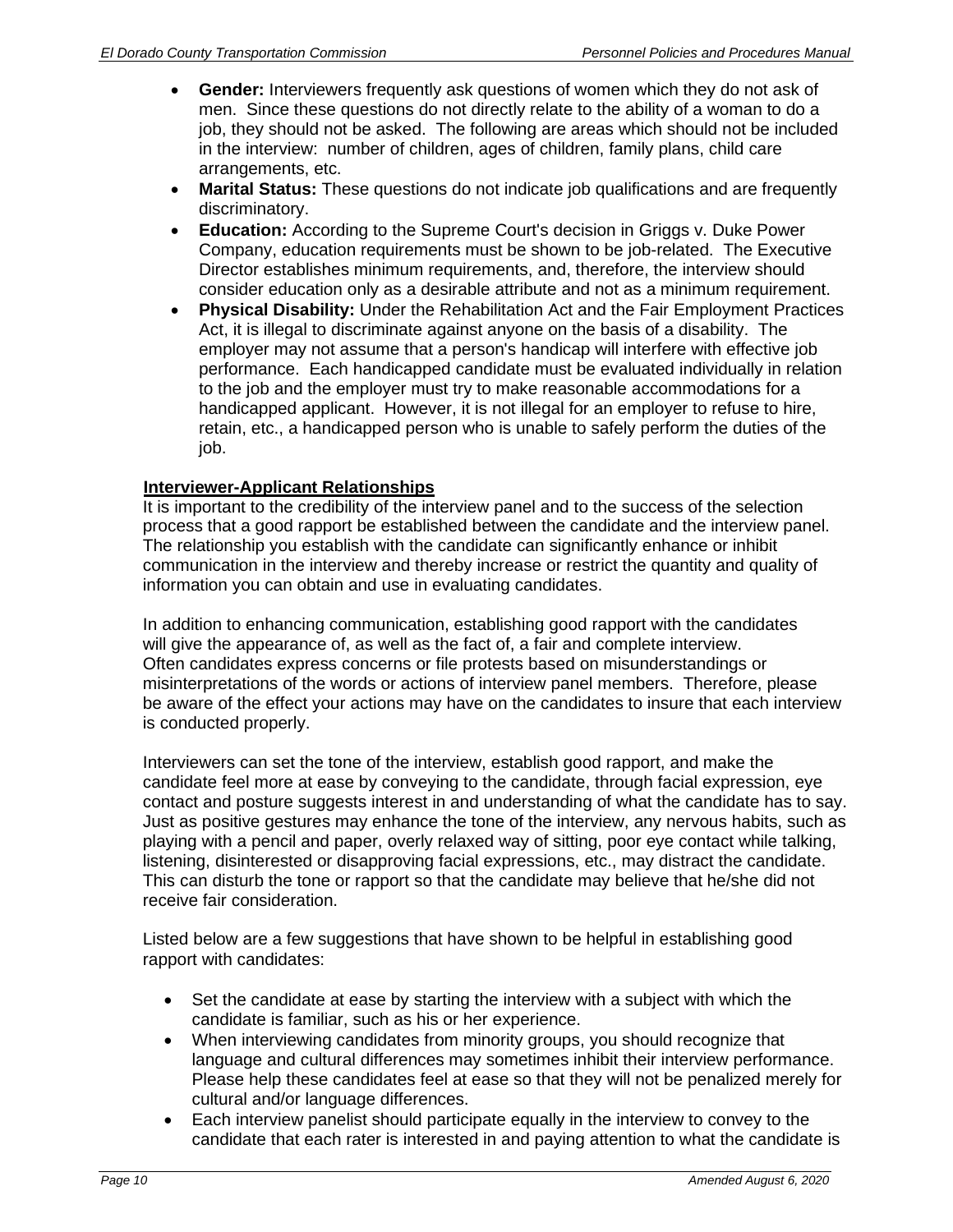saying. Although a rater who may only ask one or two questions may be very observant and make good evaluations of responses made, candidates often feel that lack of participation shows lack of interest or disapproval of the responses. This sometimes serves to make candidates uncomfortable and unsure about their interview performance.

 Keep to the interview schedule as much as possible. The Executive Director or designee will advise you of the schedule during the briefing. All interviews should last approximately the same length of time so that each candidate has the same opportunity to present his or her qualifications. It is also important to keep to the schedule so that candidates do not have to wait too long in the reception area for their interviews. Some candidates feel that waiting too long increases stress and thereby affects their interview performance. In addition, some candidates are fretful that if their interviews are behind schedule the panel may rush through the interview to catch up. Therefore, be aware of the effect you may have on the candidates who may have to wait too long. Should the interviews fall behind, the panel can often make up time and get back on schedule by using the time between interviews for grading and reviewing applications more efficiently.

## **ARTICLE 5 – EMPLOYEE'S HOURS OF WORK AND WORKING CONDITIONS**

## **5.1 Work Schedules**

The Executive Director shall fix the hours of work with due regard for the convenience of the public and the laws of the State and the Commission. The Executive Director may change that schedule at his/her discretion. Unless an employee has a reasonable and valid excuse, the employee will:

- a. Work the hours and job duties assigned per the operational needs of the Commission.
- b. Work such reasonable additional hours or job duties as the Commission may reasonably request.
- c. Understand that nothing in these policies shall be construed as a restriction on the Commission's right to schedule workdays and require a reasonable amount of overtime work.
- d. Be expected to perform other job duties as requested, per operational needs of the Commission, at various times as necessary.

## **5.1.1 Flexible Scheduling/Flextime**

Flexible scheduling, or flextime, is available in some cases to allow employees to vary their starting and ending times each day within established limits. Flextime may be possible if a mutually workable schedule can be negotiated with the Executive Director. However, flex time is not available for every position. Such issues as staffing needs, the employee's performance, and the nature of the job will be considered before approval of flextime. Employees should consult the Executive Director to request participation in the flextime program which will be subject to the following:

- a) Flextime will be available on a 9/80 schedule or as may otherwise be approved by the Executive Director.
- b) Any adjustment to flextime due to Holidays or other issues will be taken within the same pay period unless a different schedule is agreed to by the Executive Director.
- c) Where a Holiday falls on a Friday or a 9/80 flexible day falls on a Holiday the flextime shall be adjusted to reflect a regular work schedule (40 hours) and compensation for the day will not exceed eight hours.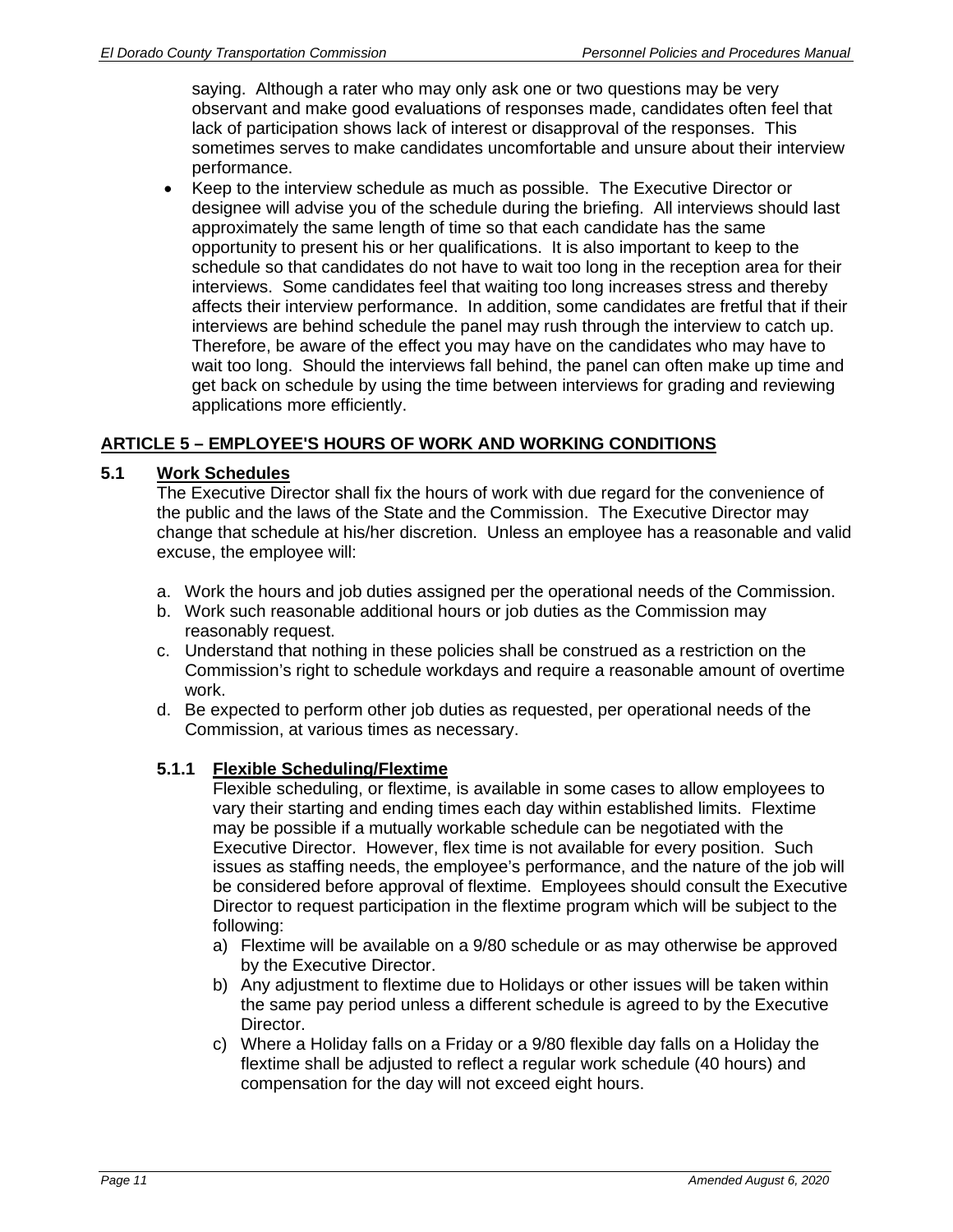# **5.1.2 Attendance**

It shall be the responsibility of each employee to be prompt and in regular attendance on the job.

## **5.1.3 Time Cards**

Each employee shall fill in his/her time card on a daily basis. Time cards should be submitted to the Executive Director at the close of each pay period. Overtime work for non-exempt employees must always be approved before it is performed.

It is the employees' responsibility to sign their time cards to certify the accuracy of all time recorded. The Executive Director will review and then sign the time card before submitting it for payroll processing.

## **5.1.4 Overtime – Non-Exempt Employees**

The Fair Labor Standards Act (FLSA) requires that work performed by non-exempt employees in excess of forty (40) hours in a seven (7) day work period be paid or receive compensatory time at a rate of time and one half the employee's regular rate of pay. Whether an employee is exempt (salaried) or non-exempt (hourly) is determined by the type of duties they perform. A list of exempt and non-exempt positions is attached in Appendix B – Job Classifications.

- a) Non-exempt employees receive overtime pay at the rate of one and one-half times their regular pay after forty (40) hours work in a seven (7) day workweek.
- b) Non-exempt employees working a flexible schedule approved by the Executive Director may work a modified workweek.
- c) For the purposes of this policy, time worked include only those hours in which the employee performs authorized services for the Commission.
- d) Holidays, vacation, sick leave, jury duty, and other leave are not considered work time for the purposes of this policy.
- e) Time worked as overtime shall not be used to earn fringe benefits or to serve out probation or merit increase periods.
- f) Overtime shall be reported in increments to the nearest one-tenth of an hour.

All staff is responsible for ensuring that advance work planning is done so that overtime is kept to a minimum. However, when it becomes absolutely necessary to work overtime, prior approval must be obtained from the Executive Director.

## **5.1.5 Clarification of Working Hours for Non-Exempt Employees**

Unless instructed otherwise, actual working hours during a work day are considered to be those hours that an employee is required to be at a workstation and available to work. This represents any time spent at designated or required work station(s), working on assignments, and/or awaiting additional work assignments from supervisory staff. Unless authorized, overtime will not be calculated for the time an employee spends before and after his/her normal working hours.

## **5.2 Overtime – Exempt Employees**

Employees in positions that have been designated by the Commission to be exempt within the meaning of the Fair Labor Standards Act shall be considered salaried employees and subject to the following provisions:

- a. Exempt employees are not eligible for overtime pay.
- b. Employees, as designated above, will be paid a bi-weekly salary.
- c. Time off for illness, injury, and medical appointments will be charged to sick leave, if available.
- d. Whole days off will be charged to vacation or management leave, if available.
- e. Absences of a workday or more for personal reasons will be deducted from the weekly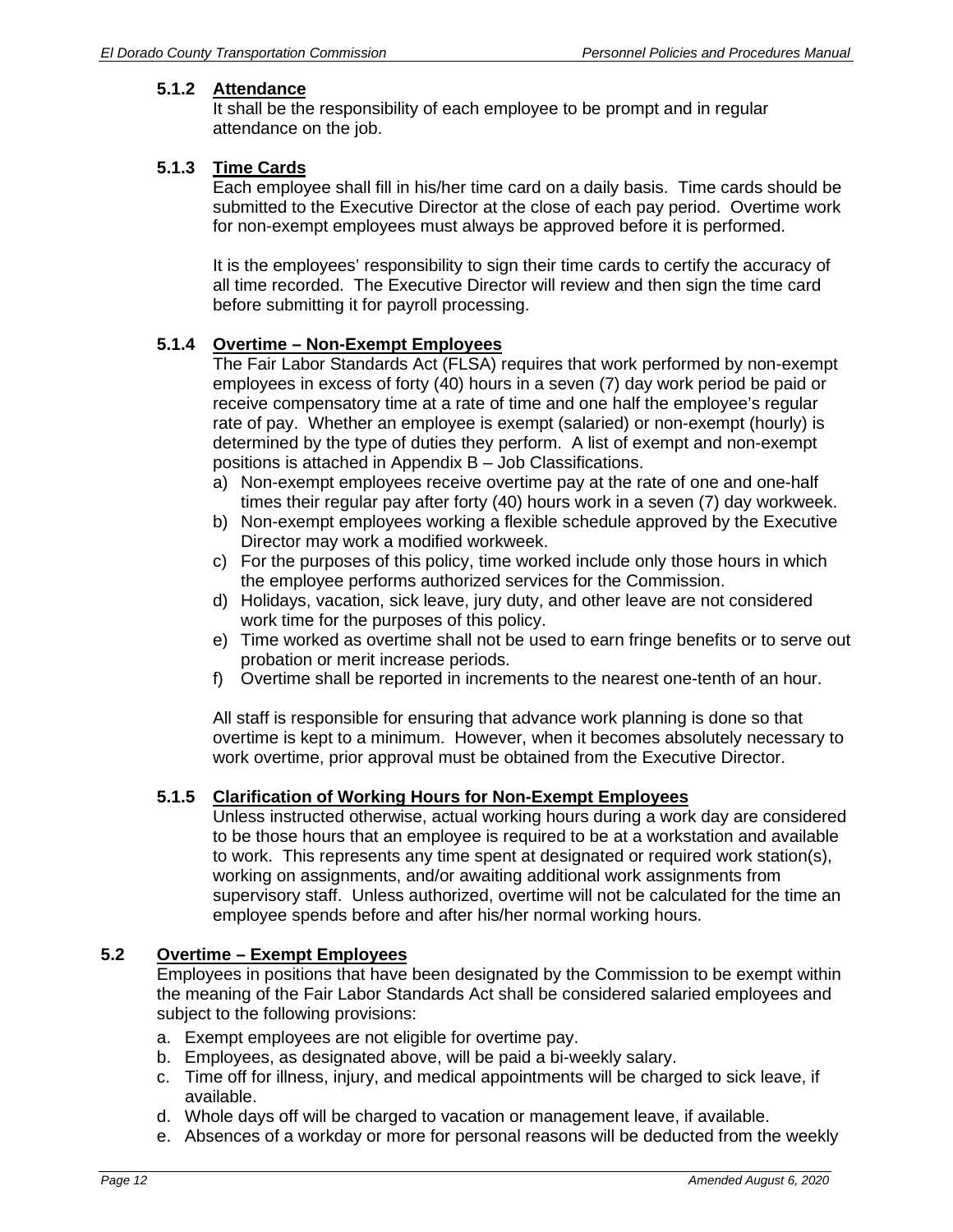salary unless forty (40) hours have already been worked in that work week (vacation or management leave can be charged).

- f. With the approval of the appointing authority, absences of less than one workday will not be deducted from an employee's bi-weekly salary.
- g. Exempt employees shall work the necessary hours to perform their duties and responsibilities and shall not be entitled to receive overtime compensation.

#### **5.3 Rest Periods**

Each employee is allowed two (2) 15-minute rest period breaks per day. The breaks are not cumulative. They may not be skipped in order to leave early or earn overtime pay. It is required by law that these breaks are taken, and it is the employee's responsibility to take all breaks allowed. Unused breaks may not be accumulated and used at a future date or used to lengthen assigned lunch breaks. If they are not taken, they are lost. Unless under urgent circumstances, supervisors must allow employees an opportunity to take the required breaks.

## **5.4 Meal Periods**

Employees will be allowed a meal period of not less than thirty (30) minutes, nor more than one (1) hour, scheduled approximately at the midpoint or middle of a full work shift. Combining meal periods, "banking" meal periods from day to day, saving to shorten work days or requesting compensatory time or overtime for work performed during meal periods, shall not be allowed unless specifically authorized.

## **5.5 Working Hours**

The Commission's normal business hours are 8:00 a.m. to 5:00 p.m., Monday through Friday, and closed during the lunch hour.

## **5.6 Abandonment of Position**

- a. When, in the opinion of the Executive Director, an employee has abandoned his/her position, the Executive Director shall notify the employee that the Commission has determined that he/she has abandoned his/her position and that the employee has five (5) working days upon receipt of the notice to contact the Commission regarding his/her intent to return to work. Such notice shall be in writing and sent by certified mail or personal service to the last address listed in the employee's personnel records.
- b. Abandonment of position may include, but it is not limited to: situations where an employee fails to respond within five (5) working days of notice of abandonment of position; where an employee fails to return to his/her employment upon the conclusion of any authorized leave of absence; where an employee fails to properly notify by telephone or in writing his/her immediate supervisor of absence due to sickness or injury; or, where an employee fails to keep his/her immediate supervisor informed of his disability status on a daily basis unless otherwise directed.
- c. Abandonment of position shall constitute an automatic voluntary resignation from service.

# **5.7 Loss Reimbursements**

The Commission will not reimburse in any manner or form personnel employed by the Commission for any personal objects, possessions or clothing which are lost or damaged, either while on duty or off duty, as an employee of the Commission unless the employee can prove liability rests with the Commission. Personal objects, possessions, and clothing are items purchased and maintained by the employee and not purchased and maintained by the Commission.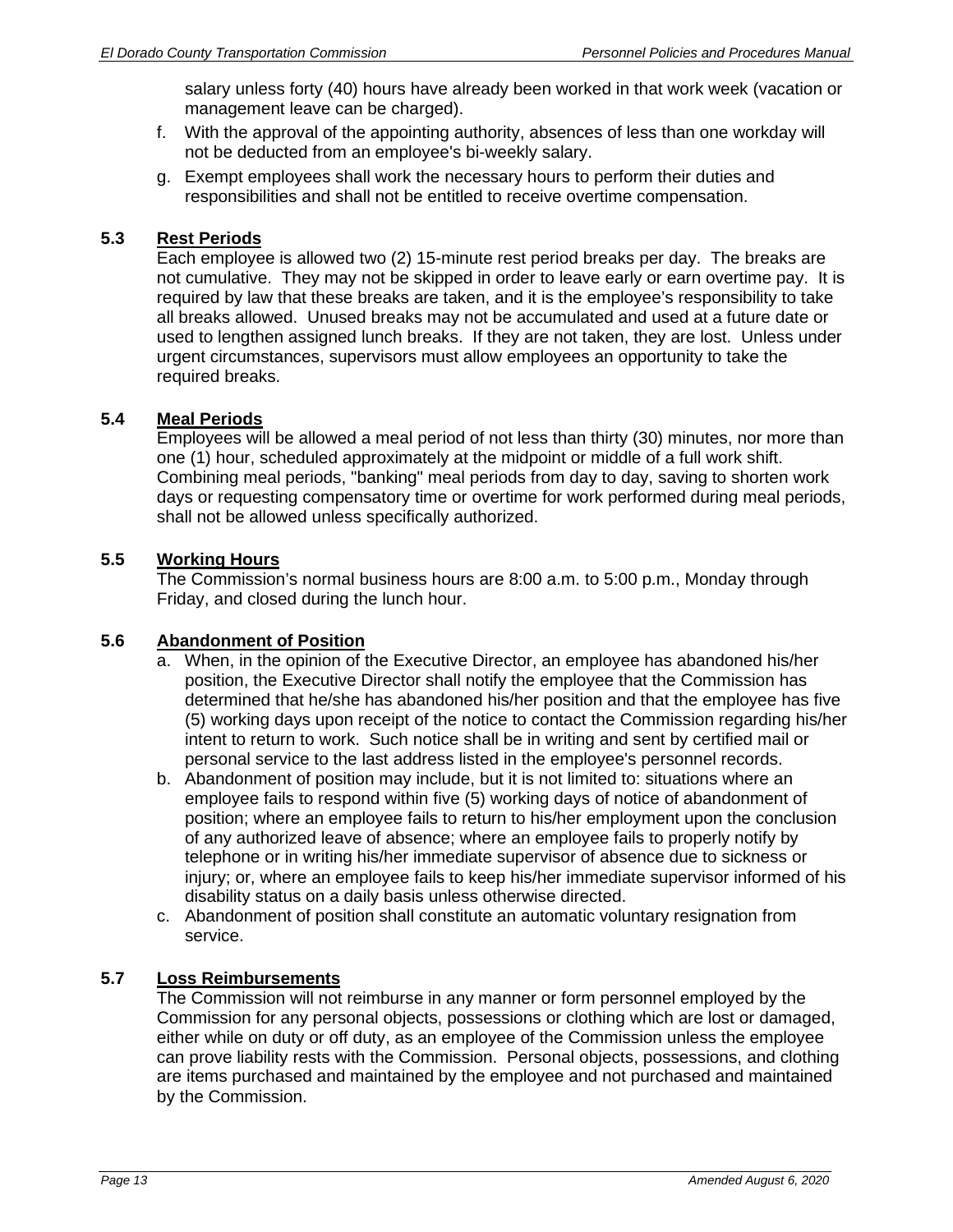## **5.8 Dress Code**

Employees are expected to dress in a manner fitting and proper for appearing before the public who enter our offices. Extremes in dress will not be accepted. It shall be the responsibility of the Executive Director to inform the employee when his/her style of dress is inappropriate or disruptive.

## **5.9 Accidents**

In the case of an accident involving Commission property, the Executive Director should be contacted immediately. In the event an employee is injured on the job, the employee shall report the accident immediately to the Executive Director.

# **5.10 Personal Visits**

 It is expected that employees will keep personal visits from family and friends to a minimum. Should it become necessary that an employee have a personal visitor, and the visit cannot be arranged during a lunch or break period, the visit should be conducted as quickly as possible at the employee's desk.

## **5.11 Smoking**

In keeping with the Commission's intent to provide a safe and healthful work environment, smoking is prohibited within 100 feet of the workplace. This policy applies equally to all employees and visitors.

#### **5.12 Lactation Accommodation**

The Commission will comply with all applicable requirements of Assembly Bill 1025, Lactation Accommodation Bill. Following prior notification to the Executive Director or his/her designee, employees wishing to express milk for their infant children while at work may use their office or designated break room for this purpose. Employees shall use their normal break time to express milk. Any time taken to express milk that is not authorized break time shall be unpaid.

#### **5.13 Telephone Usage**

The telephone provided by the Commission is for use in conducting Commission business. The use of these telephones during business hours for local personal calls shall be held to a minimum. Personal long distance phone calls may not be charged on Commission phones.

## **5.14 Commission Property**

There will be no use of Commission resources for personal use without the prior, expressed, written consent of the Executive Director. Commission resources include, but are not limited to, computer hardware and software, computer peripheral (including printers, "mice", modems, etc.), copy machines, office supplies, telephones, presentation materials, and audio-visual equipment. Commission resources also include staff time and wages that are charged to work program elements*.*

## **5.15 Computer, Internet, and E-Mail Usage; Communication Tools**

The computer system (including e-mail, the Internet, computer files and software), the telephone system (including voicemail), and all other means of electronic communication (collectively "communication tools") are Commission property provided to employees to carry out Commission business. Employees shall use professionalism when using communication tools. Personal use of communication tools shall be held to essential personal business and kept as brief as possible. Employees may not use a password, access a file, or retrieve any stored communication without authorization. All passwords must be made available to Commission management.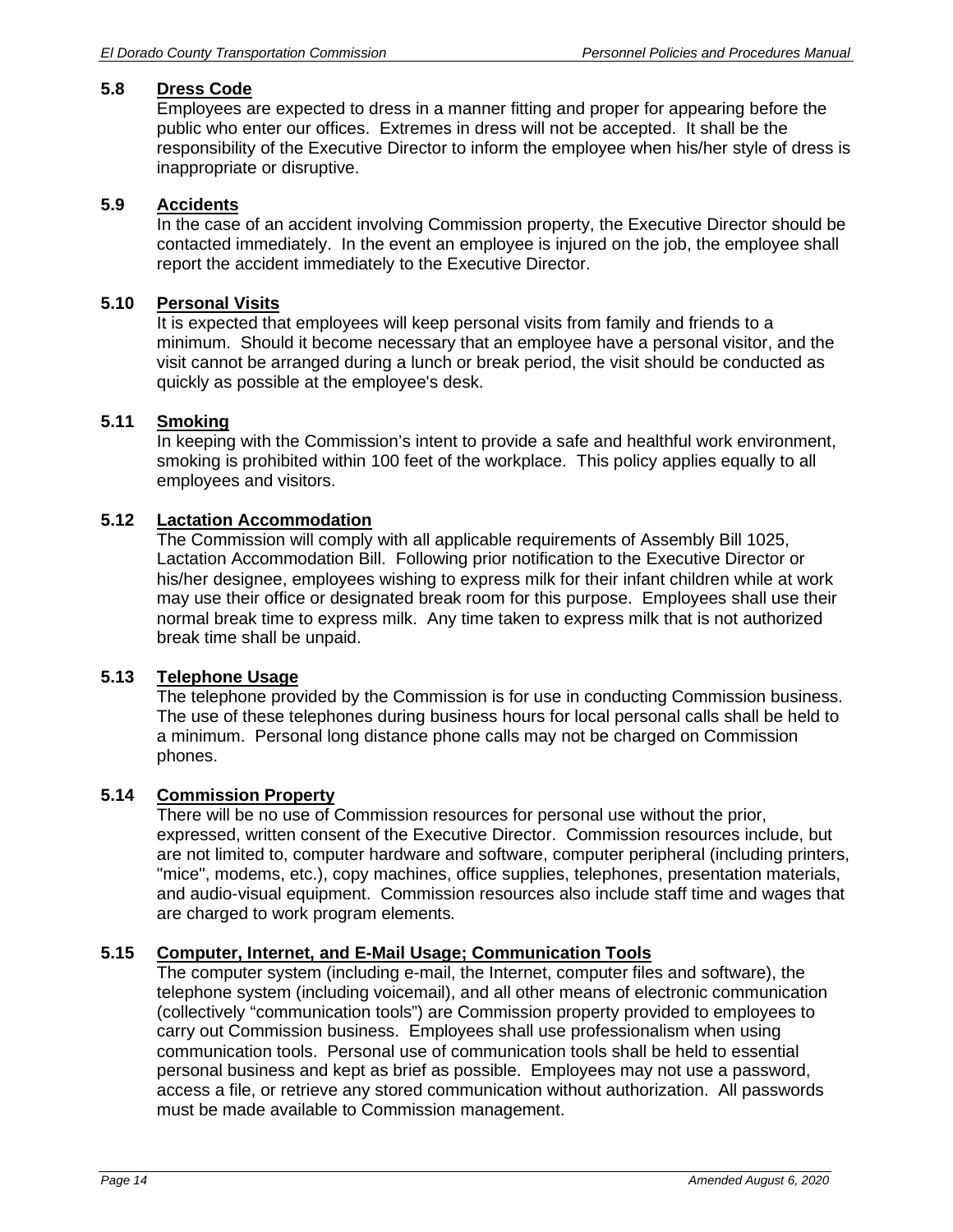Information contained in communication tools is not private. To ensure compliance with this policy, the use of communication tools may be monitored by the Commission at any time. The Commission has the right to access any and all files, messages, materials, or any other information contained in communication tools. Employees should be aware that even when information has been deleted or erased, it may still be retrieved.

The Commission strives to maintain a workplace free of harassment and sensitivity to the diversity of its employees. Therefore, the Commission prohibits the use of communication tools in ways that are disruptive, offensive to others, or harmful to morale. Neither e-mail nor any other communication tool may be used to solicit others for commercial ventures, religious or political causes, outside organizations, or other non-business matters. Employees should notify the Executive Director upon learning of violations of this policy. Employees who violate this policy will be subject to disciplinary action, up to and including termination of employment.

## **5.16 Telework**

#### **Definition**

Telework - An alternative work mode in which the employee works in a designated area outside their principal work location.

#### **Purpose**

An arrangement that allows EDCTC employees to work in an area outside their principal work location, teleworking is a cooperative arrangement between employees and the Executive Director. Teleworking is not to be confused with alternative work schedules or flexible schedules, although some teleworkers will have alternative work schedules or flexible schedules; not all who have such schedules will be teleworkers. Teleworking benefits employees, departments, and the community, including:

- a. The ability to function during an emergency when the principal work location is inaccessible.
- b. Increased productivity: easier to focus, less distractions, and interruptions.
- c. Recruitment and retention of highly-qualified employees.
- d. Greater employee flexibility
- e. Improved employee morale and job satisfaction.
- f. Reduced employee absenteeism
- g. Reduced employee commute time and costs.
- h. Decreased energy consumption, air pollution, traffic

#### **Authority**

Administration of the Telework Policy is under the authority of the Executive Director. Salary, benefits, and work status will not change due to involvement in the Telework Program. Removal or denial by the Executive Director of a telework schedule will not be viewed as a punitive action.

## **Eligibility**

An employee of EDCTC may be eligible to telework if:

- a. Their work can be performed at a remote location during a regularly-scheduled work day or portion thereof.
- b. Their workload, the workload of other EDCTC employees, or workload of outside agencies will not be compromised because of teleworking
- c. They have passed probation. Special circumstances may be addressed by the Director.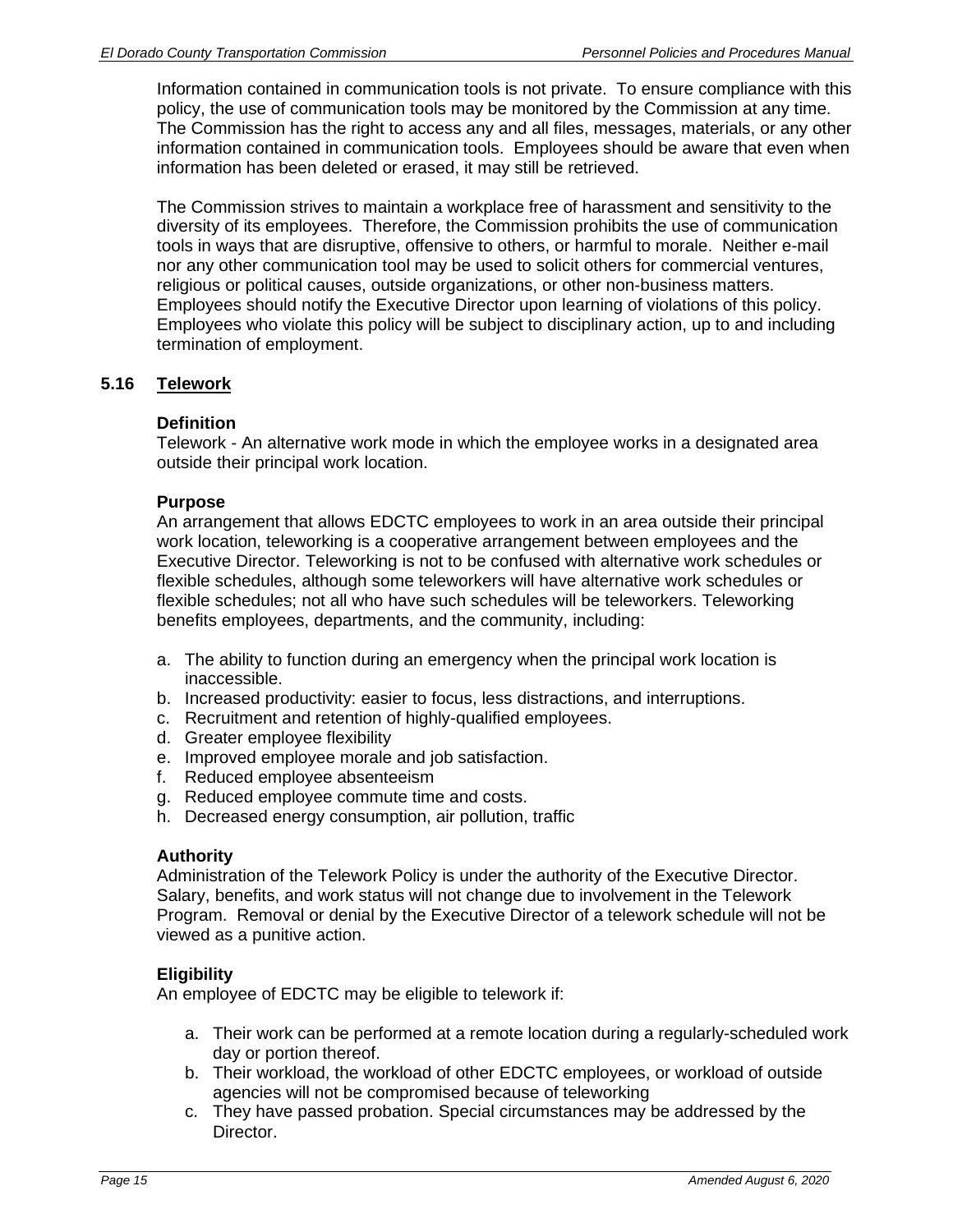- d. An employee may not be a good candidate for teleworking if:
	- 1. Their work is entirely, or primarily, location-dependent, or requires access to resources that are not allowable or practical from a remote location.
- e. Their presence is required at his/her principal work location for coordination and participation in team-based, quick-reaction, and/or turnaround tasks, or to address unscheduled events.
- f. Other types of work or work schedules that do not allow them to be away from their principal work location for entire days or portions thereof.
- g. The employee would benefit from consistent supervision or monitoring.

#### **Scheduling and Work Hours**

Telework days and hours must be agreed upon in advance with the Executive Director. At the discretion of the Executive Director, the actual telework days per week or month may vary depending on the nature of the work. The teleworker must be available to communicate with those with whom he/she normally conducts business by phone, email, and web/audio conferencing during the telework engagement, if required, except for during lunch and break periods.

If the teleworker encounters constraints that prohibit him/her from continuing the telework engagement (e.g., required equipment fails), the teleworker must either report to their primary work location to continue working, or notify his/her department head or designee to determine if alternate work can be done to continue the telework engagement. Alternatively, with Executive Director approval, the employee may take remaining time off via vacation or personal leave time.

Teleworkers will be as accessible as their onsite counterparts during agreed upon regular work hours, regardless of work location.

The business needs of the primary work location may take precedence over regularly scheduled telework days, whereas a teleworker may be required to be onsite.

A teleworking employee must perform work during his/her scheduled teleworking hours. Teleworking employees may take care of personal business during unpaid lunch periods, as they would at the principal work location.

#### **Agreement Options**

Teleworking agreements can be on a regular and recurring or an occasional basis.

#### Regular and Recurring Telework Agreements:

Regular and recurring means that an employee works away from the principal work location on an established day or days, and on a recurring schedule. Employees who telework on a regular and recurring basis must be available to work at the principal work location on teleworking days if needed. Requests by employees to change their regularly scheduled telework days must be approved by the Executive Director.

## **Occasional Telework Agreements:**

Occasional means an employee works away from their primary work location on an infrequent, one-time, or irregular basis. This option provides an ideal arrangement for employees who generally need to be in the primary work location, but who sometimes have projects, assignments, or other circumstances that meet the eligibility criteria.

#### **Evaluation**

The Executive Director will review the work results with the teleworker on a regular basis to ensure that work expectations are being met. The Executive Director will conduct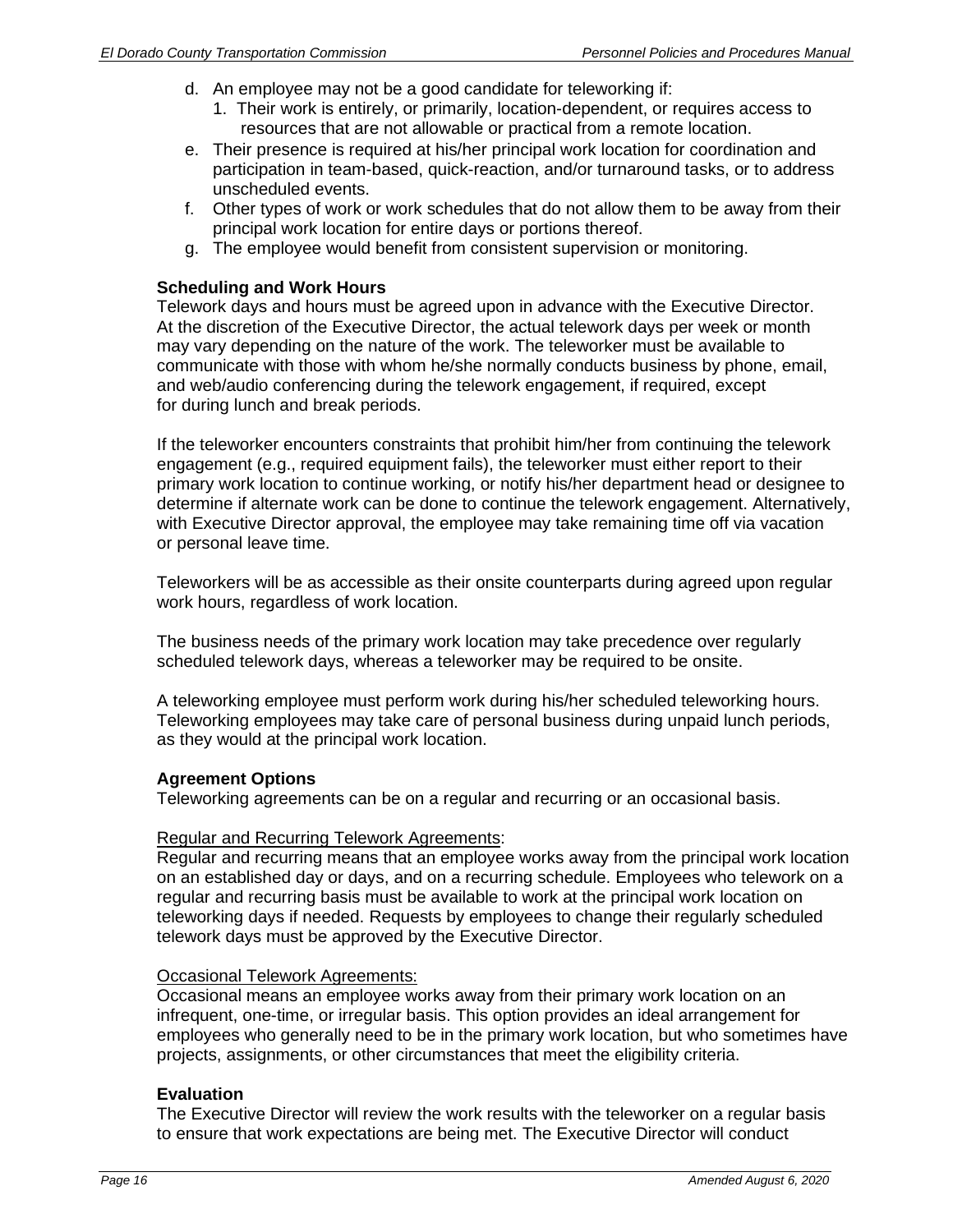evaluations of the Telework Policy to determine if changes or telework termination is required. Employees will be expected to take part in the evaluation process to help provide feedback and suggestions.

Evaluations will include measurements of commute travel saved by teleworking. Evaluation measurements will include, but are not limited to, productivity, quality of work, responsiveness, sick leave use, and availability/flexibility to agency needs.

## **ARTICLE 6 – SAFETY AND ILLNESS PREVENTION PROGRAM**

It is the policy of the El Dorado County Transportation Commission (EDCTC) to provide a safe workplace for all of its employees. EDCTC management strives to provide a workplace that is as free as possible from conditions and acts that may result in injuries or illnesses.

## **6.1 Responsible Party**

The Administrative Services Officer (ASO) is responsible for implementing and maintaining the EDCTC safety program. Employees will be verbally instructed in safe work practices. The ASO will maintain a log of instructions provided to employees.

## **6.2 Annual Review**

On an annual basis, the ASO will review any accidents that have occurred during the previous year. During this annual review, the ASO will review any accident investigations or reports to make sure that a good faith effort to identify the causes for the accident has occurred. The ASO is responsible for doing an accident investigation and making a good faith effort to correct the conditions or action that led to the accident.

#### **6.3 Inspection**

- **6.3.1** On an annual basis a physical inspection will be conducted by the ASO. This inspection will be reviewed by the Executive Director. The ASO and the Executive Director will be responsible for the correction of the hazards identified from this inspection. Any new hazards will be added to Exhibit A.
- **6.3.2** In addition to these formal inspections, ASO is responsible for doing an annual informal safety inspection. Correction of any newly discovered hazards will be done by either one or a combination of the following: abatement, safeguarding, personal protective equipment, or training.

Communication and training of new processes, new procedures, new equipment, safety activities, hazards and safe work practices will be done by one or a combination of the following: one-on-one conference with the Director and the employee, training sessions, postings on the EDCTC employee bulletin board, or a paper copy provided to the employee.

## **6.4 Training**

Training will be provided to all new employees and employees given new job assignments. The pertinent supervisor is responsible for his/her employees following safe and healthy work practices. Safety will be enforced through disciplinary action or by means of a safety incentive program.

## **6.5 Reporting of Hazards/Accidents**

All employees are encouraged to report any unsafe acts or conditions. Employees may do this by submitting a suggestion in writing to the ASO or by notifying his/her immediate supervisor. These suggestions will be reviewed by the ASO and the Executive Director. The responsibility of acting on the suggestions lies with the Executive Director.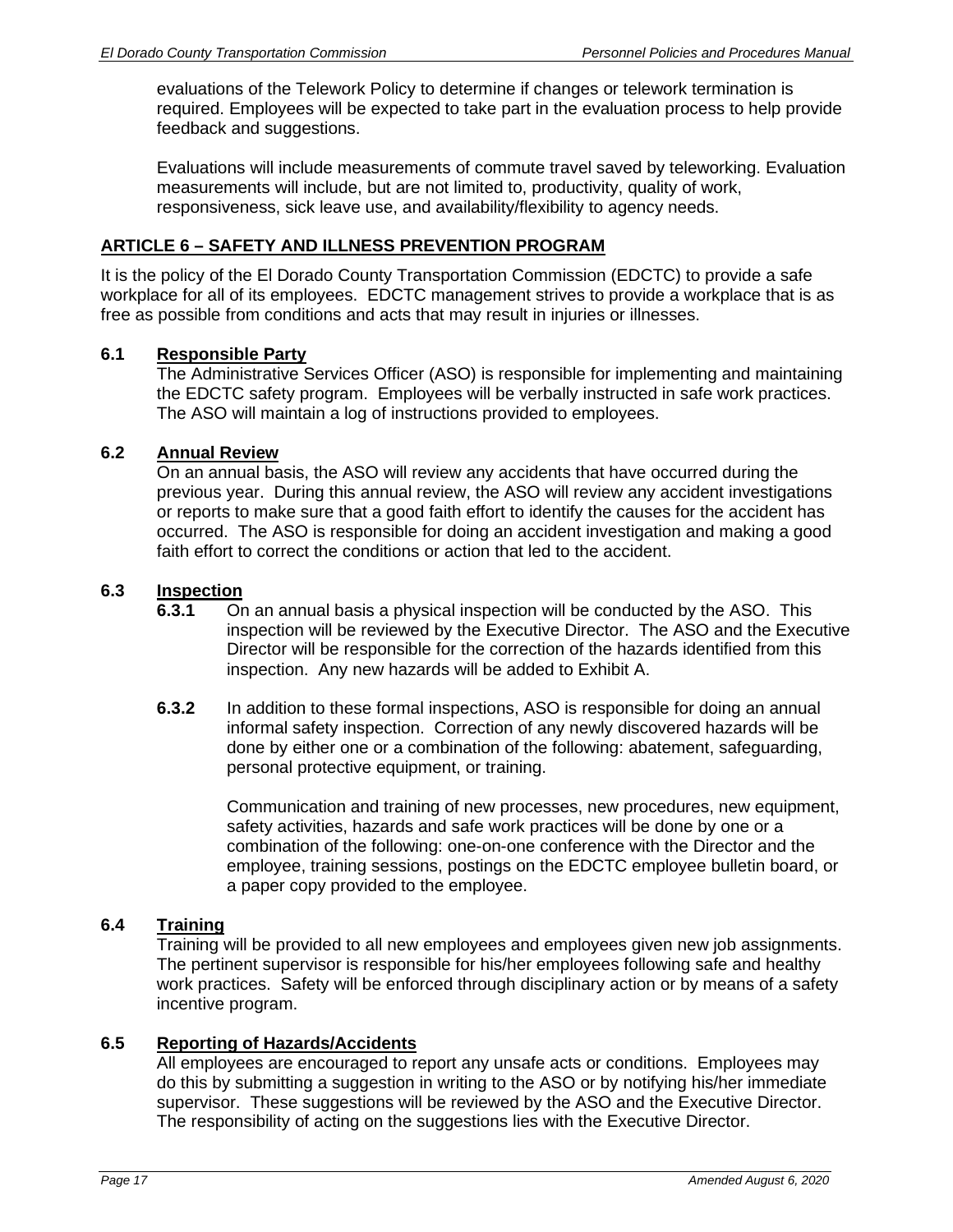On an annual basis, the Administrative Services Officer will review this safety program to make sure that it is being maintained.

## **6.6 Safety Standards**

- 1. Food and drinks should be kept a safe distance from computer terminals.
- 2. Objects that could damage equipment should not be placed on computers or cables.
- 3. Keep all work areas clean. Use the compressed air and glass wipe provided to keep computer keyboards and screens clean.
- 4. Observe proper posture to avoid back and muscle aches. Utilize wrist rests as required for computer keyboards and mice.
- 5. Limit computer input sessions to 60-minutes. Break long projects by taking short walks.
- 6. All computers should be equipped with anti-glare screens or other anti-glare technology.
- 7. Be sure hands are dry when operating any electrical equipment.
- 8. If equipment failure occurs, unplug the equipment immediately if it is safe to do so.
- 9. Immediately notify your supervisor if any problems or accidents occur.
- 10. Keep all desk drawers and cabinet doors closed to avoid tripping hazards.
- 11. Electric cords and phone cables must be secured to prevent tripping hazards.
- 12. Storage areas must be kept clean and orderly.
- 13. Employees shall not use flammable items, such as candles. Flammable materials must be stored in metal cabinets.
- 14. All boxes, files, paper, etc. must be removed from any area where they could constitute a tripping hazard and kept away from electrical cords.
- 15. Employees must be instructed in fire emergency situations.
- 16. All employees must be instructed on the location of the medicine chest and directed to read related instructions before using any of the medicine chest contents.
- 17. Hot plates, coffee makers, portable fans, portable heaters, and other electrical appliances must be properly wired and turned off when not in use.
- 18. Aisles and passageways must be clear to provide easy movement and air circulation.
- 19. Wash all office cups and dishes in soap and hot water after use.
- 20. Employees shall utilize frequent hand washing with soap and warm water to prevent the spread of germs and bacteria in the workplace.
- 21. Flashlights will be available throughout the office.

# **ARTICLE 7 – CONFLICT OF INTEREST**

Conflict of interest is defined generally as acting in any way contrary to the best interest of the Commission. Employees are expected to exercise good judgment and discretion in evaluating any particular activity so as to avoid any actual or apparent conflict of interest. No employee shall take any action on behalf of the Commission, which they know, or reasonably should know, violates any applicable law or regulation. This will obviously include such activities as kickbacks, bribery, falsehood, misrepresentation, and divulging non-public information to organizations that could potentially benefit from exclusive information. Employees are urged to conduct their activities in such a manner as to comply with the spirit, as well as the letter, of this policy.

Employees shall be free from any personal influence, interest, or relationship that might conflict with the best interests of the Commission. Acceptance of entertainment, travel, or gifts of a character which might reasonably be deemed by others to affect the judgment or action of an employee in the performance of his employment with the Commission would violate this policy.

When writing personal letters, articles to be published, and when participating in public affairs, staff members are cautioned to avoid embarrassing situations for the writer or participant and the Commission. Personal letters may not be written on Commission letterheads for obvious reasons.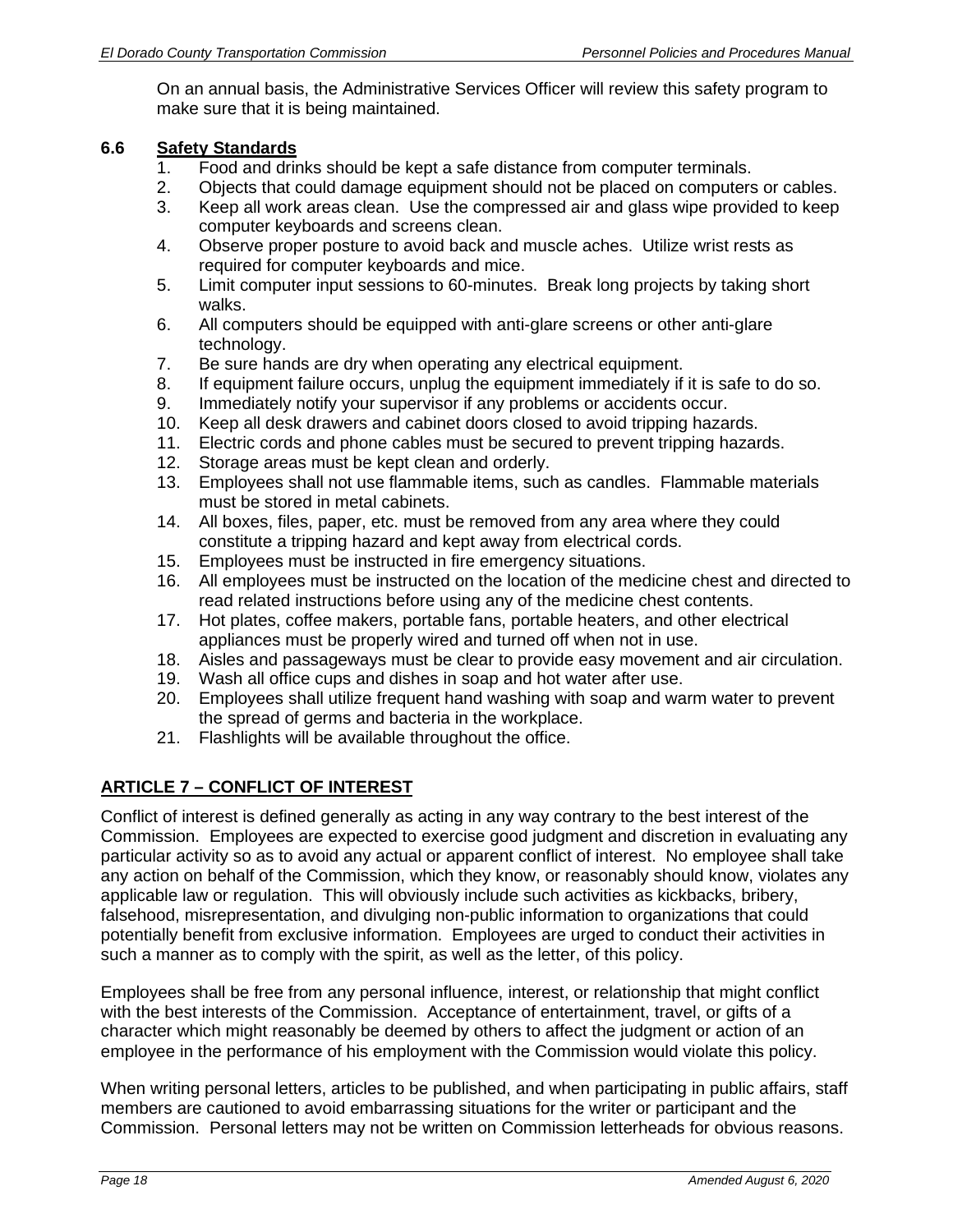Endorsements, testimonials, publications, and participation in public affairs should be undertaken cautiously lest they be misinterpreted as endorsements by the Commission.

This policy in no manner prohibits membership in any political organization, attendance at meetings, expression of views on political matters nor voting with complete freedom. Employees are in fact encouraged to actively support their individual political beliefs on their own time as long as these opinions are not represented as the official viewpoint of this Commission. Therefore:

- a. Staff members may not use their position with the Commission to promote any specific political action, candidate, or belief.
- b. Staff members may not use their Commission titles in either written or verbal communications concerning political activities or beliefs.
- c. Staff members may not use Commission letterhead stationery for personal and/or political correspondence.
- d. Supervisory employees shall not attempt, through any means, to coerce other staff members into working for or accepting their political beliefs or candidates.
- e. Staff members may not conduct personal political activity of any kind during working hours, nor use any Commission property, resources, or office supplies, while engaged in personal political activity.

The Commission does not encourage employees to engage in outside employment. No employee shall engage in outside employment which requests or requires employment with the Commission as a prerequisite for said outside employment, creates a conflict of interest, or interferes with the employee's efficiency and quality of work. The name and location of any outside employer shall be filed with the Executive Director by the employee within three days after beginning such outside employment. This is a confidential file, which shall be reviewed by legal counsel annually to assure there is no conflict of interest.

Any questions regarding a potential conflict of interest or outside work shall be discussed in advance with the Executive Director.

# **ARTICLE 8 – ADMINISTRATION OF SALARY**

## **8.1 Standard Salary Ranges**

Unless as otherwise required by law or policy, a standard salary schedule consisting of either flat rates or seven steps of hourly and equivalent monthly salary rates in dollars for employees in full-time positions shall be established annually by the Commission in the Overall Work Program and Budget. Annual, monthly, and biweekly salary rates are listed for the purpose of convenience in quotation of salaries. Computations for purposes of paying employees shall be on the basis of hourly rates.

Except as otherwise provided by law or ordinance, officers and employees shall receive the hourly rate provided in the salary range that has been adopted by the Commission by Resolution, or contract, for their respective classifications of positions.

## **8.2 Payroll Records**

The office of the Commission shall be the office of record with respect to maintenance of payroll records to implement the payroll provisions of all ordinances and resolutions. Departmental payroll records shall be maintained in forms provided or approved by the Executive Director. The payroll records for every employee shall be kept on file for six (6) years after the employee's termination date.

## **8.3 Pay Date**

All employees are paid every other Wednesday by direct deposit following the close of the biweekly pay period. In the event that a regularly scheduled payday falls on a day off such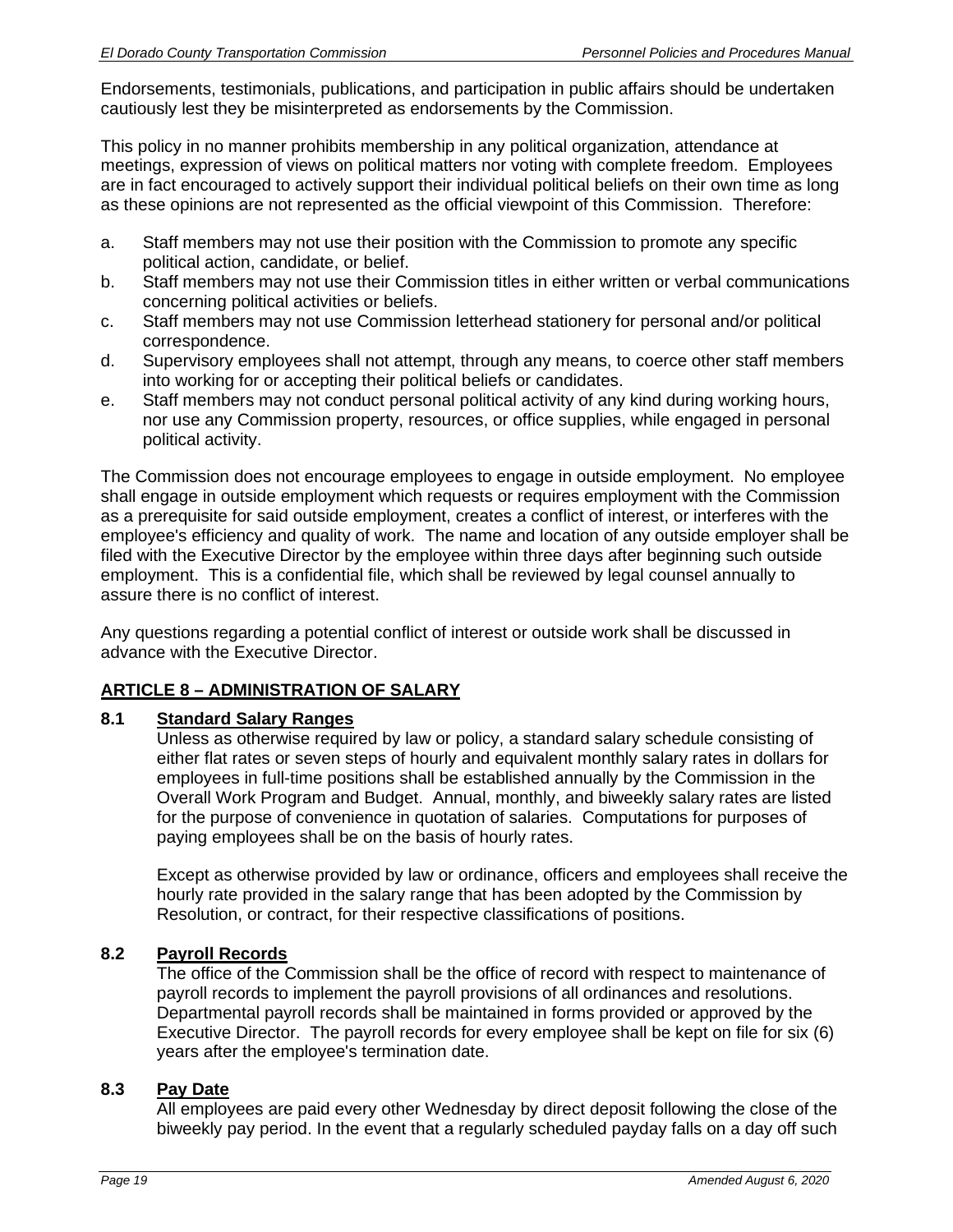as a holiday, employees will receive pay on the last day of work before the regularly scheduled payday. If a regular payday falls during an employee's vacation, the employee's paystub will be available upon return from his or her vacation.

Pay dates will be posted on the shared calendar available to all employees.

#### **8.3.1 Pay Advances**

The Commission does not provide pay advances on unearned wages to employees.

### **8.4 Full-time, Part-time, and Extra-Help Employees**

# **8.4.1 Full-Time Employees**

A full-time employee shall receive the full amount of salary based upon the step in the range for the classification to which the employee is assigned by his/her appointment, if the total hours in pay status for the biweekly pay period as shown equals or is greater than eighty (80) hours. A full-time employee who is not in pay status for eighty (80) hours for a particular biweekly pay period shall be entitled only the total hours in pay status. Employees who are exempt under FLSA shall receive a bi-weekly salary which is based upon multiplying the hourly salary step rate by 80.

#### **8.4.2 Part-Time Employees**

A part-time employee shall receive that portion of the salary based upon the step in the range for his/her classification to which the employee is assigned and the number of hours in pay status in the pay period.

Part-time employees shall earn vacation with pay and accrue sick leave on a prorated basis based upon the number of hours in pay status in the pay period. In other respects, the provisions of this Manual applicable to full-time employees shall apply to part-time employees unless specifically defined otherwise herein.

## **8.4.3 Extra-Help Temporary Employees**

The Executive Director may authorize the temporary employment of a person as extra help upon a determination that sufficient funds are budgeted. Unless otherwise specified, extra-help temporary employees shall only be paid the flat rate salary step for their classification or the first step hourly rate in the salary range listed for the classification to which he/she is appointed, unless specifically authorized by the Executive Director. To the extent permitted by law, extra-help temporary employees shall not be entitled to accrue sick leave, vacation, or holiday pay, and shall not be eligible for benefits or to participate in the retirement system.

## **8.4.4 Annual Cost-of-Living Adjustments**

The Commission in the annual Overall Work Program and Budget shall consider cost-of-living salary increases for employees in full-time, part-time, and extra-help classifications. Cost-of-living increases may be computed using the U.S. Department of Labor, Bureau of Labor Statistics, Consumer Price Index for the Western Region.

## **8.5 Salary Step Advancement**

#### **8.5.1 Merit Salary Step Increases**

Eligibility for salary step increases shall be based upon time in classification but advancement to a higher step shall be based upon merit and at the discretion of the Executive Director. Except for employees who receive a flat rate, a full-time or part-time employee shall be eligible for a merit salary step increase as follows, subject to funding availability: After completion of thirteen (13) biweekly pay periods of satisfactory service at Step 1 of the salary range, and upon approval of the Executive Director, an employee shall receive a merit salary step increase. Except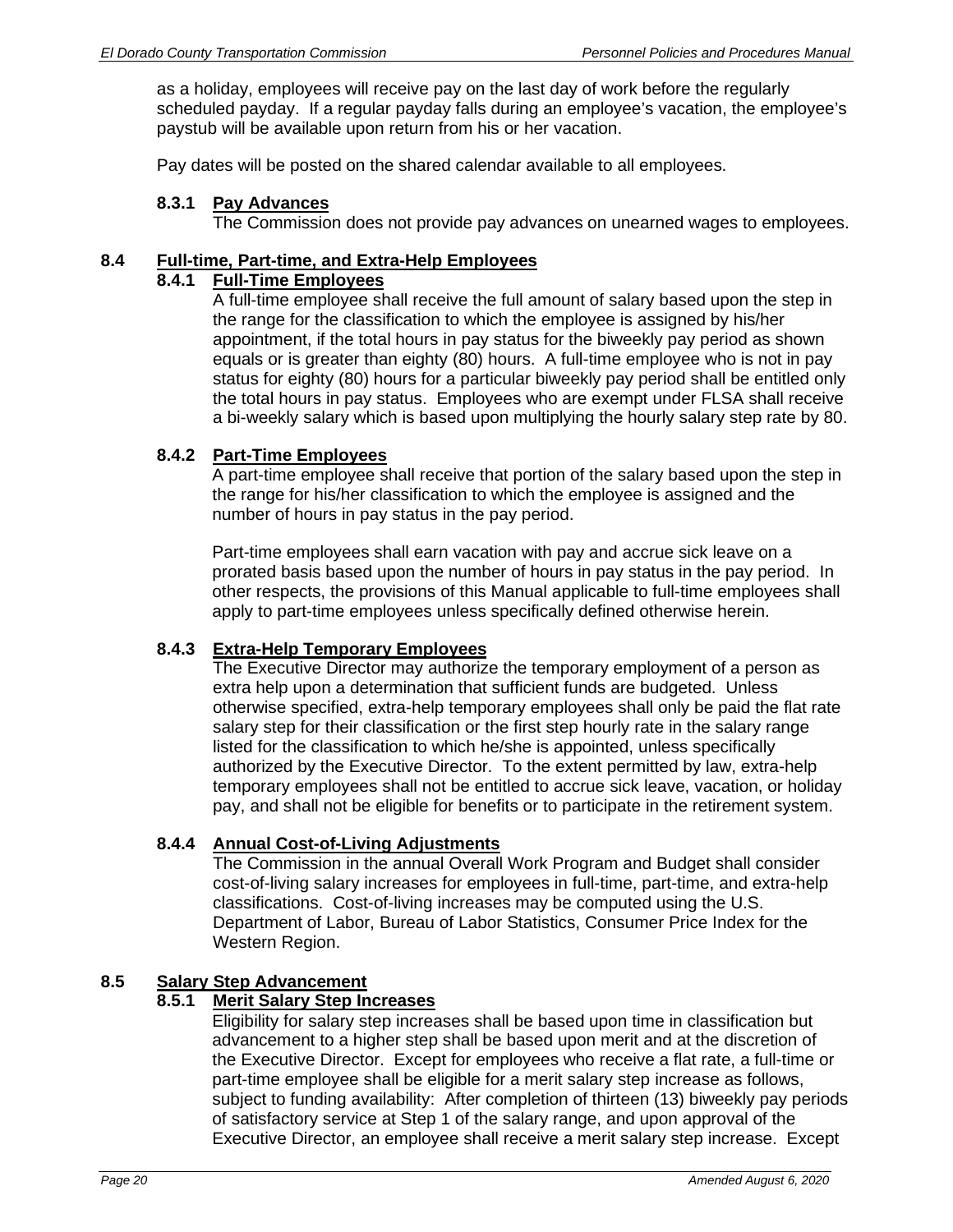as specified above, if an employee is appointed at a step higher than the first step of the salary range for that classification, an employee shall be eligible for the first merit salary step increase after completion of twenty-six (26) full pay periods of satisfactory service.

After the completion of twenty-six (26) biweekly pay periods of satisfactory service in each of the salary steps above Step 1, and at the discretion of the Executive Director, a full-time or part-time employee may be advanced to the next higher step in the salary range of that classification until the top of the range is reached. Extrahelp employees are not eligible for merit salary step increases.

#### **8.5.2 Procedure**

All merit salary step advancements must be initiated by the Executive Director. Salary step advancements shall be effective on the first day of the biweekly pay period following completion of the required period of service.

## **8.5.3 Anniversary Date**

Changes in an employee's salary because of promotion or upward reclassification will set a new anniversary date for that employee. The salary anniversary date for an employee shall not be affected by a transfer, downward reclassification or a demotion.

Changes in salary ranges for a classification as defined in Section 6.8 will not set a new salary anniversary date for employees.

## **8.6. Salary Step on Promotion**

**Salary on Promotion** – An employee who is appointed to a position in a class allocated to a salary range for which the top step is higher than the top step of the class which the employee formerly occupied shall receive the nearest step within the new salary range which shall not be less than five percent more than his/her former salary step, provided, however, that in no case shall the increased salary be more than the top step in the new range.

The effective date of a promotion shall be the first day of the first full pay period following the appointment.

The employee's anniversary date for future merit salary step increases shall be based upon the effective date of the promotion.

If a promotion occurs on the same day a salary step increase is due and approved, the salary step increase shall be computed first and subsequently the increase due to promotion.

**Advanced Salary Upon Promotion** – Upon promotion of a full-time or part-time employee, the Executive Director may recommend to the Commission that the person being promoted receive one additional step beyond which the employee is entitled, but which in no way exceeds the top of the range.

## **8.7 Salary on Demotion**

**Demotion to another Position or Class-Voluntary:** An employee who voluntarily demotes to a position of a class having a lower salary range than the class previously occupied by the employee shall have his/her salary reduced to the salary step within the lower range which is closest to, but not exceeding, the salary step received before the demotion.

**Salary upon Demotion during Probation:** A full-time or part-time employee who, during the employee's probationary period, is demoted to a class which the employee formerly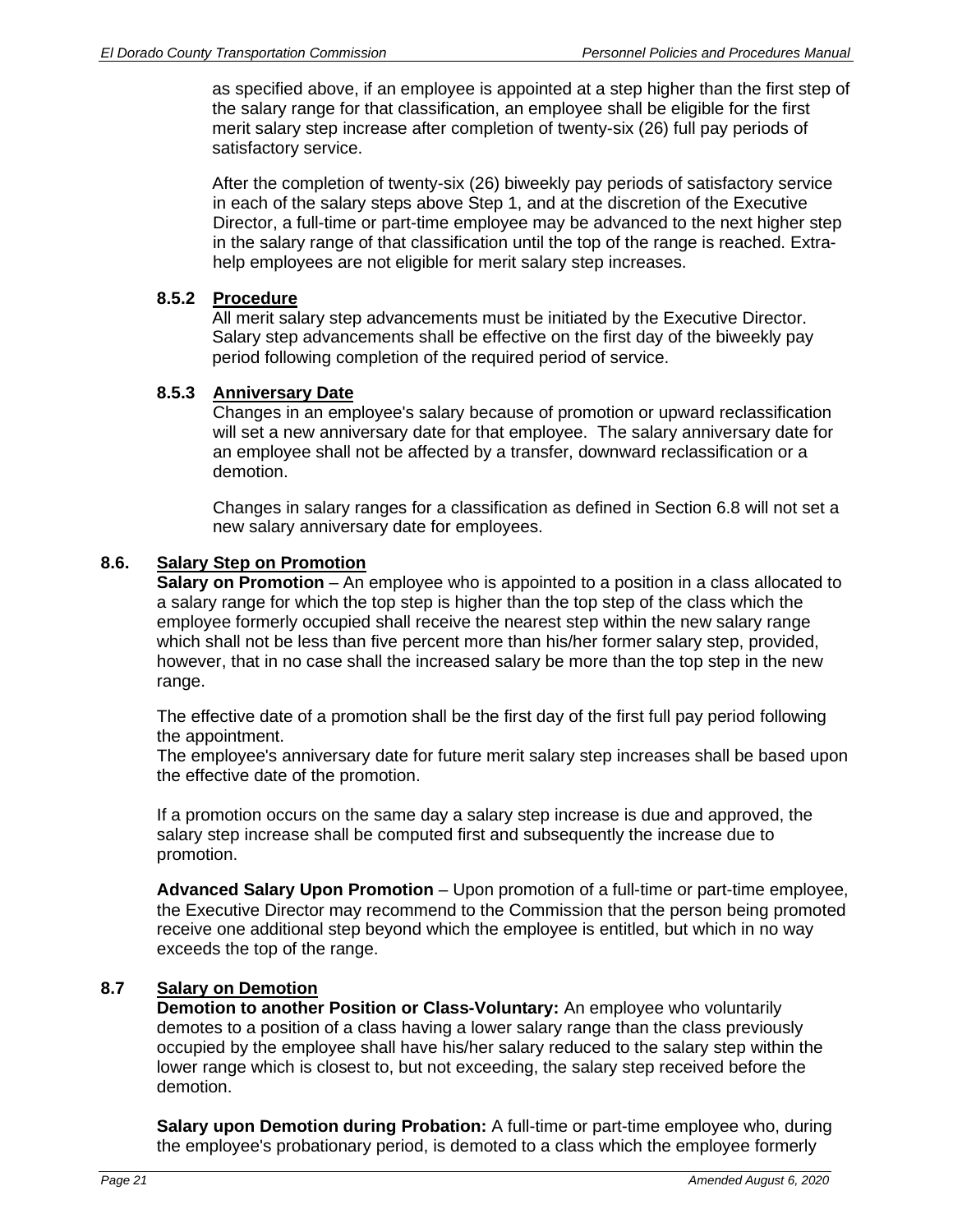occupied in good standing during the same period of continuous service shall have the employee's salary reduced to the salary the employee would have received if the employee had remained in the lower class. The employee's eligibility for salary step advancement shall be determined as if the employee had remained in the lower class throughout the employee's period of service in the higher class.

**Salary upon Involuntary Demotion to a Lower Class:** A full-time or part-time employee to whom the circumstances described in the above section do not apply, who is demoted involuntarily to a position of a class which is allocated to a lower salary range than the class from which the employee is demoted shall have the employee's salary reduced to the salary step in the lower range for the new class which is closest to but not exceeding the salary step received before the demotion. The employee's eligibility for salary step advancement shall not change as a result of demotion.

**Demotion within a Salary Range:** Except for the Executive Director, an employee may only be demoted to a lower salary step within a salary range as a disciplinary action in accordance with Commission rules and regulations.

## **8.8 Salary on Transfer**

Upon approval by the Executive Director, a full-time or part-time employee may transfer from one allocated position in one class to another allocated position in the same class, or in another closely related class at the same salary range, or a class which has a salary range, the top step of which is within five percent of the top step of the range of the previously occupied class. In such case, an employee shall be paid at the salary step in the salary range for the new class that is the closest to, but not exceeding, the salary step the employee previously received. For purposes of further annual increase within the salary range, his/her anniversary date shall remain the same as it was before the transfer. The effective date of all transfers shall be the first working day of the period.

# **8.9 Changes in Salary Ranges**

Whenever the salary range for a class is revised, each incumbent in a position to which the revised salary range applies shall remain at the step held in the previous range, unless otherwise specifically provided by the Commission.

#### **8.10 Salary Step on Reclassification**

The salary of an incumbent in a position that is reclassified shall be determined as follows:

**Lateral Reclassification** – If the position is reclassified to a class which is allocated to the same salary range as is the class of the position before it was reclassified, the salary step and anniversary date of the employee shall not change.

**Upward Reclassification** – If the position is reclassified to a class which is allocated to a higher salary range than the class of the position before it was reclassified, the salary step of the employee shall be governed by Section 8.6, Salary Step on Promotion.

**Downward Reclassification** – If the position is reclassified to a class which is allocated to a lower salary range than the class of the position before it was reclassified, the employee shall receive the step, if any, in the new range which is the same as but does not exceed the salary he/she was receiving prior to reclassification, and his/her anniversary date shall not change. If the salary step of the employee is greater than the maximum step of the new range, the salary step of the employee shall be designated at a sixth-step rate equal to their salary step prior to reclassification and the salary will be frozen until the top step salary of the new classification equals or exceeds the present salary, based upon cost of living increases. At that time, the employee will be placed on the top step and will become eligible for cost of living increases granted to incumbents of that classification.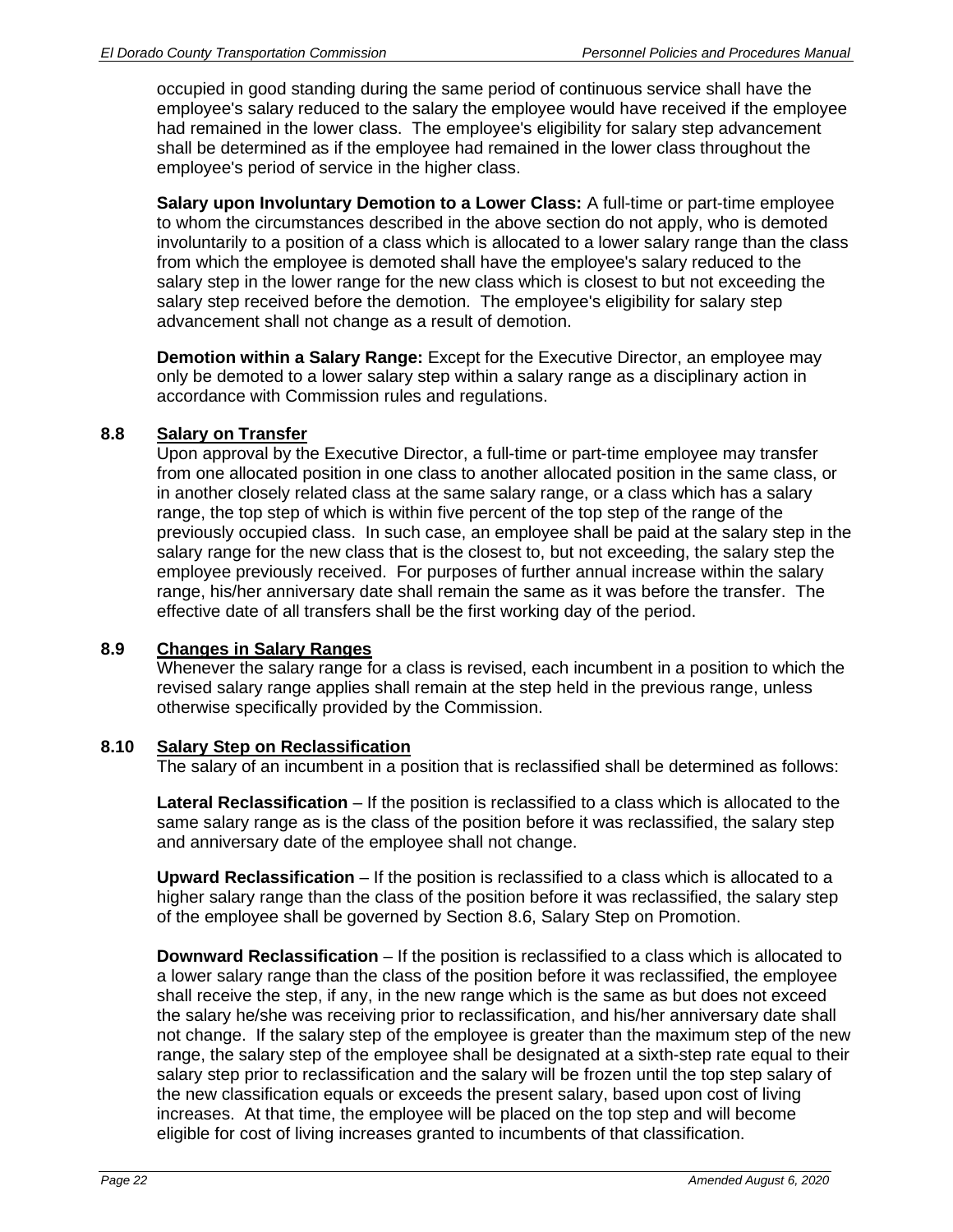### **8.11 Salary Provisions upon Restoration**

An employee who has been laid off or voluntarily demoted as a result of layoff, and subsequently restored in their former classification within a two (2) year period from the date of his/her layoff or voluntary demotion, shall receive the following considerations and benefits:

- a. All sick leave credited to the employee's account when laid off shall be restored, unless the employee received compensation for such sick leave at the time of the layoff.
- b. All prior service shall be credited for the purpose of determining sick leave and vacation earning rates, longevity pay increases, and time in step.

The employee shall be placed on the step of the salary range that was held at the time of the layoff.

#### **8.12 Commission Authority to Specify Salary Steps**

Notwithstanding anything herein to the contrary, the Commission may, by resolution or contract negotiation, and upon recommendation of the Executive Director, specify that the incumbent of a particular position shall occupy a step on the salary range for that class either higher or lower than that provided for in this Manual.

#### **8.13 Designated Salaries – Employees**

The Commission shall establish salary ranges for employees.

#### **ARTICLE 9 – INTERNAL COMMUNICATIONS**

Employees who leave the office during working hours shall check out at the receptionist desk located in the front of the Commission offices.

Public information concerning the Commission and its activities shall be coordinated by the Executive Director.

The control and maintenance of all the Commission committee mailing lists shall be the responsibility of the Executive Director or his/her designee. The Executive Director or his/her designee shall maintain the master mailing lists for the Commission. These lists will remain available in the shared contacts for all employees' use.

#### **9.1 Personnel Records**

Confidential personnel files shall be maintained for every employee by the Executive Director or his/her designee. The files shall contain the employee's employment letter and all other pertinent information. Access to these files is restricted. Each employee shall have access to his/her personnel file under supervision of the Executive Director. The personnel files for every employee shall be kept on file for six (6) years after the employee's termination date.

 It shall be the responsibility of each employee to keep the Executive Director and Administrative Services Officer advised concerning his/her marital status, number of

dependents, correct address and telephone number, emergency contact, and any similar information required for the purposes of maintaining personnel records.

The following procedures will be used in case of a dispute over material or information in the employee's personnel file:

- a. Any employee who objects to material or information in the file should forward, in writing, a request for its removal to the Executive Director.
- b. The Executive Director shall, within her/his discretion, grant or deny the request and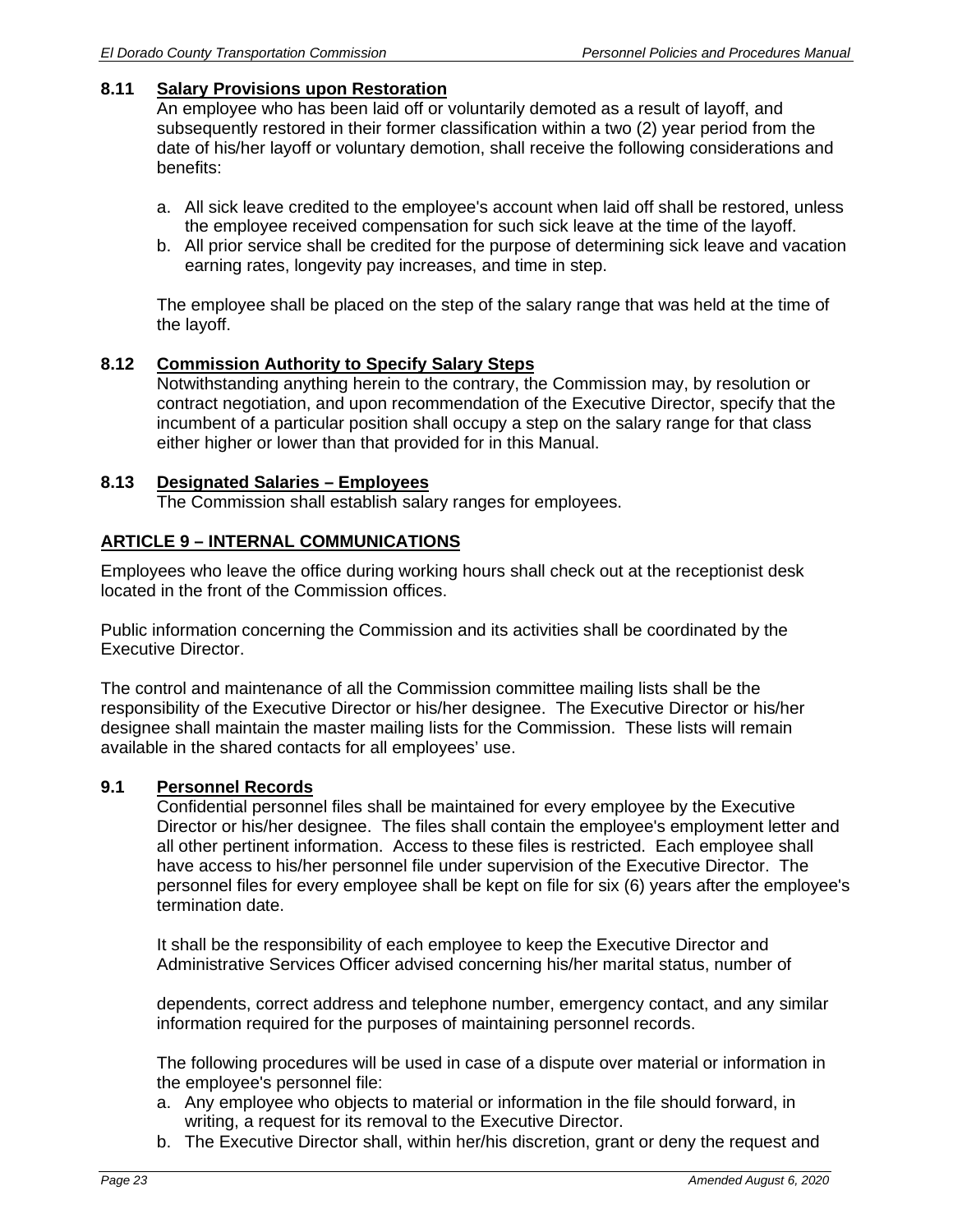notify the employee of the decision.

c. If the decision is favorable to the employee, the material will be removed immediately and destroyed by the Executive Director.

#### **9.2 Petty Cash**

The Commission will maintain up to two hundred dollars (\$200) in a Petty Cash fund to pay for miscellaneous costs. This fund will be maintained by the Executive Director or his/her representative. All use of these funds will be accounted for in accordance with the Commission's accounting policies.

#### **ARTICLE 10 – BENEFITS**

#### **10.1 Holidays**

#### **10.1.1 Regular Holidays**

The Commission will grant paid holiday time off to all regular full-time and part-time employees on the holidays listed below. Part-time employees shall receive holiday pay on a pro-rata basis.

- 1. January 1 New Year's Day
- 2. January (third Monday) Martin Luther King Jr.'s Birthday
- 3. *Floating Holiday* in lieu of February 12 Lincoln's Birthday
- 4. February (third Monday) Washington's Birthday
- 5. May (last Monday) Memorial Day
- 6. July 4 Independence Day
- 7. September (first Monday) Labor Day
- 8. *Floating Holiday* in lieu of October (second Monday) Columbus Day
- 9. November 11 Veterans' Day
- 10. November Thanksgiving Day
- 11. November Friday after Thanksgiving
- 12. December 24 Christmas Eve
- 13. December 25 Christmas Day

Special holidays proclaimed by the President of the United States or the Governor of the State of California may be granted upon approval of the Executive Director.

All full-time employees who are on a flexible schedule shall be entitled to the same number of regular paid holiday hours as those employees on a regular workweek schedule.

## **10.1.2 Day Observed**

If any of the above holidays falls on a Sunday, the following Monday shall be observed as the holiday in lieu thereof. If any of the above holidays falls on a Saturday, the preceding Friday shall be observed as the holiday in lieu thereof. In years in which December 24 falls on a Sunday, the Commission shall observe December 26 as a holiday (Tuesday). In years in which December 25 falls on a Saturday, the Commission shall observe December 23 as a holiday (Thursday).

#### **10.1.3 Floating Holidays**

Each regular employee who has successfully completed his or her Introductory Period shall be granted two floating holidays per calendar year. Regular part-time employees shall receive floating holiday pay on a pro rata basis. Floating holidays may be scheduled at the employee's discretion during the year in which they are earned, subject to the supervisor's approval. Floating holidays shall not be taken in increments of less than one working day. If a floating holiday is not taken within the year in which it is earned, the floating holiday is lost. Floating holidays accrued but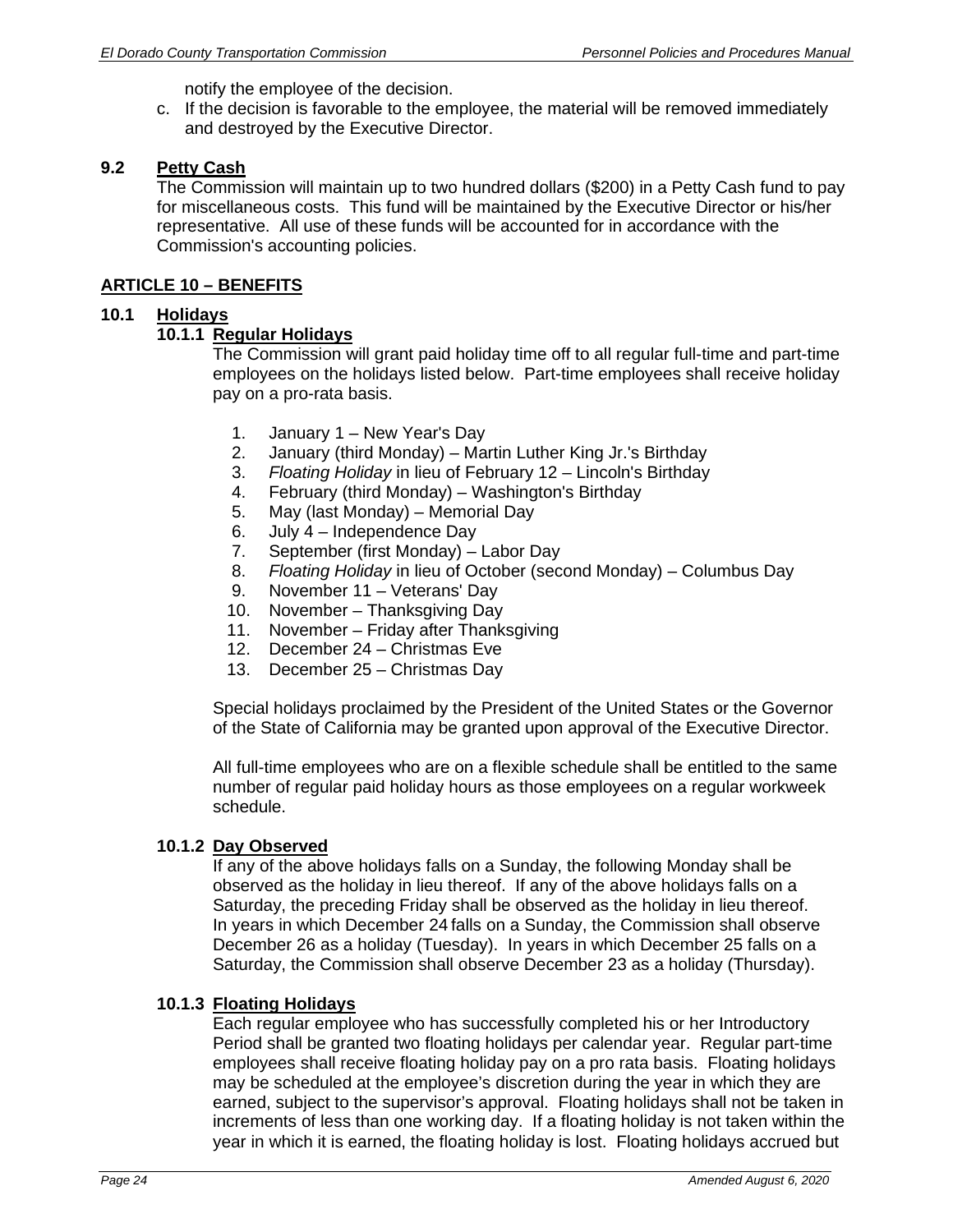not used at the time an employee leaves the Commission shall be paid to the employee.

#### **10.2 Vacations**

For purposes of this section, one (1) year shall be equivalent to twenty-six (26) biweekly pay periods of continuous service.

#### **10.2.1 Accrual Rates and Maximum Accumulation**

Full-time and part-time employees (except "extra help" temporary employees) shall accrue and accumulate vacation leave with pay as follows:

Each employee with less than four (4) years continuous service shall accrue vacation credit at the rate of .03875 an hour for each full hour in pay status. (Equal to 3.1 hours for full-time in a full pay period.) In no case shall an employee with less than four (4) years continuous service accumulate more than 240 hours vacation leave.

Each full-time and part-time employee with over four (4) years continuous service shall accrue vacation credit at the rate of .05875 hour for each full hour in pay status. (Equal to 4.7 hours per full-time in a pay period.) In no case shall an employee with more than four (4) years continuous service accumulate more than 320 hours vacation leave.

Each full-time and part-time employee with over eleven (11) years continuous service shall accrue vacation credit at the rate of .07750 hour for each full hour in pay status. (Equal to 6.2 hours per full time in a pay period.) In no case shall an employee with more than eleven years (11) continuous service accumulate more than 320 hours vacation leave.

## **10.2.2 Provisions**

Accrued vacation leave shall be accumulated from each qualified full-time or parttime employee's anniversary date. Qualified new employees shall be entitled to use accrued vacation leave upon satisfactory completion of the Introductory Period. Upon termination of an employee's employment, for any cause, the employee shall be paid for any unused vacation hours accumulated, up to the maximum amount permitted to be accumulated. No employee shall receive any payment in lieu of vacation while remaining a Commission employee.

## **10.2.3 Vacation Scheduling**

It is the policy of the Commission that employees take their vacation each year; provided, however, that for reasons deemed sufficient by the Executive Director, an employee may take less than the normal vacation accrued that year. All vacations shall be taken at such times during the calendar year as may be approved by the Executive Director.

In the event an employee is not permitted to take all of the vacation to which he or she is entitled in a calendar year, the employee shall be permitted to accumulate the unused portion to the employee's credit, provided that the employee shall not have a total vacation credit of more than the maximum allowed herein.

All requests for vacation must be approved by the Executive Director. The Executive Director is responsible for ensuring that the employee is eligible for the vacation requested. No person shall be allowed vacation in excess of that actually accrued at the time such vacation is taken.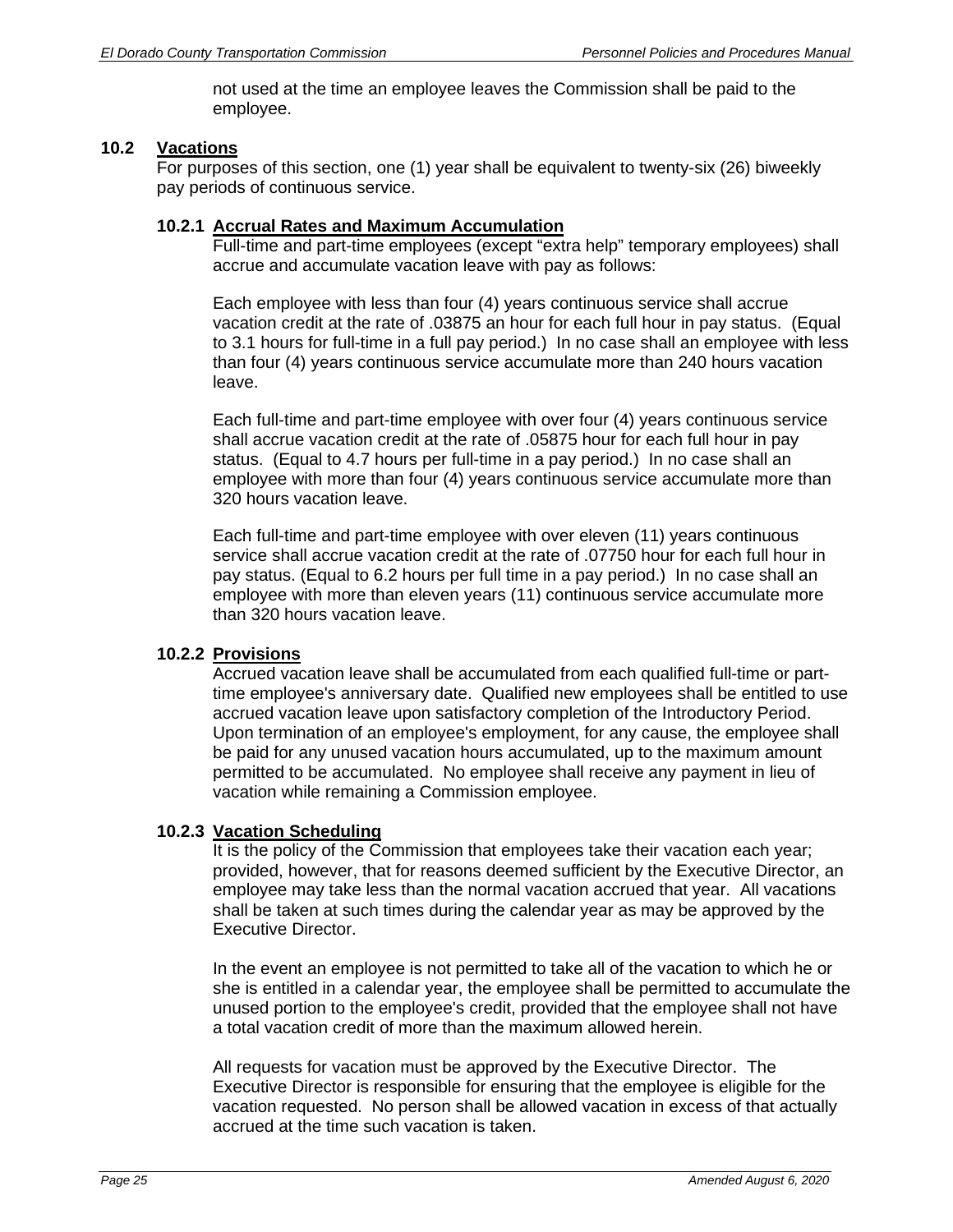It shall be the responsibility of the Executive Director to require vacation leave be taken in order to avoid excessive accumulation or forfeiture.

## **10.2.4 Donation of Vacation Time**

An employee may donate accumulated vacation time to another employee who has exhausted his/her sick leave and vacation leave due to an extended or catastrophic illness. Such donations shall be made on a form prescribed by the Commission and shall be in eight (8) hour increments. The hours donated will be deducted from the donating employee's accumulated balance and credited to the accumulation vacation account of the employee receiving the donation. If the donation of hours is accepted, the accepting employee shall be responsible for payment of any applicable taxes. Commission shall withhold any amounts authorized or required by law.

## **10.2.5 Exclusion**

Extra help temporary employees shall not be subject to the provision of this Section. Extra help, or other employment time, shall not count towards the required continuous service for vacation benefits.

# **10.3 Sick Leave**

## **10.3.1 Accrual**

Every regular full-time or part-time employee shall accrue sick leave at the rate of .04625 per hour in pay status, calculated on the basis of actual service (3.7 hours earned per full pay period paid). Sick leave shall not accrue when an employee is on leave of absence with or without pay.

#### **10.3.2 Eligibility**

A full-time or part-time employee shall not be entitled to use accrued sick leave with pay until the employee has two (2) full bi-weekly pay periods of continuous service with the Commission.

## **10.3.3 Usage**

Employees are entitled to use accrued sick leave, with the approval of the Executive Director, to a maximum of the time accrued, for the following conditions:

- a. The employee's illness, injury, disability, or exposure to contagious disease, which incapacitates him/her from performance of duties.
- b. The employee's receipt of required medical, dental, or optical care or consultation.
- c. The employee's care of a member of the immediate family who is ill or disabled.
- d. The employee's preparation for or attendance at the funeral of a member of the immediate family. Immediate family means parent, spouse, son, daughter, sibling, mother-in-law, father-in-law, brother-in-law, sister-in-law, grandparents, or grandchildren by blood or marriage.

## **10.3.5 Integration with Other Benefits**

**Workers' Compensation** – A full-time or part-time employee of the Commission who is entitled to receive temporary disability indemnity under the California Labor Code (Workers' Compensation) may elect to take only that portion of the employee's accumulated leave balances as when added to the employee's disability indemnity will total the employee's full pay.

## **10.3.6 State Disability Insurance**

A full-time or part-time employee of the Commission who is entitled to receive State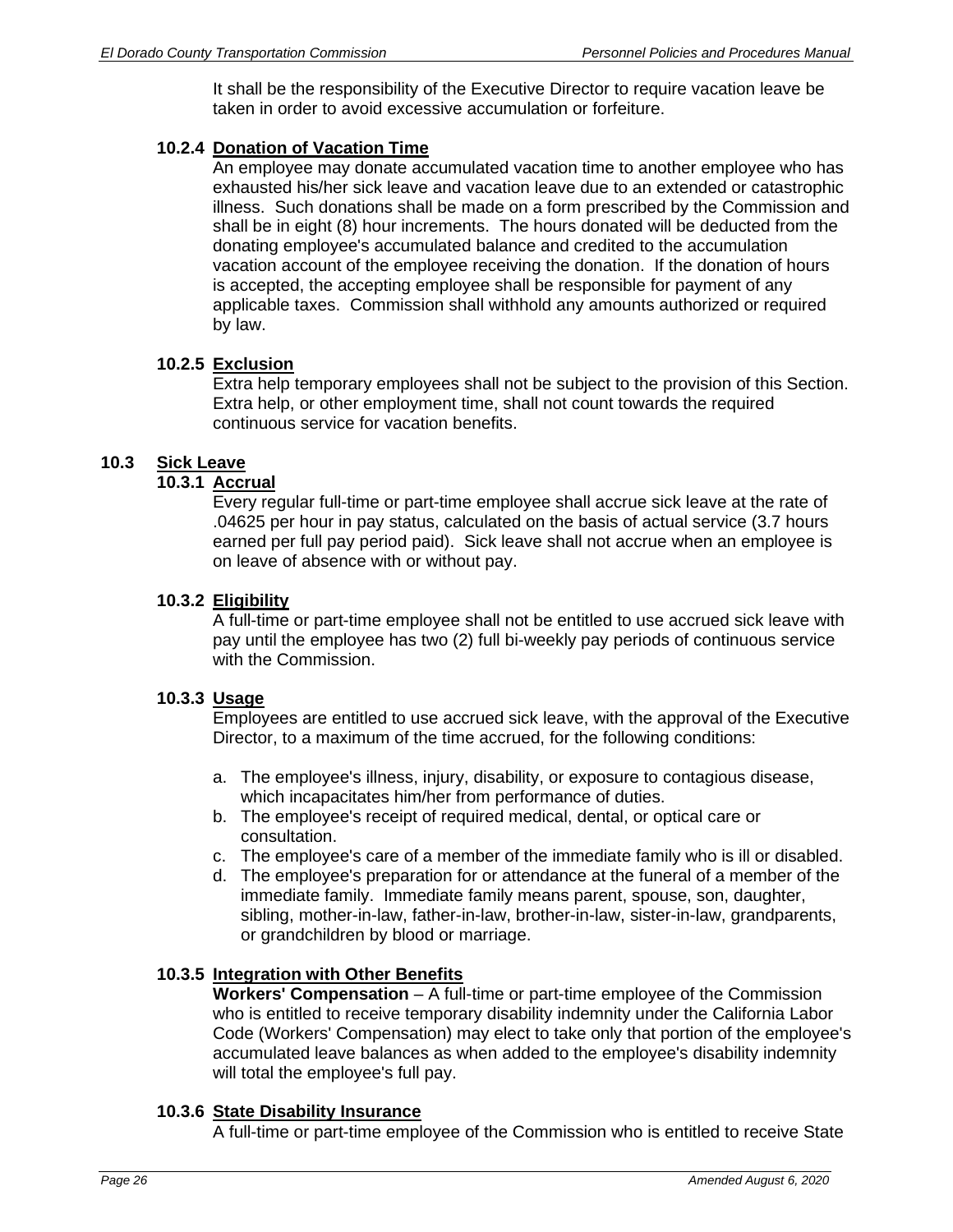Disability Insurance may elect to take only that portion of the employee's accumulated leave balances as when added to his/her SDI will equal one hundred (100) percent of the total base salary. It is the employee's responsibility to file for State Disability and make all arrangements with the Executive Director for leave integration.

The Commission will provide to each employee, beginning the first of the month following employment, a long-term disability insurance policy in an amount and subject to such terms as may be established by the Commission.

## **10.3.7 Administration of Sick Leave**

Employees upon return to work will be required to submit sick leave request form or record of sick leave use to his/her department head for approval. The Executive Director may request information in order to aid in the determination of whether the sick leave use is legitimate. The Executive Director may require a physician's statement or acceptable substitute from an employee who applies for sick leave, or make whatever reasonable investigation into the circumstances that appears warranted before taking action on a sick leave request.

The Executive Director may require a prescribed affidavit or medical report form. When an employee is absent for longer than ten (10) consecutive working days, the employee may be required to submit a statement from the employee's physician releasing the employee for normal duty.

When an employee has been determined to have used sick leave for illegitimate purposes, the Commission may recover such funds.

When medical documentation is submitted by the employee as proof of illness, the Executive Director may review such medical documentation based on the available medical evidence and his/her knowledge of the physical and mental requirements of the employee's occupation to determine whether the employee's illness or injury was sufficient as to justify the employee's absence from the work site.

## **10.3.8 Incapacity to Perform Duties**

If the Executive Director has reasonable cause to believe that an employee is not capable of properly performing the duties of the position, the appointing authority may require the employee to absent himself/herself from work until the incapacity is remedied. During such absence the employee may utilize any accumulated paid leaves.

## **10.3.9 Payment for Unused Sick Leave**

In order to receive payment for unused sick leave at the time of retirement, lay-off, or voluntary termination, all Commission employees, unless otherwise stated in contract or Letter of Employment, must have five (5) or more years of Commission service.

- a. Employees with over five (5) years of service shall receive 20% of their unused sick leave paid.
- b. Employees with over ten (10) years of service shall receive 40% of their unused sick leave paid.
- c. Employees with over fifteen (15) years of service shall receive 70% of their unused sick leave paid.
- d. Employees with over twenty (20) years of service shall receive 100% of their unused sick leave paid.
- e. In the event an employee dies while in active service with the Commission their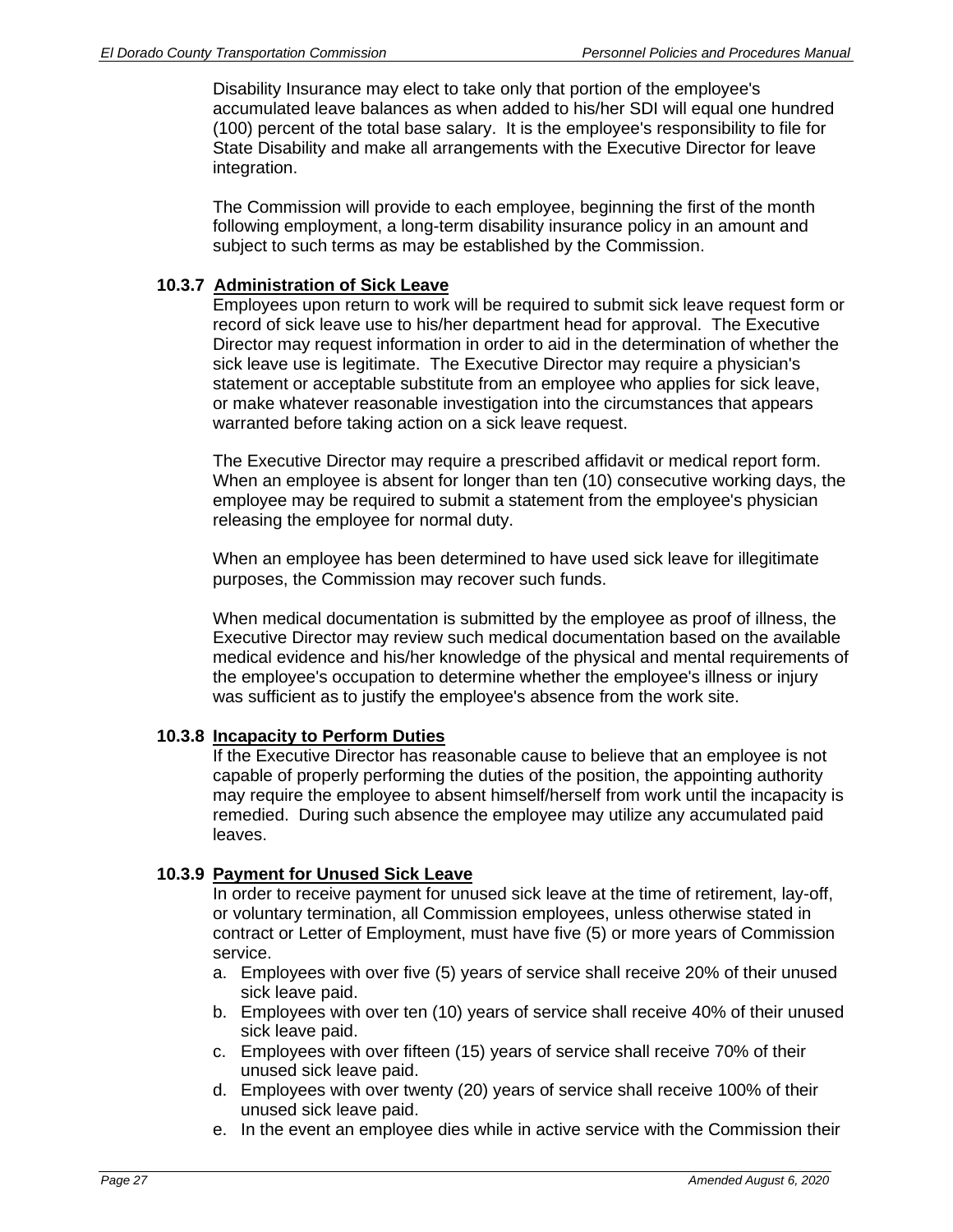sick leave payoff will be made in accordance with the above schedule and the limitations of this Section and will paid in the same manner as the final check.

Maximum number of hours paid shall not exceed five hundred (500). Employee's last hourly rate of pay shall be used in computing payment.

#### **10.3.10 Exclusions**

Extra help temporary employees are excluded from the provisions of this section.

#### **10.4 Management Leave**

Management leave in an amount of 40 hours per year is provided to regular full-time FLSA exempt employees. Regular part-time FLSA exempt employees are provided annual management leave on a pro rata basis. Such leave shall not be carried over from one fiscal year to another. Payment for unused management leave during the fiscal year may be requested in eight (8) hour increments with appropriate notification to the Executive Director. Any eligible employee who does not use the full entitlement of management leave by June 30 of each year may be paid at the base hourly rate for any remaining unused management leave.

#### **10.5 Jury Duty**

Any employee who shall be summoned for attendance to any court for jury duty during his/her normal working hours shall be deemed to be on duty and there shall be no loss in salary, but any jury fees received by him/her shall be paid forthwith to the Commission to be deposited to the Commission's General Fund. Such employee shall notify the Executive Director immediately upon receiving notice of jury duty.

#### **10.6 Court Appearances**

Any employee who shall be called as a witness arising out of, and in the course of the employee's Commission employment or prior employment, shall be deemed to be on duty and there shall be no loss of salary, but any witness fees received by him shall be paid forthwith to the Commission.

Any employee who shall be called as a witness arising out of, and in the course of the employee's Commission employment during the employee's off duty hours shall be compensated for the time spent.

Employees called for any other witness duty shall receive unpaid time off in accordance with law. Any employee called for witness duty shall notify the Executive Director immediately upon receiving notice of such duty.

## **10.7 Leave of Absence with Pay**

The Executive Director may place an employee on leave of absence with pay (suspended with pay) for a period not to exceed ten (10) working days. Such leave may be extended with justification for a period up to an additional ten (10) working days. This leave (suspended with pay) shall be used when an employee is under investigation or for other

necessary or urgent need such as when the employee's continued presence at the work site may be hazardous or disruptive.

## **10.8 Leave of Absence without Pay**

### **10.8.1 Conditions**

Leave of absence without pay may be granted to any employee upon the specific written request of the employee and with the prior written approval of the Executive Director for the following purposes:

a. Family and Medical Leave Act (FMLA) in accordance with law;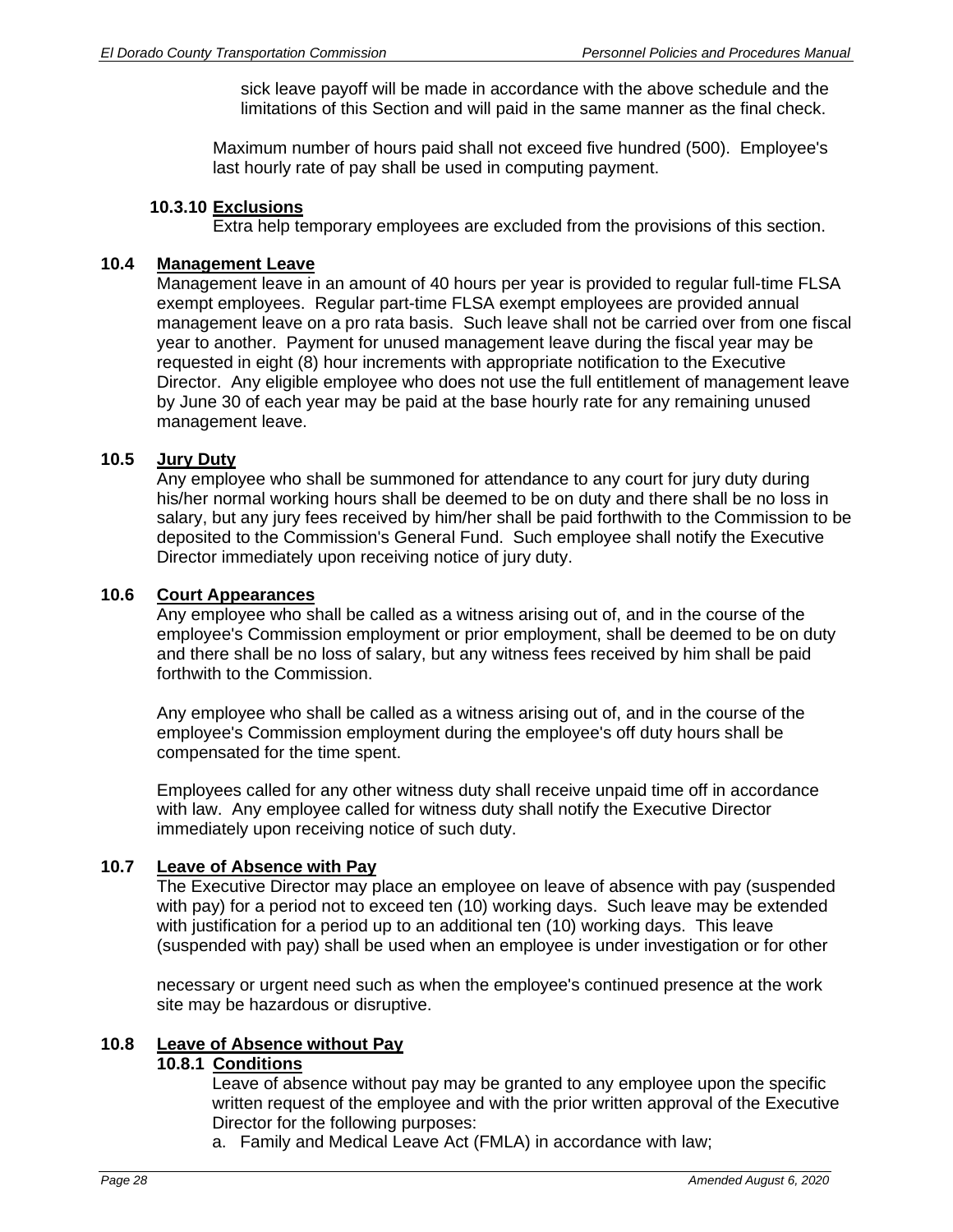- b. Pregnancy Disability Leave (PDL) in accordance with law;
- c. California Family Rights Act (CFRA) in accordance with law;
- d. Other personal reasons which do not impair the effectiveness of the Commission.

At the request of the employee, the Executive Director may extend a leave of absence for an additional three (3) months if conditions warrant such an extension.

#### **10.8.2 Revocation of Leave of Absence**

A leave of absence may be revoked by the Executive Director upon evidence that the cause for granting the leave of absence was misrepresented or has ceased to exist.

#### **10.8.3 Reinstatement upon Termination of Leave of Absence**

Upon the expiration of the leave of absence, the employee shall be reinstated to his/her former position at the same step in the salary range.

#### **10.8.4 Non-Qualifying Service**

Leave of absence without pay shall not be counted as qualifying service for purposes of accruing vacation, sick leave, and annual salary adjustments.

#### **10.8.5 Vacation and Sick Leave Usage**

Employees who are granted a leave of absence without pay shall have the option to exhaust any accumulated vacation time or to leave such vacation time in their accumulated account. Employees requesting a leave of absence due to illness or disability may use any accumulated sick leave prior to the requested beginning date of such leave.

#### **10.8.6 Payment of Insurance Premiums**

- a. An employee taking a leave of absence as allowed per FMLA, PDL or CFRA law for a period not to exceed four (4) months in any one (1) year period shall receive health, dental, vision, and life insurance coverage to the same extent that the employee would receive this coverage if the employee was not on leave.
- b. All other employees on unpaid leave and wishing to maintain health, dental, vision, and life insurance shall be responsible for paying the full monthly premium payments at the time and in the manner provided for by the Commission.

#### **10.9 Bereavement Leave**

An employee compelled to be absent from duty because of the death of a member of his/her immediate family may be entitled to not more than three (3) consecutive days off, with pay, upon approval of the Executive Director. It will be the responsibility of the Executive Director to determine the number of bereavement days necessary for the employee to be absent.

The Executive Director may reduce the amount of days granted for leave for bereavement purposes, if, in his/her opinion, the distance to be traveled does not necessitate the full three days' leave.

For purposes of this section, immediate family means parents, spouse, domestic partner, son, daughter, sibling, mother-in-law, father-in-law, brother-in-law, sister-in-law, grandparents, or grandchildren by blood or marriage.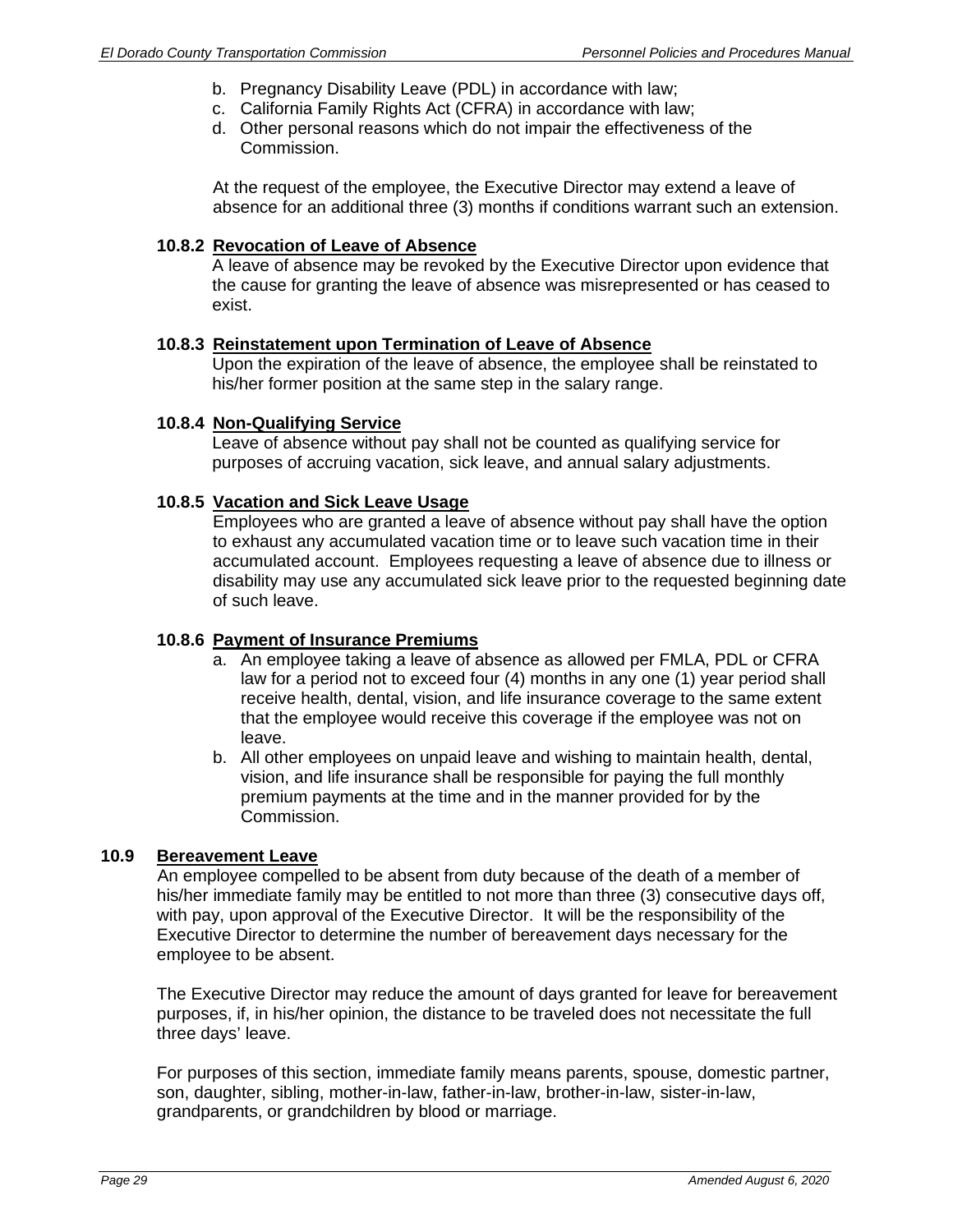## **10.10 Health Benefits**

Health benefits will be provided to full-time and part-time employees as agreed and set forth in the contract between the California Public Employees' Retirement System (CalPERS) and EDCTC. Each qualified employee will be entitled to obtain health insurance benefits through the CalPERS (California Public Employees' Retirement System) Health Program for themselves, their spouse, and their dependent children. Each full-time qualified employee will be entitled to dental and vision insurance benefits for themselves, their spouse, and their dependent children. For each qualified full-time employee, the Commission will contribute the Cafeteria Plan benefit budget amount which shall be established as part of the resolution adopting the Overall Work Program and Budget of the Commission and may be amended from time to time. The amount of the Commission's contribution to health, dental, and vision premiums provided to full-time employees shall be pro-rated for qualified part-time employees based upon the number of regularly scheduled hours per week.

Nothing herein shall be construed to vest employees with a certain contribution amount by the Commission for health, dental and vision benefits. The actual amount of the Commission's contribution may be modified from year to year.

## **10.10.1 Health Benefit Continuation at Termination**

The Federal Consolidated Omnibus Budget Reconciliation Act (COBRA) gives employees and their qualified beneficiaries the opportunity to continue health insurance coverage under the Commission's health plan when a "qualifying event" would normally result in the loss of eligibility. Some common qualifying events are resignation, termination of employment, or death of an employee; a reduction in an employee's hours or a leave of absence; an employee's divorce or legal separation; and a dependent child no longer meeting eligibility requirements.

Under COBRA, the employee or beneficiary pays the full cost of coverage of the Commission's group rates plus an administration fee.

## **10.11 Life Insurance**

The Commission will provide a \$50,000 term life insurance policy for each employee and a \$125,000 term life insurance policy for the Executive Director at no cost to the employee. Accidental Death & Dismemberment coverage shall be included in these Plans. The life insurance benefit will end at employee termination.

## **10.12 Workers' Compensation Insurance**

The Commission will provide Workers' Compensation Insurance as required by State law for the protection of employees in case of accident or injury when on duty. An employee who incurs a work-related injury should immediately report accidents or injuries to their supervisor or the Executive Director.

An employee who incurs a work related injury as verified by Workers' Compensation Insurance and necessitates an unpaid leave of absence from work shall continue to have

their insurance premiums for health, dental, vision, and life paid by the Commission as set forth above for a period of not to exceed three (3) months.

## **10.13 Retirement Benefits**

Retirement benefits will be provided to full- and part-time employees as agreed and set forth in the contract between the California Public Employees' Retirement System (CalPERS) and EDCTC. The Commission agrees to maintain the CalPERS 2% @ 55 formula, highest one-year final compensation retirement plan. CalPERS retirement benefits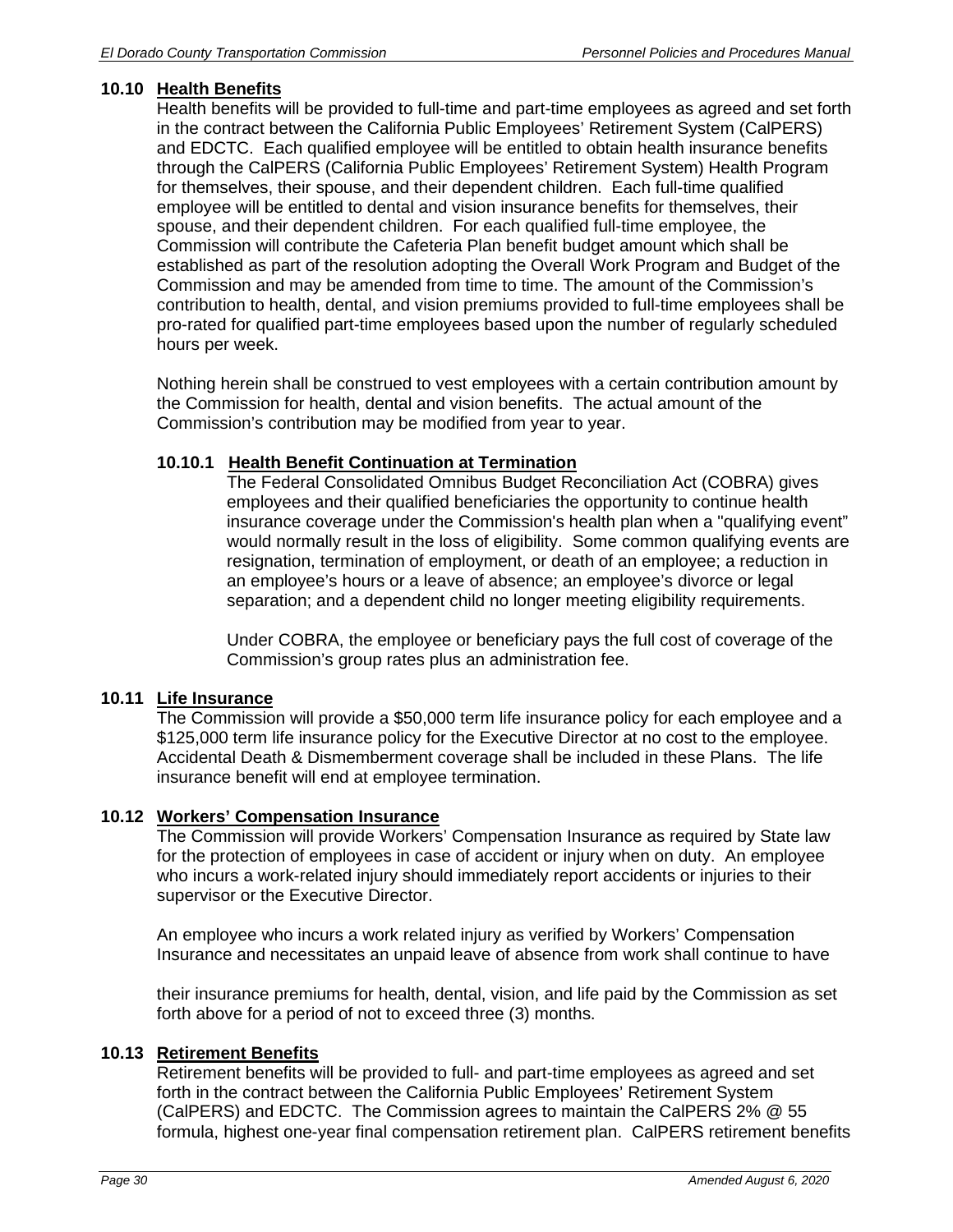are granted on the condition that there shall not be any significant increase in any annual employee salary for the purpose of increasing the "final one-year compensation" calculation for retirement benefits under CalPERS.

For employees hired prior to July 1, 2011, the Commission is responsible for the employee's share of the CalPERS contribution equal to seven percent (7%). For employees hired effective July 1, 2011 or later, the employee is responsible for the employee's share of the CalPERS contribution equal to seven percent (7%).

The Public Employees' Pension Reform Act (PEPRA) established a defined benefit of 2% @ 62 for miscellaneous members hired after January 1, 2013. PEPRA members' contribution rate will be at least 50 percent of the total normal cost for their defined benefit plan.

The Commission will provide health insurance coverage through the CalPERS Health Program for each qualified employee who retires from the Commission within 120 days of separation from the Commission employment. The Commission will contribute to such health insurance program the CalPERS Minimum Employer Contribution amount as prescribed by Government Code section 22892 of the Public Employees Medical and Hospital Care Act (PEMHCA). For the purposes of retirement health insurance coverage, a "retired" employee is defined as a person who has: (1) been a Commission employee for at least five (5) years; and, (2) reached the age of 55.

Nothing herein shall be construed to grant retired employees a vested right to the continuation of health insurance coverage by the Commission. If the Commission terminates its contract for coverage for health benefits under the Public Employee's Medical and Hospital Care Act, or if such coverage is no longer mandated under such Act, the Commission may elect to cease coverage for the retired employees of the Commission.

## **10.14 Deferred Compensation Plan**

The Commission will provide a deferred compensation investment plan to employees as agreed and set forth in the Section 457 Deferred Compensation Plan contract with the International City/County Management Association (ICMA) Retirement Corporation. Employees may designate the amount of compensation they wish to contribute to the plan as a specific dollar amount. The designated minimum monthly contribution may not be less than \$25.00.

# **10.15 Cafeteria Plan**

The Commission allows regular full-time and part-time employees to maximize the effectiveness of benefit dollars by participating in the Cafeteria Plan.

Under the Cafeteria Plan, the Commission determines a benefit budget for employees to be directed by the employee. The benefit budget shall be established as part of the resolution adopting the Overall Work Program and Budget of the Commission and may be amended from time to time. For regular part-time employees, the Cafeteria Plan budget will be prorated based on the employee's regular work schedule. Employees may direct benefit dollars to a menu of various employee benefits.

The following benefits are available to the employees participating in the El Dorado County Transportation Commission Cafeteria Plan:

a. Major medical benefits under the Health Care Plan Benefit article provided through a contract with CalPERS (or its successor), dental benefits under the Health Care Plan Benefit article provided through a contract with the current providers for dental insurance, and vision benefits under the Health Care Plan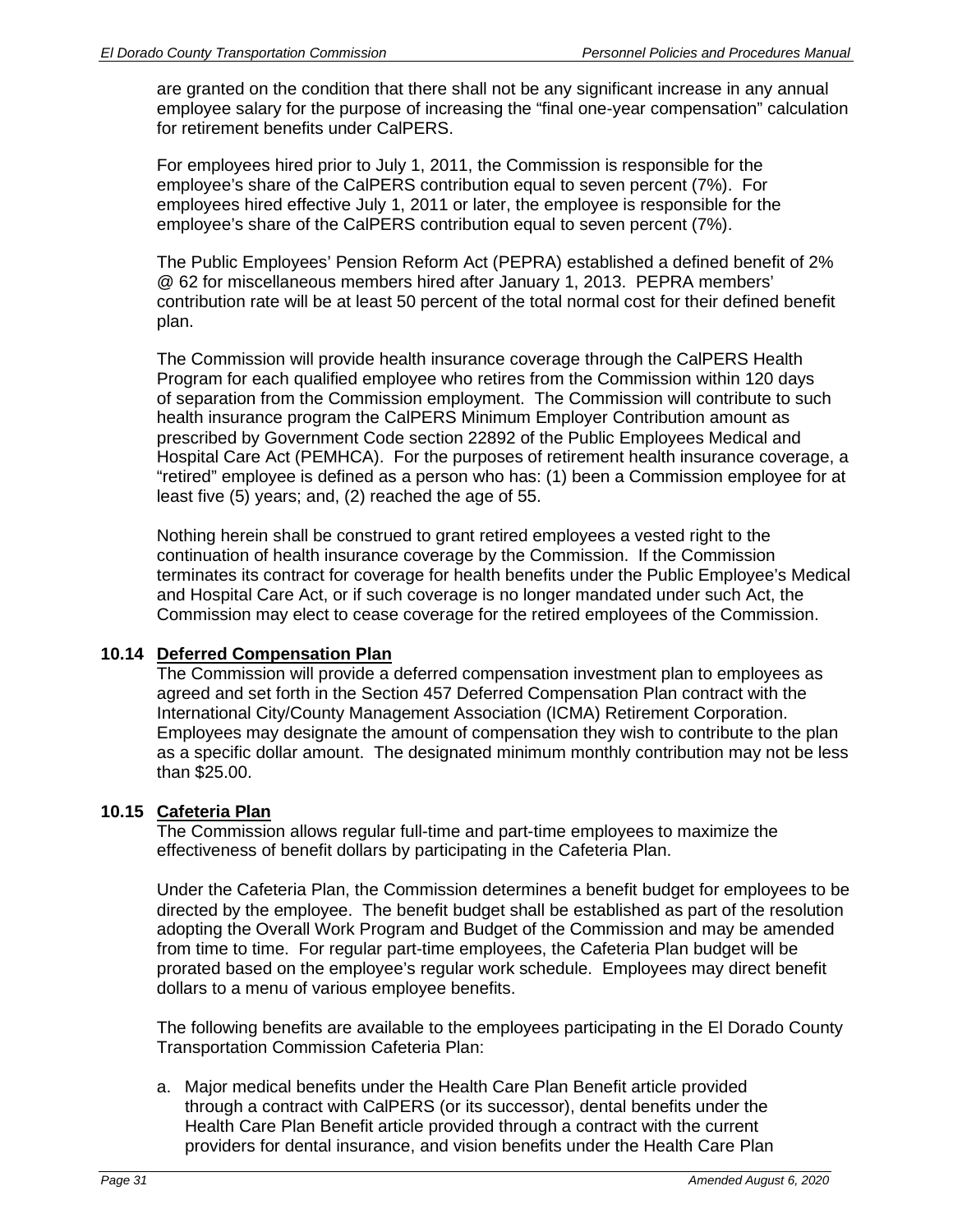Benefit article provided through a contract with the current providers for vision insurance or, upon proof of comparable coverage provided to the Administrator that is satisfactory to the Administrator in its sole and absolute discretion, cash in the amount of three hundred dollars (\$300) per month (or such other amount then in effect as announced by the Employer from time to time) in lieu of these benefits under the Health Care Plan Benefit article.

- b. Long-term disability benefits under the Disability Income Benefit article provided through a contract with the California Association of Counties (CSAC), (or its successor), or cash in the amount of ten dollars (\$10) per month (or such other amount then in effect as announced by the Employer from time to time) in lieu of this benefit under the Disability Income Benefit article; and
- c. Life insurance benefits under the Group-Term Life Insurance Benefit article provided through a contract with the CSAC (or its successor), or cash in the amount of ten dollars (\$10) per month (or such other amount then in effect as announced by the Employer from time to time) in lieu of this benefit under the Group-Term Life Insurance Benefit article.

Employees allocate their Cafeteria Plan budgets on an annual basis to coincide with the beginning of the fiscal year, which occurs on July 1<sup>st</sup> of each year. Adjustments to the allocations at other times will be accommodated when possible, based on the requirements of the specific benefit program within the plan.

Nothing herein shall be construed to vest employees with a certain level of benefits or to guarantee a certain contribution amount by the Commission for the employees under the Cafeteria Plan. The actual amount of the Commission's contribution may vary from year to year.

## **10.16 Tuition Assistance**

It is the policy of the Commission to provide tuition assistance for job-related classes in order to assist employees who desire to continue their formal education. All full-time employees, excluding interns, who have been in continuous employment with the Commission a minimum of six (6) months, shall be eligible for tuition assistance. If the employee is a military veteran, s/he shall not be eligible for the tuition assistance until s/he has exhausted the education benefits from the federal government and from the State of California.

Tuition assistance for eligible employees shall be limited to four hundred dollars (\$400) in any one fiscal year. If tuition assistance funds are not used by an employee, the tuition reimbursement will be used to supplement the agency's general training budget for that fiscal year.

The Executive Director shall approve all requests for tuition assistance. (Approval for tuition assistance must be granted prior to enrollment in any course). Approval for tuition assistance shall be granted only for courses taken for credit and outside working hours. Requests for tuition assistance must be accompanied by a course description, including cost of tuition. Requests for tuition assistance will be approved only once for the same or similar course, regardless of school. The employee is responsible for all non-tuition costs associated with courses taken towards their formal education.

## **10.17 Military Service**

An unpaid military leave of absence shall be provided to employees for service in the uniformed services, in accordance with the Uniformed Services Employment and Re-Employment Rights Act (USERRA). An employee requiring such leave shall provide the Executive Director with advance written or verbal notice of the need for leave, unless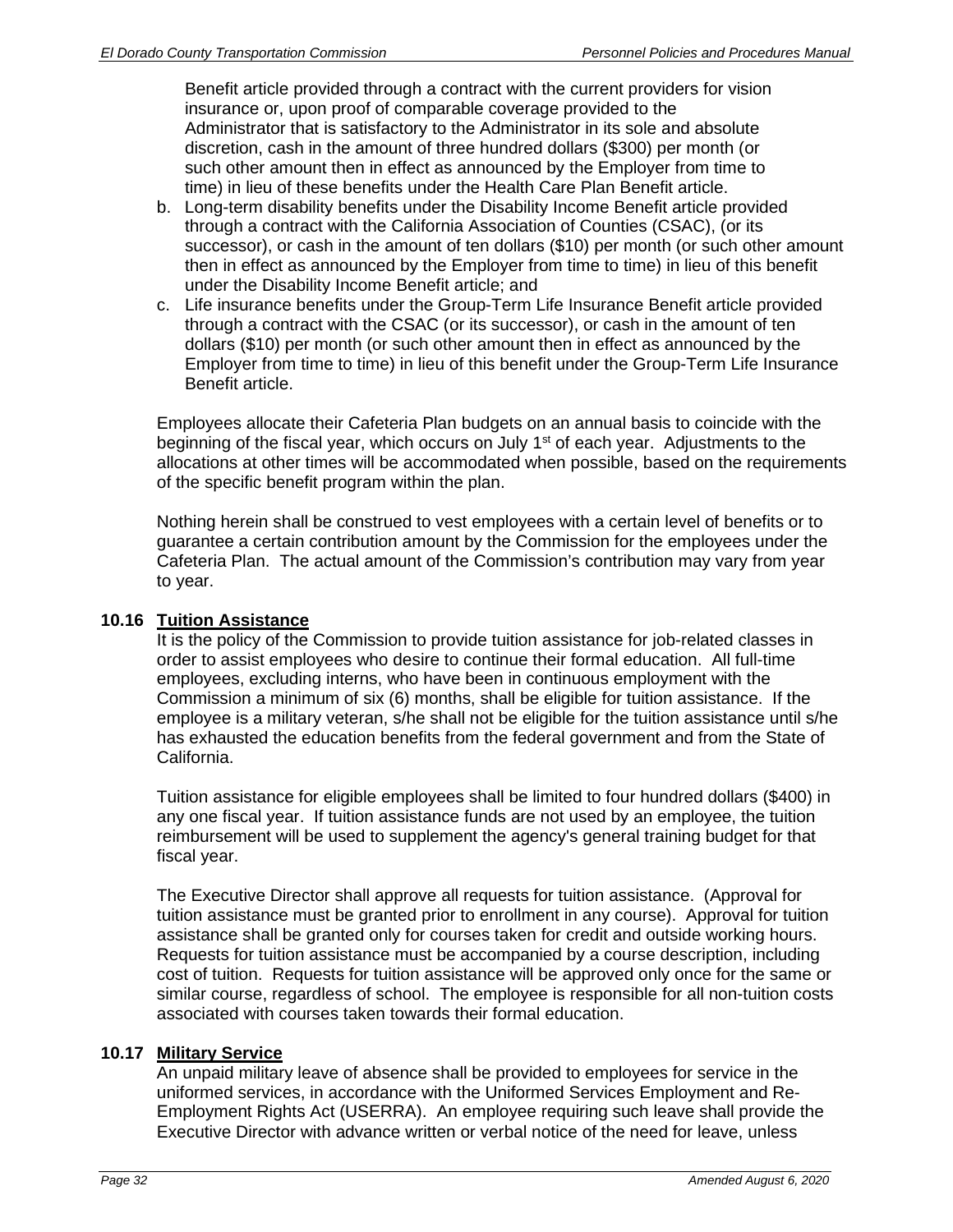providing such notice is impossible or unreasonable under the circumstances. Upon conclusion of an approved military leave of absence without pay, the employee shall be entitled to return to his/her former (or equal) position in accordance with USERRA requirements.

# **10.18 Business Travel and Mileage**

Where a position requires the driving of an automobile or other vehicle, the employee must have a valid California Driver's License and a good driving record, and is expected to drive the vehicle safely. Upon request, employees shall sign an authorization for management to request review of an employee driving record. The Executive Director, in her/his discretion, may restrict any employee's operation of a vehicle on Commission business.

Employees may utilize private cars for Commission business when authorized. Such employees shall carry sufficient public liability and property damage insurance at least equal to the requirements of the financial responsibility laws of the State of California, Vehicle Code Section 16430. Actual mileage driven on each trip shall be recorded on a monthly expense form. An employee who is required to use the employee's personal vehicle for Commission business shall be reimbursed at the federal rate as determined by the Internal Revenue Service for all miles traveled in the conduct of Commission business. In the event of a vehicle accident while traveling for Commission business, please notify the Executive Director immediately.

An employee may not use a cell phone while driving a motor vehicle on Commission business unless is it designed, configured, and used in a hands-free listening and talking mode.

#### **10.18.1 Meeting and Conference Expenses**

Employees may attend meetings, conferences, and required training sessions when deemed essential to the conduct of the work program. The Commission will reimburse for actual and necessary expenses for parking, meals, registration, lodging, transportation, and other reasonable costs. Receipts for all expenditures must be attached to expense forms. Expenses incidental to travel, such as parking meters, pay phones, etc., wherein receipts are impossible to obtain, shall be reimbursed upon submission of an itemized list of these expenditures. In no case will reimbursement be made for the purchase of alcoholic beverages. Each meeting or conference shall be authorized in advance by the Executive Director.

## **10.18.2 Agency Credit Card**

The Commission maintains an agency credit card solely for the use of Commission employees for Commission-related travel, meeting, and authorized expenses. Use of the agency credit card shall be authorized in advance by the Executive Director. Receipts for all expenditures must be submitted to the Administrative Services Officer.

# **ARTICLE 11 – DISCIPLINARY ACTIONS**

This Article 11 applies only to regular full-time and regular part-time employees who have successfully completed the Introductory Period described in Article 3.1. The purpose of this policy is to provide firm guidelines that will insure uniform application of formal and informal discipline involving regular Commission employees. Extra help temporary employees, student interns, and employees subject to an Introductory Period may be dismissed at any time without notice and without the right to appeal.

#### **11.1 Standards**

Disciplinary actions of a formal or informal nature will adhere to the following standards: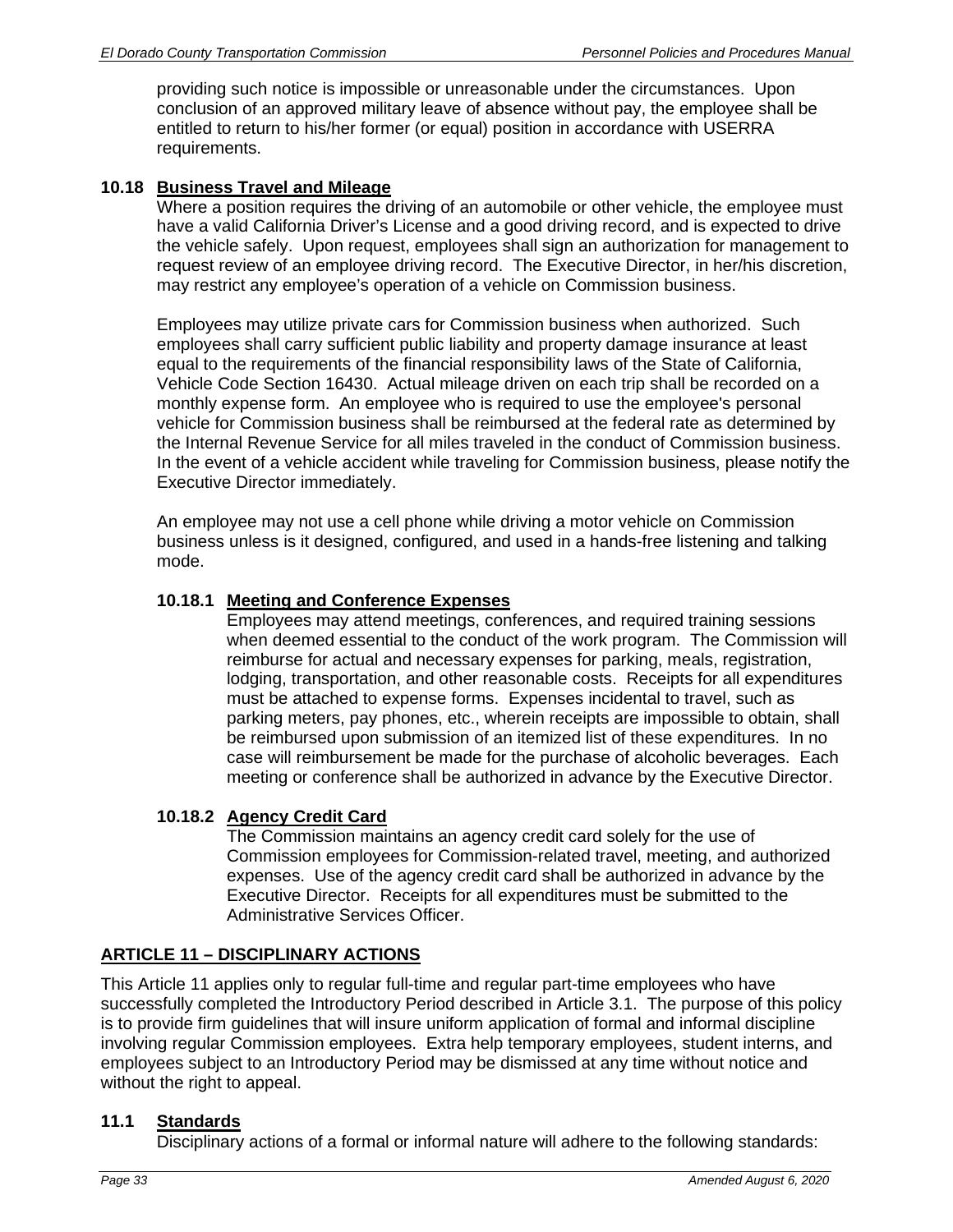- a. Performance and behavioral problems will be discussed with employees in a timely manner following their occurrence.
- b. Formal disciplinary action (suspension or termination) is to be in writing and documentation should demonstrate unacceptable performance or behavior of the employee (see below).

## **11.2 Causes of Disciplinary Action**

Disciplinary action against any regular employee shall be for cause, as it may affect work performance and effectiveness within the organization. Cause may include, but not be limited to the following:

- a. Fraud in securing employment
- b. Incompetence, inefficiency, or neglect of duty
- c. Insubordination, willful disobedience of superiors
- d. Dishonesty
- e. Use of alcohol or drugs during business hours
- f. Illegal use or addiction to narcotics
- g. Unauthorized absence from duty or willful abuse of sick leave privileges
- h. Excessive absence because of illness or personal problems
- i. Failure to comply with the Commission's Equal Employment Opportunity policies
- j. Engaging in outside employment which has a detrimental effect on attendance or ability to perform work
- k. Misuse of Commission resources, property, equipment, phones, or supplies for personal use or private business
- l. Failure to cooperate reasonably with his/her supervisor or fellow employees
- m. Discourteous treatment of the public or other employees
- n. Failure to adequately observe any rule specifically stated in this manual or as required by the immediate Supervisor
- o. Abusive treatment of superiors or fellow employees
- p. Failure to obey a supervisor's reasonable request
- q. Failure to adequately observe the rules regarding working hours and leave time
- r. Unlawful harassment or abuse, including sexual harassment
- s. Poor work performance
- t. Any conduct tending to bring the reputation of the Commission into disrepute
- u. Conviction of a misdemeanor or felony
- v. Theft
- w. Use of a Commission computer or other electronic communication tool to access, view, download, or otherwise obtain obscene matter as defined in the penal code except as may be allowed to conduct a disciplinary investigation

Responsibility for the administration of discipline rests primarily with the appropriate supervisor. It is a fundamental policy of the Commission to treat its employees fairly; therefore, every effort should be made to ascertain facts before discipline is imposed.

Further, especially in the case of formal discipline, it is important that detailed documentation of facts be provided by the Executive Director or the Executive Director's designee.

## **11.3 Procedures**

## **11.3.1 Oral reprimand**

The employee shall be counseled concerning the unsatisfactory areas of work and shall be informed about methods of improvement, or the Executive Director may issue oral reprimands. Oral reprimands must be documented by the Executive Director and placed in the Executive Director's personal file. In this case nothing will be placed in the employee's personnel file. As noted below in Sections 9.3.3 and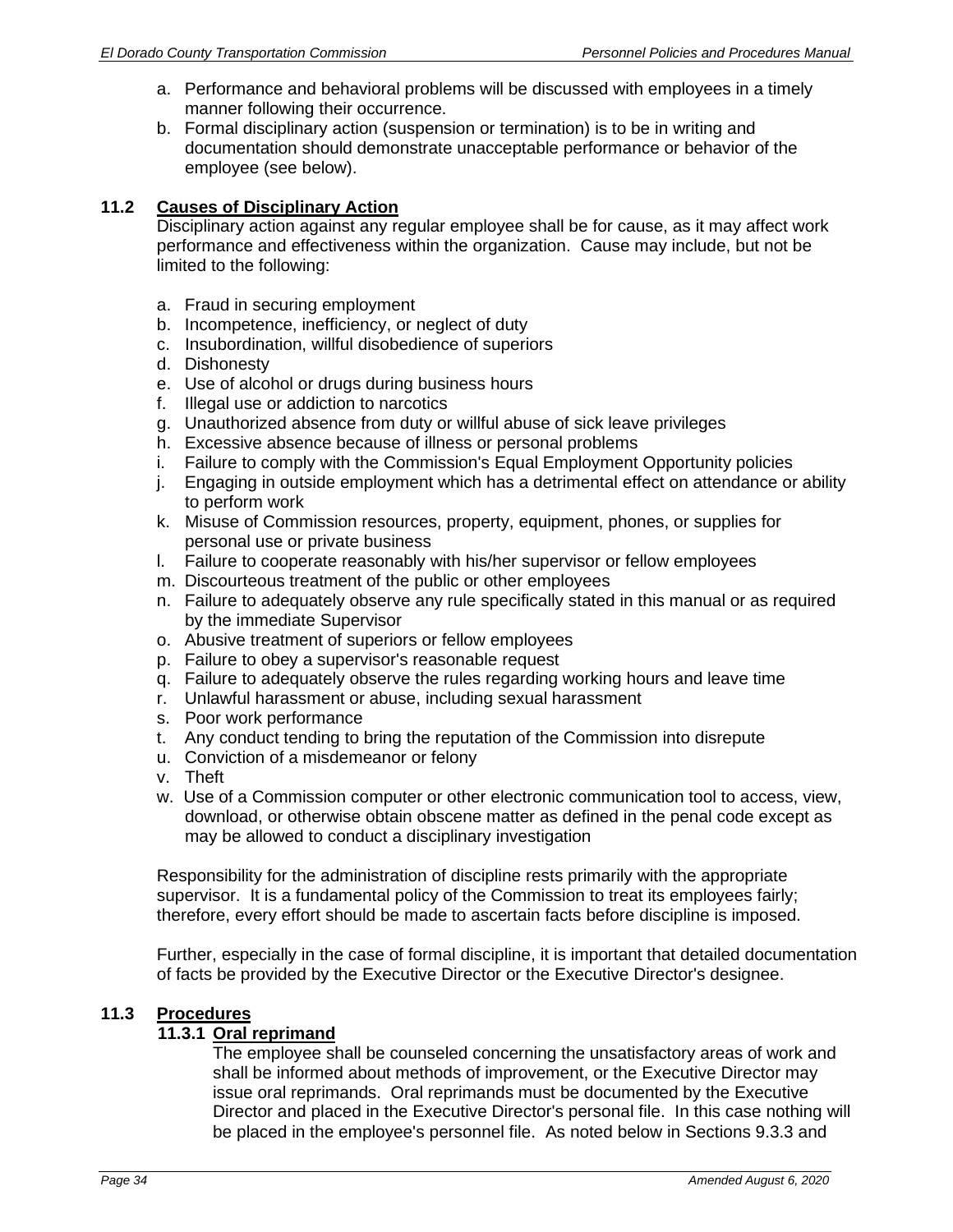9.3.4, the seriousness of the offense will dictate whether oral or written reprimands or other corrective action is taken prior to initiating action to suspend or dismiss an employee**.** 

## **11.3.2 Written reprimand**

In cases where the oral reprimand has not been successful or where the infraction of the rules and regulations has been of a serious nature, the written reprimand shall be employed. The purpose of the written reprimand will be to call the attention of the employee to serious defects in his/her work. The written reprimand should include a detailed statement of the problem and a notation to the effect that the problem was discussed with the employee. The employee must sign the written reprimand, acknowledging a copy thereof. A copy of the written reprimand must be included in the employee's personnel file. Only the Executive Director may issue a written reprimand. The employee may respond to the written reprimand and such response shall be placed in the employee's personnel file.

## **11.3.3 Suspension**

An employee may be suspended for an indefinite period of time (not to exceed 30 days) in order to impress upon the employee that continued failure to improve his/her performance may result in dismissal. The Executive Director will issue the suspension. Employees may not use any accrued leave to make up for loss of pay in the event of a suspension. The employee will not earn vacation leave or sick leave while on suspension. (It should be noted here that reprimands are not a prerequisite to a suspension).

## **11.3.4 Dismissal**

When reprimands or suspensions fail to affect satisfactory performance, or when the employee infraction is serious as determined by the Executive Director, the employee shall be subject to dismissal. Reprimands or suspensions are not a prerequisite to a dismissal. When the Executive Director provides an employee with a Notice of Intent to Discipline (see below), the Executive Director shall provide a copy to the Chair of the Commission.

## **11.3.5 Procedure**

Prior to suspending an employee without pay in excess of two (2) days or dismissing an employee for cause, the Executive Director shall comply with the following procedure:

**11.3.5.1** The Executive Director must provide any employee that it intends to discipline with a Notice of Intent to Discipline outlining in detail the specific violations of Commission policies, rules, regulations, ordinances, or any state or federal law that the employees is alleged to have violated. In addition, the Commission shall provide the employee written notice of the contemplated action and copies of all materials upon which the proposed discipline is based, or, if too voluminous to copy, notification as to where review of the materials is available.

> The Notice of Intent to Discipline may be served on the employee by personal delivery or by U.S. Mail, first class, postage prepaid to the employee's address on file with the Commission. Service is accomplished on the date of personal delivery or the date the Notice is placed in the U.S. Mail, first class, postage prepaid.

**11.3.5.2** Within ten (10) working days from the service of the Notice of Intent to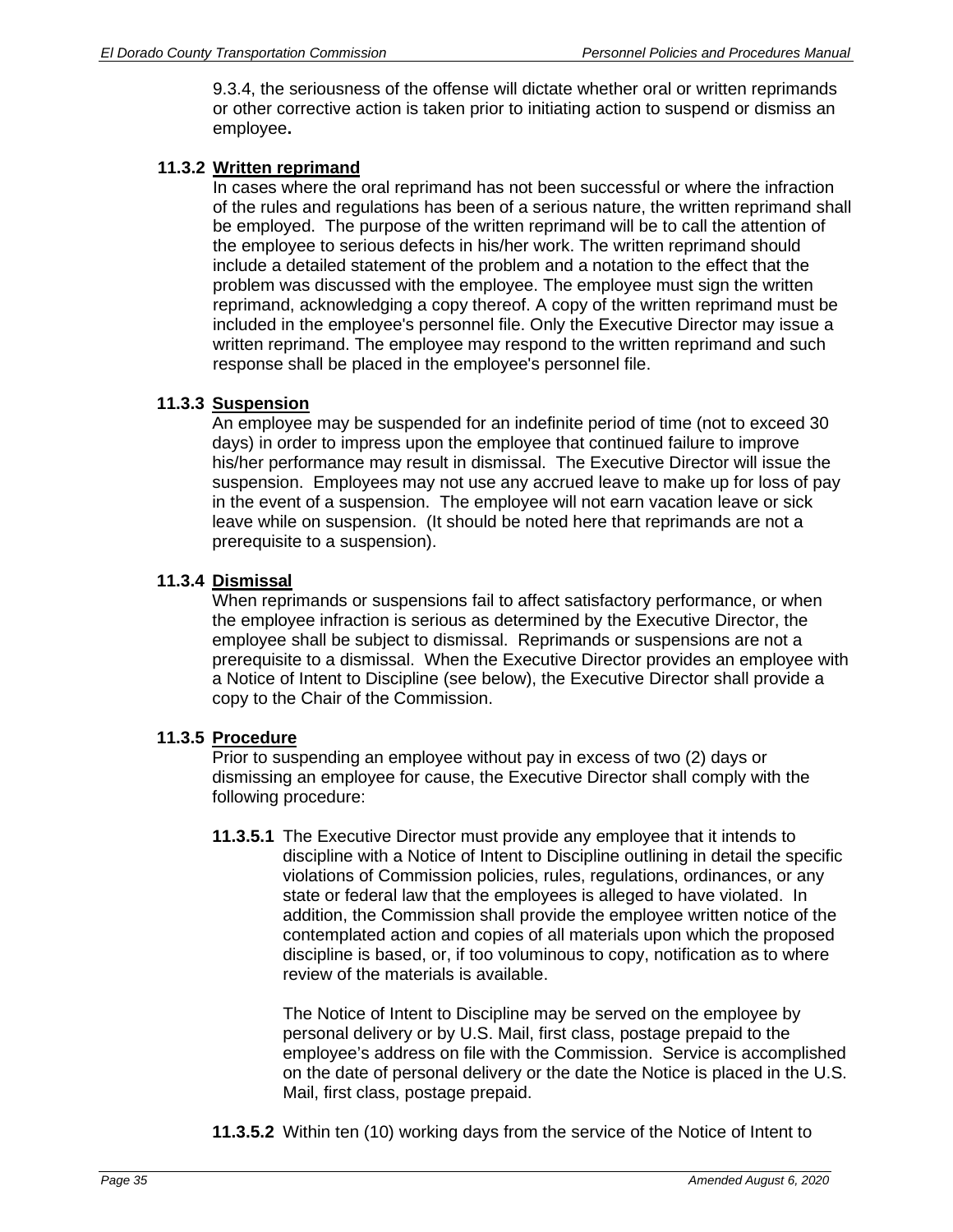Discipline the employee must request in writing a pre-disciplinary or "Skelly" hearing pursuant to *Skelly vs. State Personnel Board* (1975) 15 Cal.3d 194, 124 Cal.Rptr 14. The employee's written request for a Skelly hearing must be addressed to the Executive Director and received by the Commission within ten working days from the date of service of the Notice of Discipline. The employee has the right to be represented by an attorney, or other representative of his or her choice, in all stages of the disciplinary appeal process. The pre-disciplinary Skelly hearing shall be before the Executive Director or his/her designee. Failure by the employee to submit a request in writing for a Skelly hearing to the office of the Executive Director within the ten (10) days shall constitute a waiver of the employee's right of a hearing and the recommended discipline may be imposed immediately by the Executive Director.

- **11.3.5.3** If at the conclusion of the pre-disciplinary hearing the Executive Director still intends to proceed with Disciplinary action, the Executive Director, or his/her designee shall serve upon the employee a Notice of Disciplinary Action within five (5) working days after the pre-disciplinary hearing. Said Notice shall include any amendments to the charges or penalties made by the Executive Director as a result of the pre-disciplinary hearing. The discipline or termination goes into effect as of the date of the Notice of Disciplinary Action.
- **11.3.5.4** During the pre-disciplinary process and the appeal process (if any) the employee may be placed on temporary leave of absence with pay, at the discretion of the Executive Director.

# **11.3.6 Appeal**

A regular employee has the right to appeal any disciplinary action involving a dismissal or suspension without pay for more than two (2) days. Within ten (10) working days of being served with the Notice of Disciplinary Action the employee shall submit a Notice of Appeal to the Executive Director. Failure by the employee to submit a Notice of Appeal to the office of the Executive Director within the time period prescribed shall constitute a waiver of the employee's right of an administrative appeal unless otherwise agreed upon in writing between the parties. All time requirements in this section are subject to modification or waiver by mutual written consent of the parties. The Notice of Appeal must be made in writing and must set forth the reasons for the appeal and state with specificity the reasons why the disciplinary action should not be imposed. The employee will be limited on appeal to raising only those issues set forth in the Notice of Appeal**.** Appeals will be handled in accordance with Section 12.6.

# **ARTICLE 12 – TERMINATION OF EMPLOYMENT**

Termination of employment may be brought about by resignation, dismissal, layoff, retirement, or death. Employment status change may be brought about by promotion, leave of absence, disciplinary action, demotion, transfer, probation, or suspension.

# **12.1 Voluntary Separation**

An employee who wishes to resign in good standing shall notify the Executive Director in writing at least two (2) weeks prior to his/her final day of work.

## **12.2 Dismissal**

Any regular employee may be terminated for cause at any time by the Executive Director or his/her designee. ("Cause" is further defined in Disciplinary Actions, Section 11.2).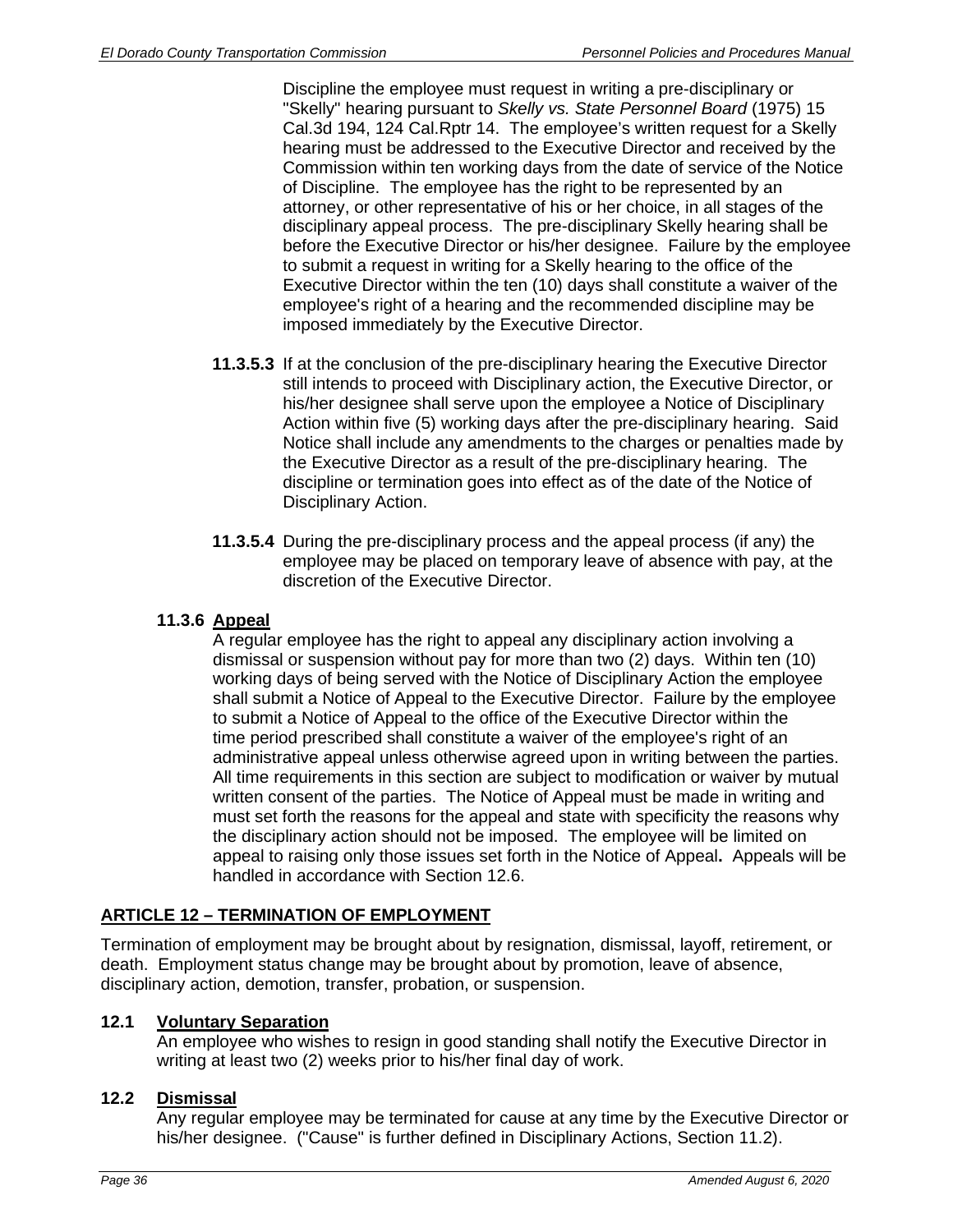# **12.3 Death**

Upon receipt of a death certificate, the Executive Director shall issue the proper forms to the CalPERS Retirement System to determine benefits which may be payable to survivors. All salary due and payment of any accumulated benefits shall be promptly paid in accordance with the provisions of the Designation of Beneficiary form on file in the employee's personnel file. No payment shall be made to the estate of the deceased until sufficient proof of right to such settlement is received.

# **12.4 Layoff**

Whenever it becomes necessary to terminate an employee due to a lack of funds or because the necessity for a position no longer exists, the Executive Director may declare a position vacant. Employees whose positions are declared vacant shall be notified at least thirty (30) days prior to termination.

## **12.5 Retirement**

When an employee elects to retire, she/he must notify the Executive Director in writing at least one (1) month prior to the effective date of his/her retirement.

## **12.6 Appeal Procedures**

## **12.6.1 Who May Seek Review and Under What Circumstances**

A regular employee who is dismissed or suspended without pay for more than two (2) days may seek a review of that decision to the Administration and Human Resources Ad Hoc Committee (Committee) of the Commission. This Committee will affirm, modify, or reverse the action taken by the Executive Director. The Committee is the final level of authority at the Commission.

The Committee shall be composed as follows: the Chairperson of the Commission or his/her designee, the Vice Chairperson of the Commission or his/her designee, and a third panel member selected by other two panel members. When a specific disciplinary action or policy is the subject of the review, no one who has participated in the action at a lower level may sit on the Committee.

#### **12.6.2 The procedures, time deadlines, and format for this process are as follows:**  a. **Written Request**

The employee seeking a review must submit a written request to the Executive Director as set forth in Section 11.3.6 above. The request must be received within ten (10) working days from the date the Notice of Disciplinary Action involving dismissal or suspension without pay of more than two (2) days was served, as set forth in Section 11.3.5.3.

# b. **Grounds**

As further specified in Section 11.3.6, the request must state the grounds for the appeal.

## c. **Response to Employee Request**

After a valid written request has been received, the Commission shall mail or deliver to the employee, within five (5) working days, a written response establishing the date and time for the matter to be heard by the Administrative and Human Resources Ad Hoc Committee.

## d. **Executive Director's Report**

All written documents generated through the "Skelly" hearing process shall be forwarded to the Administrative and Human Resources Ad Hoc Committee prior to the review.

## e. **Format of the Review**

The format does not follow any rigid or formal rules of evidence. The Administration and Human Resources Committee (Committee), at its discretion,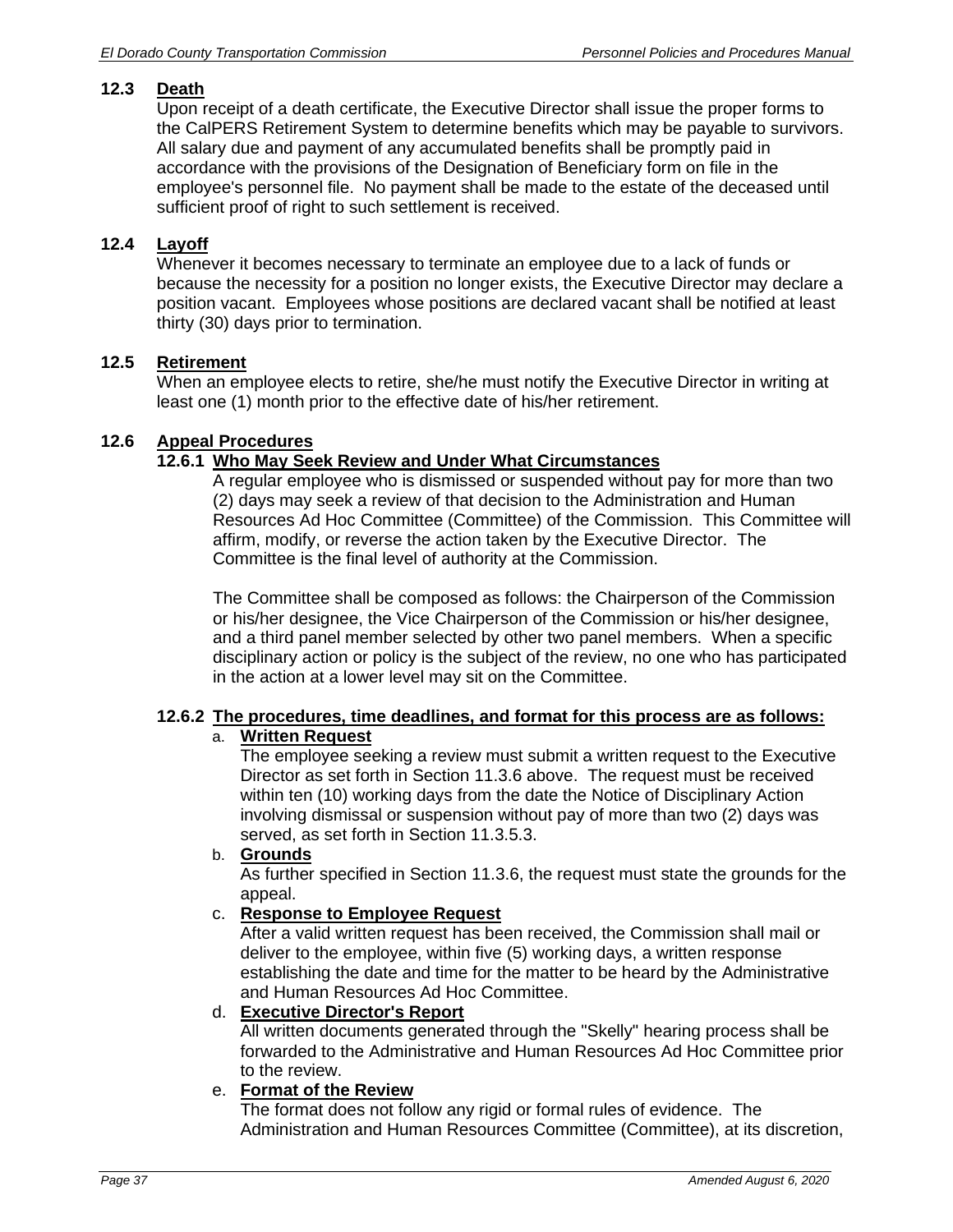may engage outside assistance to facilitate the review. The Executive Director shall be available for the review. Both parties shall have reasonable opportunity to present facts, witnesses, documents, and evidence relevant to the matter being heard, and to examine witnesses called by the other party. The panel members may ask questions on their own initiative of all persons present at the review. The employee may ask questions of the Executive Director or any person(s) present making an accusation or statement against his interest. The Commission shall have the burden of proving by a preponderance of the evidence that the facts support the charges against the employee and that the penalty is appropriate under the circumstances. Formal rules of evidence shall not apply to the proceeding, but the hearing panel shall give consideration to the procedures and evidentiary standards established for administrative hearings under Government Code Section 11513.

## f. **Audio/Visual Recordings**

The proceedings of the Panel may be recorded by either party.

## g. **Representation**

The employee may represent himself or may elect to be represented by another. A representative need not be an attorney; however, the employee may choose to be represented by an attorney. The Commission is not responsible for any costs, fees, or charges made by any representative regardless of whether the decision of the Panel is favorable or unfavorable to the employee.

## h. **Continuance**

A matter may be continued by either party, for good cause, for a reasonable time.

i. **Decision of Administration and Human Resources Ad Hoc Committee (Committee)**

The Committee has the authority to sustain, revise, or modify any previous action taken. The Committee is the final level of authority within the Commission.

## j. **Notice of Decision**

Written notice of decision shall be mailed by U.S. Mail, first class, postage pre-paid, to the employee's address on file with the Commission. Said notice of decision shall be mailed within ten (10) working days from the date the Committee heard the matter. The Notice of Decision will be deemed to have been received five (5) working days after the date of mailing by the Commission.

# **ARTICLE 13 – DRUG-FREE WORKPLACE POLICY**

## **13.1 Introduction**

The Commission, as an organization contracting with State and Federal agencies, is committed to providing and maintaining a drug-free workplace consistent with the provisions of the Drug-Free Workplace Act of 1988. Based upon a concern for the employee and the public we serve, the Commission has formulated a policy regarding substance abuse. This policy is designed to ensure a workplace free from the problems associated with substance abuse and assist those employees who seek help in eliminating a problem with or dependency on drugs or alcohol.

The unlawful manufacture, possession, distribution, dispensation, possession, sale, or use of a controlled substance while on duty, while on Commission property, while attending business-related activities, or while using a personal vehicle for Commission business is strictly prohibited and may lead to Disciplinary Action, including suspension without pay or discharge. The Commission may refer the employee to approved counseling or rehabilitation programs.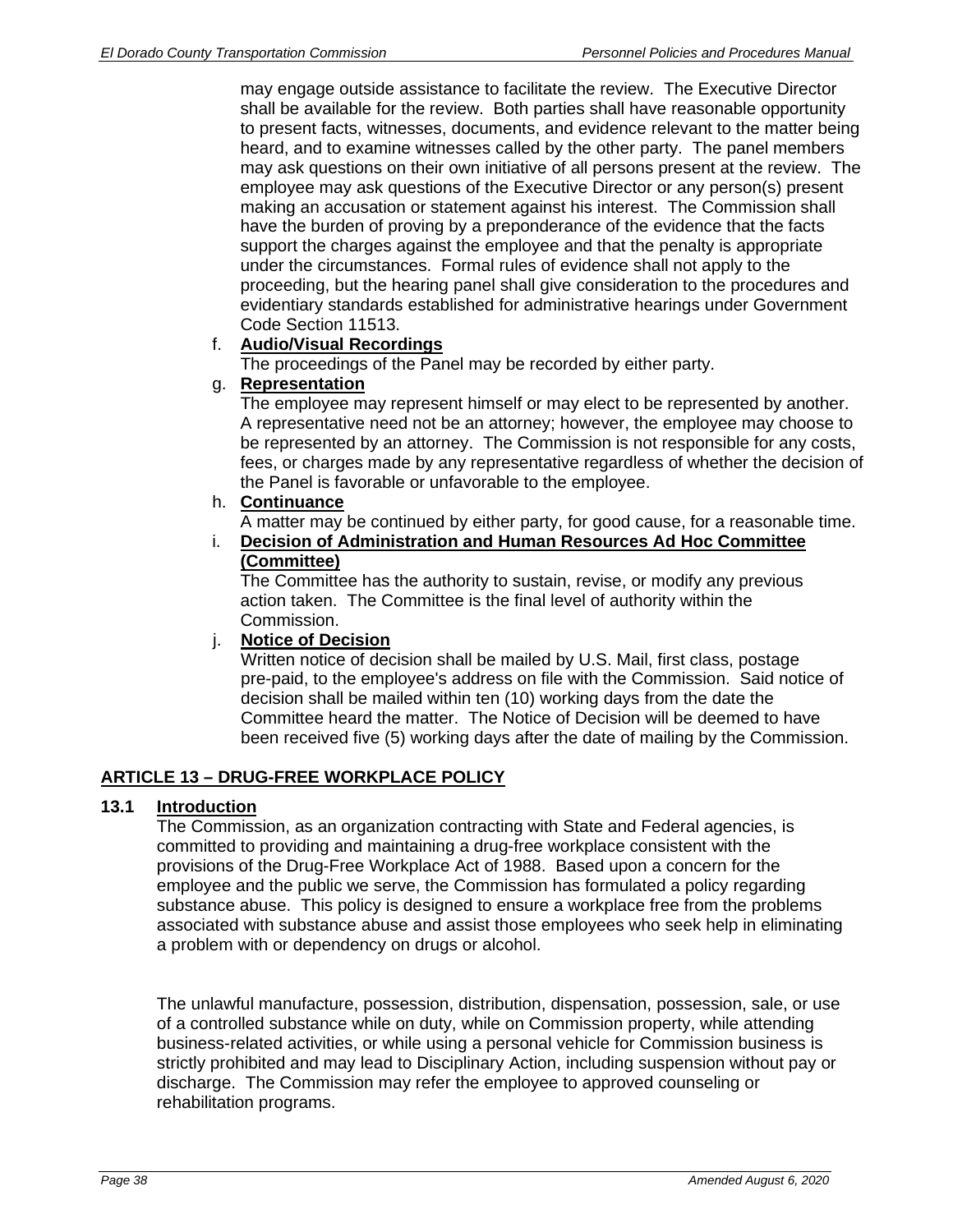Alcohol abuse is highly detrimental to the safety and productivity of employees in the workplace. The Commission encourages its employees who drink, to drink responsibly. Moreover, the Agency strictly prohibits its employees from being intoxicated or impaired by alcohol while on duty, while on Commission property, while attending business-related activities, or while using a personal vehicle for Commission business. The Commission may discipline an employee engaging in prohibited behavior, including suspending the employee without pay or discharging the employee. The Commission may refer the employee to approved counseling or rehabilitation programs.

## **13.2 Procedure**

- a. All employees are required to report to work fit for duty and remain in such condition during the workday. Being intoxicated or impaired by alcohol or under the influence of controlled substances is strictly prohibited.
- b. The use of alcohol on Commission premises is strictly prohibited. Violations will result in disciplinary action determined on an individual basis.
- c. The use, distribution, or possession of controlled substances is prohibited. Employees guilty of manufacture, dispensation, use, possession, or distribution on the job are subject to discharge and/or prosecution.
- d. The use, possession, dispensation, or distribution of controlled substances not in accordance with a prescription for the individual on the job is prohibited and an employee engaging in such behavior is subject to discharge and/or prosecution.
- e. As a condition of employment, each employee must: (1) abide by the Commission's Substance Abuse and Drug Free Workplace policy; and, (2) notify the Executive Director of any conviction for a criminal drug violation occurring in the workplace within five (5) days after such conviction. The Executive Director is required to report such conviction to the applicable agencies within ten (10) days after receipt of notice of conviction.

## **13.3 Treatment**

- a. Alcohol and drug abuse are recognized as treatable diseases. If an employee seeks assistance in overcoming an abuse problem, the Commission will assist the individual in obtaining help and/or treatment. The responsibility for dealing with the problem rests, however, with the employee.
- b. A request for help will be treated confidentially and, subject to the provisions of this policy, will not affect an employee's future employment and promotional opportunities.
- c. If an individual does not seek help and on-the-job performance is affected, or if job performance, even for an individual under treatment, is affected by continuing abuse or otherwise, the Commission will take disciplinary or other action, if it deems appropriate. The steps outlined in Article 11, Disciplinary Actions, will be followed depending on the facts and circumstances involved in each situation.

# **ARTICLE 14 – UNLAWFUL HARASSMENT POLICY**

## **14.1 Introduction**

The Commission is committed to providing a work environment free of unlawful harassment. Harassment, including sexual harassment, is contrary to basic standards of conduct between individuals and is prohibited by Federal and State law. Neither harassment nor sexual harassment will be tolerated by the Commission. It will, therefore, be a violation of Commission policy for any employee to engage in any of the acts or behaviors defined below, and such misconduct will subject an employee to corrective action up to and including immediate dismissal.

This policy applies to all employees, officers and directors, including managers, supervisors, and Commissioners. Management shall establish appropriate communications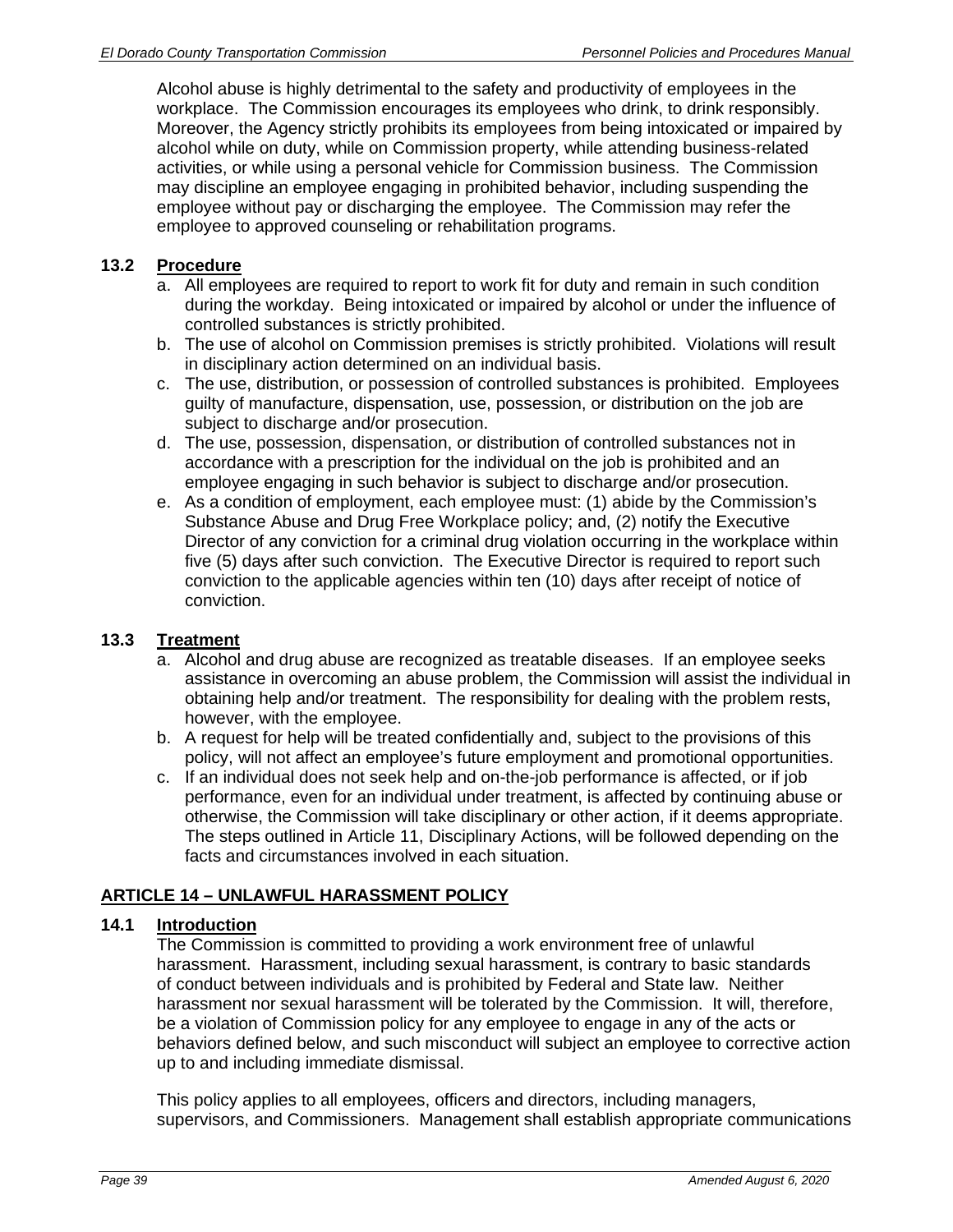to ensure that non-employees (contractors, vendors, trades people, etc.) on the premises are also made aware of and adhere to this policy.

An employee who believes harassment, sexual or otherwise, is or may be occurring, should immediately report the conduct by following the procedure described below, without fear of reprisal. Confidentiality will be maintained to the extent permitted by the circumstances.

## **14.2 Definitions**

- a. **Harassment** –Verbal, physical, or visual conduct of a racial, ethnic, religious, or other type which impairs an employee's ability to perform his/her job.
- b. **Sexual Harassment** Unwelcome sexual advances, requests for sexual favors and other verbal, visual, or physical conduct of a sexual nature which meets any one of the following three criteria:
	- 1. Submission to such conduct is explicitly or implicitly made a term as a condition of employment; or
	- 2. Submission or rejection of such conduct is used as a basis for employment decisions; or
	- 3. Such conduct has the purpose or effect of unreasonably interfering with work performance or creating an intimidating, hostile, or offensive work environment.

Sexual harassment does not refer to behavior or occasional compliments of a socially acceptable nature. It refers to behavior that is not welcome, that is personally offensive, and that fails to respect the rights of others. Sexual harassment may take different forms. One specific form is the demand for sexual favors. Other forms of harassment include:

- 1. **Verbal**: Sexual innuendoes, suggestive comments, jokes of a sexual nature, sexual propositions, threats.
- 2. **Non-Verbal**: Sexually suggestive objects or pictures, graphic commentaries, suggestive or insulting sounds, leering, whistling, obscene gestures.
- 3. **Physical**: Unwanted physical contact, including touching, pinching, brushing the body, coerced sexual intercourse, assault.

## **14.3 Procedure**

- a. An employee who believes harassment is or may be occurring should immediately report the conduct to one or more of the following: the Executive Director or the Chairperson of the Commission.
- b. A prompt, thorough, and impartial inquiry of the report will be conducted depending on the circumstances. The Executive Director or the Chairperson of the Commission may request that the inquiry be conducted by a neutral party to thoroughly investigate.
- c. To ensure reasonable confidentiality, the person who receives the report is to notify only those persons necessary to thoroughly investigate.
- d. To ensure protection of the complainant and/or others involved in the investigation from retaliation, any person who engages in retaliating or confronting behavior will be subject to disciplinary action, up to and including immediate discharge from employment.
- e. The complainant will be informed of the results of the investigation and any action taken.

# **ARTICLE 15 – GRIEVANCE PROCEDURE**

## **15.1 Purpose**

The purpose of the Commission's grievance procedure is to state the policy and provide the means for employees and management together to solve grievances in an orderly manner within a reasonable time period and to provide methods of administering employeremployee relations though the establishment of uniform and orderly methods of communication between employees and management.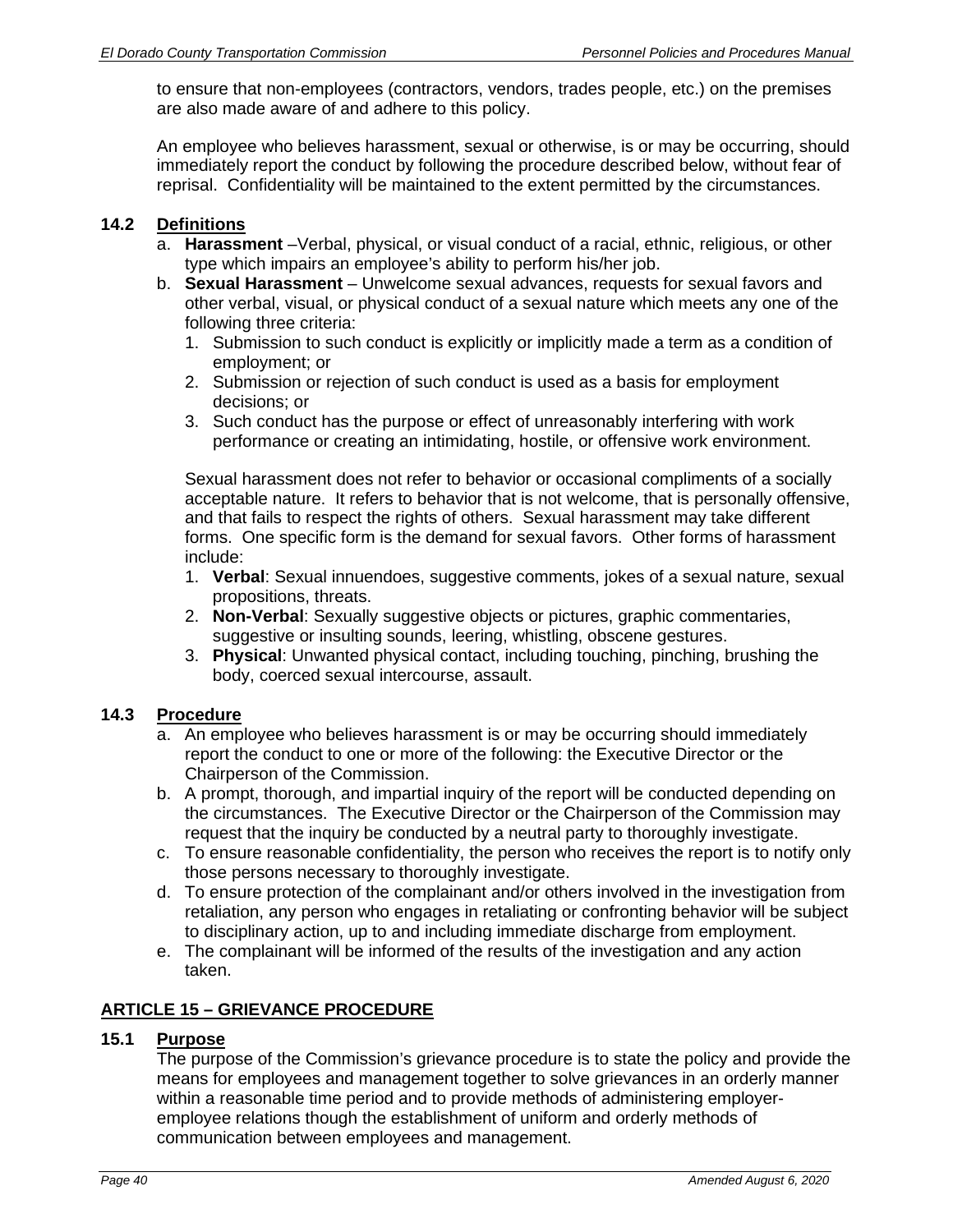# **15.2 Policy**

The Commission's employee relations policy emphasizes open door practices in which employees have the opportunity to deal directly with their supervisor, the Executive Director, and other members of management regarding complaints or conditions of employment. Each employee is encouraged to discuss work-related complaints or problems with their supervisor and/or management and to have a process to appeal an unfavorable decision to a higher authority.

## **15.3 Complaints or Problems that are Grievable**

Complaints or problems that are grievable may include:

- a. An act, occurrence, or attitude either expressed or implied, resulting in injustice and/or having been oppressed or injured.
- b. A feeling that insufficient consideration has been given to an individual or group alleging that they have been treated improperly or unfairly.
- c. A condition of employment or application of a policy that the employee thinks is unjust or inequitable.
- d. A complaint regarding harassment/sexual harassment where the complainant does not believe that the review under Article 14 adequately addressed the situation.

# **15.4 Complaints or Problems that are not Grievable**

Complaints or problems that are not grievable may include:

- a. Dissatisfaction or a dispute with a performance evaluation or disciplinary action:
	- 1. An employee dissatisfied with a performance evaluation shall have the option of writing a letter to be included in the employee's file expressing the employee's reasons for the dissatisfaction.
	- 2. An employee who disputes a disciplinary action shall follow the procedures for redress under the section for disciplinary actions.

## **15.5 Procedure**

- a. For the purpose of addressing complaints and problems, the employee must first seek assistance by contacting the Executive Director, verbally or in writing. The Executive Director will be responsible for handling the complaint as an important business matter, making every effort to resolve the problem through discussion with employees involved with the complaint.
- b. If the employee complaint involves the Executive Director or if the employee does not feel free to express the concerns to the Executive Director, the employee may contact the Commission's Chairperson to investigate the situation and assist in resolving the complaint or mediating the dispute. The employee must put the complaint in writing addressed to the Chairperson of the Commission.
- c. An employee may ask another employee, or another manager, to be present at a complaint discussion with any level of management.
- d. Appeals. If an employee's complaint is not settled satisfactorily with the Executive Director, the employee may appeal the complaint to the Commission's Administrative and Human Resources Ad Hoc Committee. It is expected that the Executive Director will support this appeal process to rectify any remaining dissatisfaction. The

Commission's Administrative and Human Resources Ad Hoc Committee will render a decision on the matter after appropriate investigations.

## **ARTICLE 16 – EQUAL EMPLOYMENT OPPORTUNITY POLICY**

## **16.1 Introduction**

The Commission maintains a policy of non-discrimination with respect to employees and applicants for employment. The Commission provides a workplace of equal employment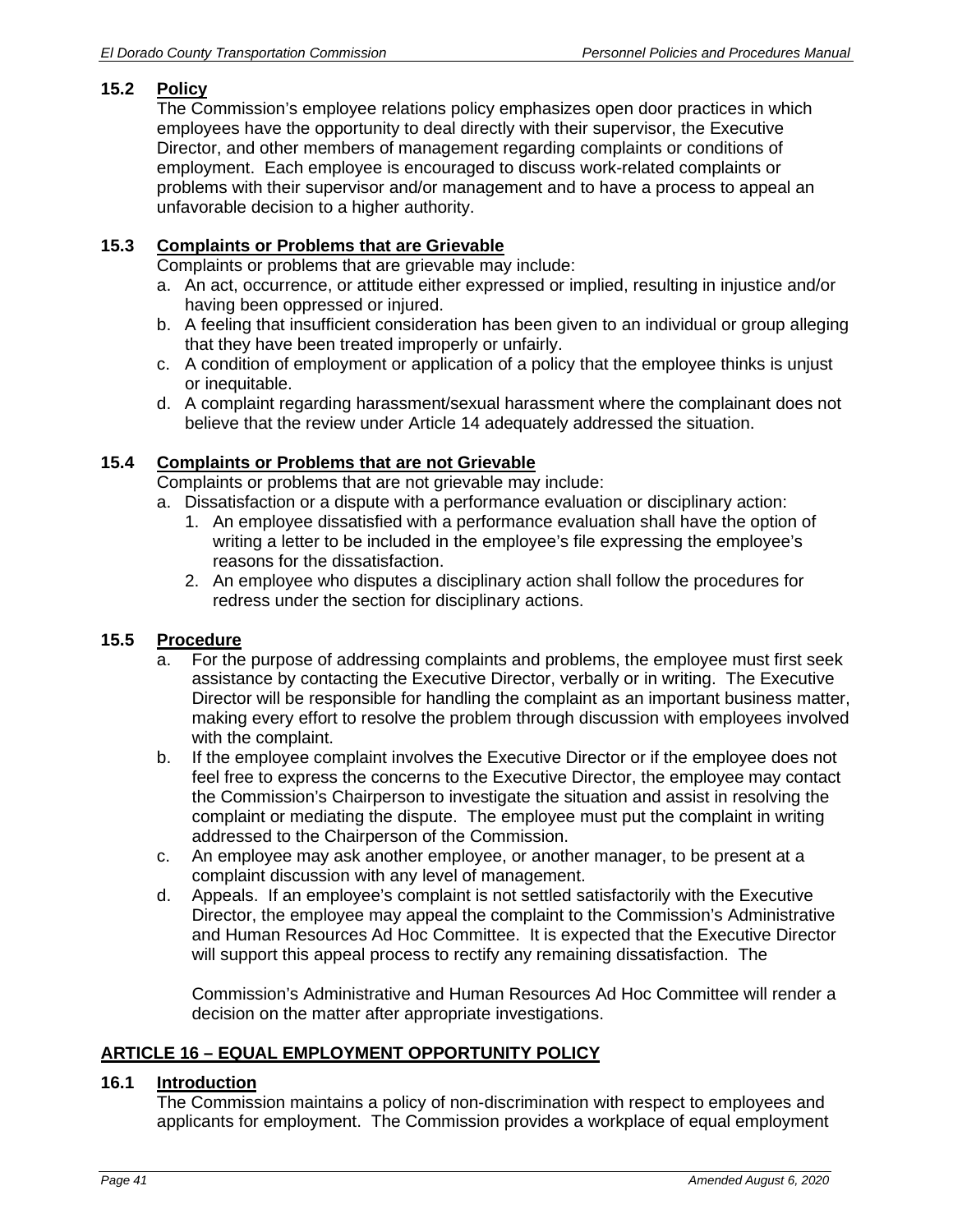opportunity without regard to race, color, religion, sex, sexual orientation, gender identity, national origin, age, disability, or genetic information.

Equal employment opportunity (EEO) is defined as the right of all persons to be accorded full and equal consideration for employment, retention, and advancement on the basis of merit. It is the responsibility of all supervisors to assure the application of the EEO policy in their area of control.

## **16.2 Policy Statement**

It is a basic policy of the Commission to provide equal employment and advancement opportunities to all persons without regard to race, color, religion, sex, sexual orientation, gender identity, national origin, age, disability, or genetic information. This policy applies to all aspects of personnel policy and procedures.

#### **16.3 Policy Elements**

- a. No discriminatory practice toward employees or applicants will be tolerated. Any employee, supervisor, or manager involved in any such practice faces disciplinary action up to and including dismissal. This includes the use of racial, ethnic, or religious slurs, and sexual harassment.
- b. All Commission personnel, recruitment, and selection policies and procedures will be reviewed to determine that they do not have an adverse effect on any employee or applicant.
- c. Every appointment process will be considered to be an opportunity to further equal employment opportunity goals and will be utilized as such. It is the Commission's goal to achieve a balanced work force by race, ethnicity, and sex.
- d. It is the Commission's policy to consider its own employees first for staff vacancies before selecting external candidates. Management will internally publicize all career opportunities for the Commission staff. Additionally, assistance will be provided to employees who aspire to develop and advance beyond their present positions.

## **ARTICLE 17 – RELATIONSHIP OF PERSONNEL MANUAL TO EXECUTIVE DIRECTOR AND OTHER CONTRACT EMPLOYEES**

Except where written herein, where a conflict exists between the policies herein and the contract of a contract employee of the Commission, the terms of the contract shall prevail.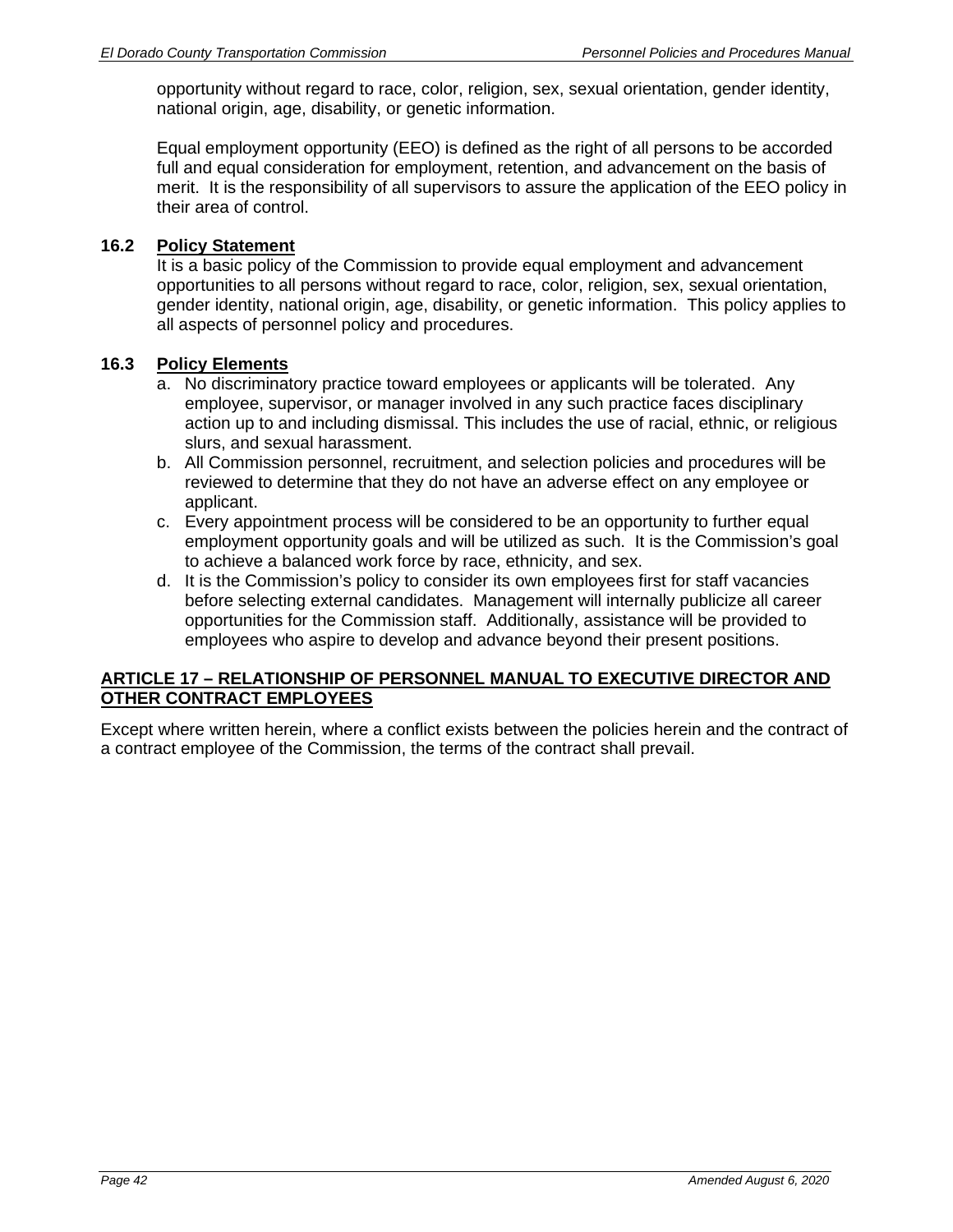# **APPENDIX A**

# **EL DORADO COUNTY TRANSPORTATION COMMISSION**

# **ORGANIZATIONAL CHART**

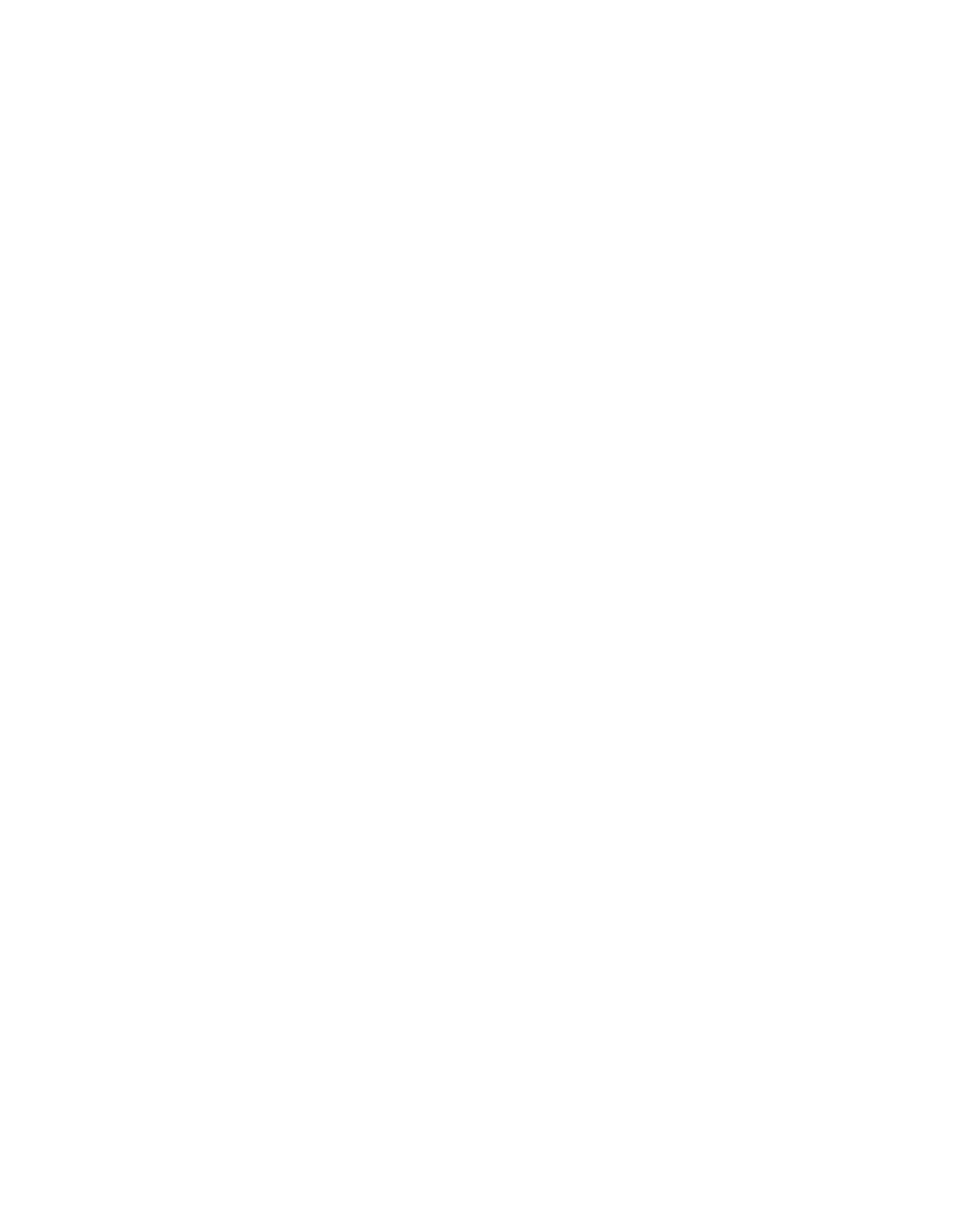# **APPENDIX B**

# **EL DORADO COUNTY TRANSPORTATION COMMISSION**

# **JOB CLASSIFICATIONS**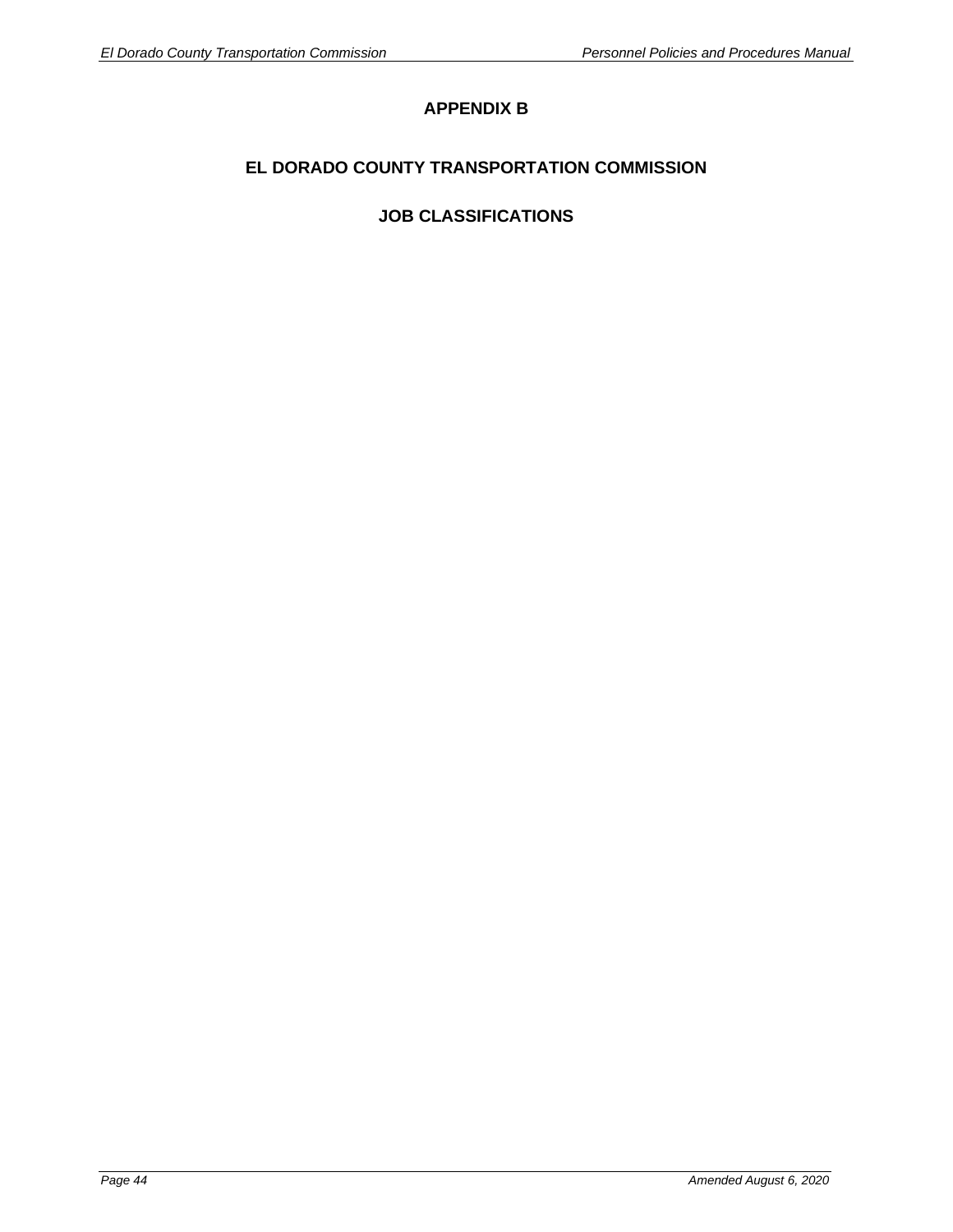

# **EL DORADO COUNTY TRANSPORTATION COMMISSION**

# **EXECUTIVE DIRECTOR**

FLSA - Exempt

*Class specifications are only intended to present a descriptive summary of the range of duties and responsibilities associated with specified positions. Therefore, specifications may not include all duties performed by individuals within a classification. In addition, specifications are intended to outline the minimum qualifications necessary for entry into the class and do not necessarily convey the qualifications of incumbents within the position.* 

## **DEFINITION**

Under policy direction of the El Dorado County Transportation Commission Board, directs the activities and operations of all programs; advises and assists the Commission; provides administrative oversight to the operational and policy functions of the Agency; coordinates Agency business with various programs, officials, and outside agencies; provides a variety of other responsible and complex administrative support to the Commission; performs other related duties as required.

## **DISTINGUISHING CHARACTERISTICS**

The Executive Director is the highest administrative management level position in the Commission and has responsibility for the administrative operation of all functions, which may include developing, recommending and implementing policies, program planning, fiscal management, administration, and operations of all Commission functions and services. The incumbent is responsible for accomplishing the Commission's goals and objectives and for ensuring that the citizens are provided with desired and mandated services in an effective and cost efficient manner. This class is distinguished from the next lower class of Senior Transportation Planner by having overall responsibility of Commission operations.

## **SUPERVISION RECEIVED/EXERCISED**

Receives policy direction from the Transportation Commission. Exercises direct and indirect supervision over all management and staff.

## **ESSENTIAL FUNCTIONS** *(include but are not limited to the following)*

Accepts full responsibility for all Commission activities, programs, and services, including directing the development and implementation of planning, community outreach, and transportation goals, objectives, policies, and procedures; ensures that established goals and priorities are achieved.

Directs and participates in the preparation and administration of the Commission budget; prepares and submits reports of finances and administrative activities to the Commission; keeps the Commissioners advised of financial conditions, program progress, and present and future needs of the Commission.

Reviews and evaluates program service delivery methods and systems within the Commission, including administrative and support systems and internal relationships; identifies opportunities for improvement and implements changes to standard operating procedures to enhance services; reviews and approves in conjunction with the Commission, proposals for major programs and projects, including the Regional Transportation Plan and the Overall Work Program.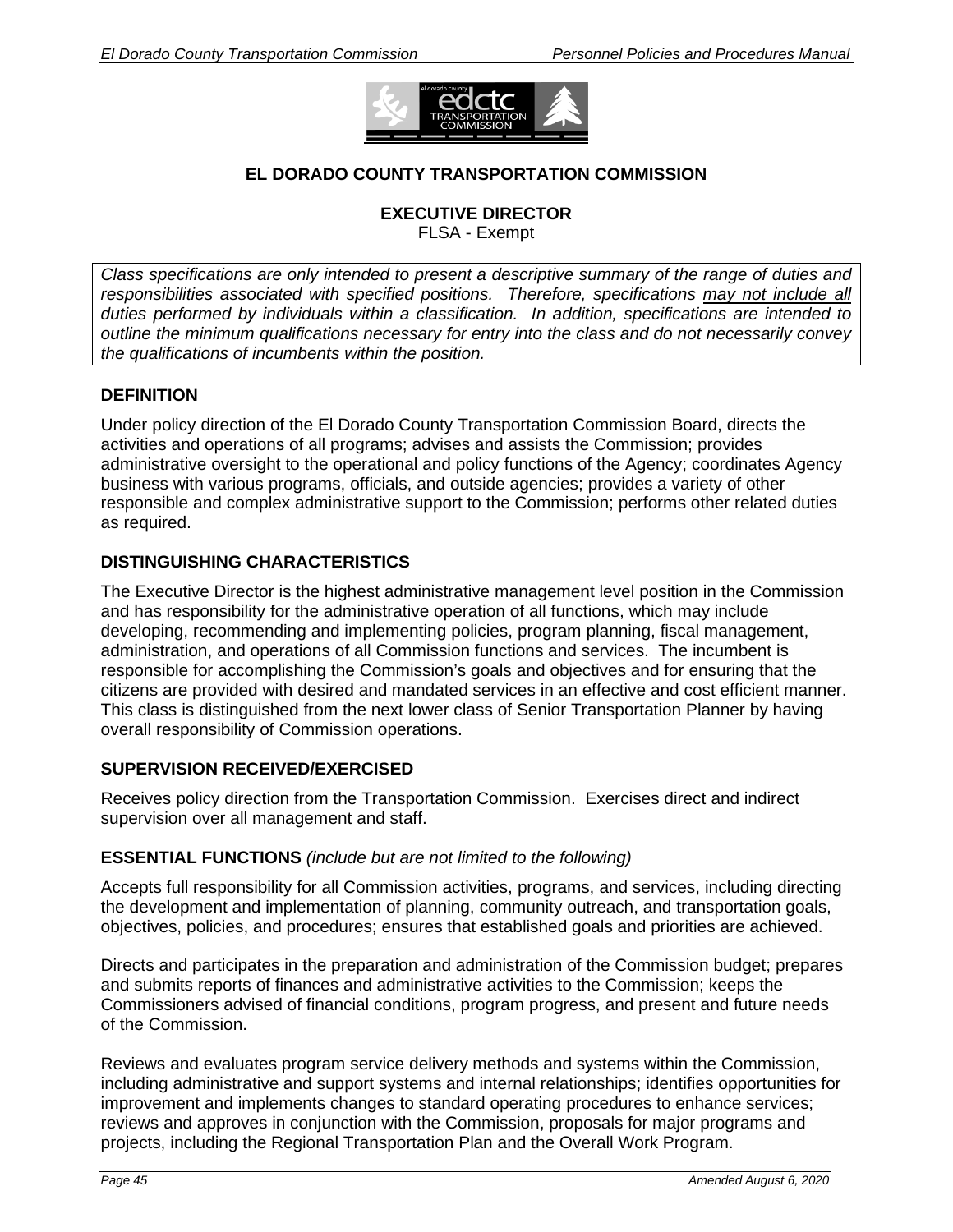Coordinates the preparation of the agenda, along with administrative staff, for the Commission; addresses the Commissioners on behalf of staff; represents the Commission to employees, community groups, individual members of the public, and other governmental agencies; responds to the most difficult complaints and requests for information.

Directs the implementation, maintenance, and enforcement of Commission personnel policies and practices as prescribed by the Commissioners; selects, supervises, trains, and evaluates staff.

Coordinates activities with other jurisdictions; confers with staff concerning administrative and operational problems, work plans, and strategic plans; makes appropriate decisions or recommendations; oversees the preparation and implementation of long-range plans for the Commission, including all transit and transportation plans.

Serves as a resource for the Commissioners, agency personnel, staff, other organizations, and the public; coordinates pertinent information, resources, and work teams necessary to support a positive and productive environment.

Attends and participates in professional and community meetings as necessary; stays current on issues relative to public transportation planning and relative service delivery responsibilities; responds to and resolves sensitive and complex community and organizational inquiries, issues and complaints; establishes and maintains a customer service orientation within the Agency organization.

Monitors and keeps informed of current trends in the field of transportation planning, including legislation, court rulings, professional practices, and techniques; evaluates their impact and recommends policy and procedural modifications accordingly.

Establishes positive working relationships with representatives of community organizations, state/local agencies and associations, EDCTC management and staff, and the public.

# **PHYSICAL, MENTAL, AND ENVIRONMENTAL WORKING CONDITIONS**

Position requires prolonged sitting, standing, walking, reaching, twisting, turning, kneeling, bending, squatting, and stooping in the performance of daily activities. The position also requires grasping, repetitive hand movement, and fine coordination in preparing statistical reports and data using a computer keyboard. Additionally, the position requires near and far vision in reading written reports and work related documents. Acute hearing is required when providing phone and personal service. The need to lift, drag and push files, paper, and documents weighing up to 25 pounds also is required.

Some of these requirements may be accommodated for otherwise qualified individuals requiring and requesting such accommodations.

**QUALIFICATIONS** *(The following are minimal qualifications necessary for entry into the classification.)* 

## **Education and/or Experience:**

Any combination of education and experience that would provide the knowledge, skills, and abilities necessary is considered qualifying; a typical applicant possesses a bachelor's degree from an accredited university with major coursework in transportation planning, engineering, public administration, or a closely related field. A master's degree is preferred. A strong candidate will have ten years of progressively responsible management, supervisory, and professional experience in governmental multi-modal transportation planning, program management and public administration. In addition, the applicant will have a successful track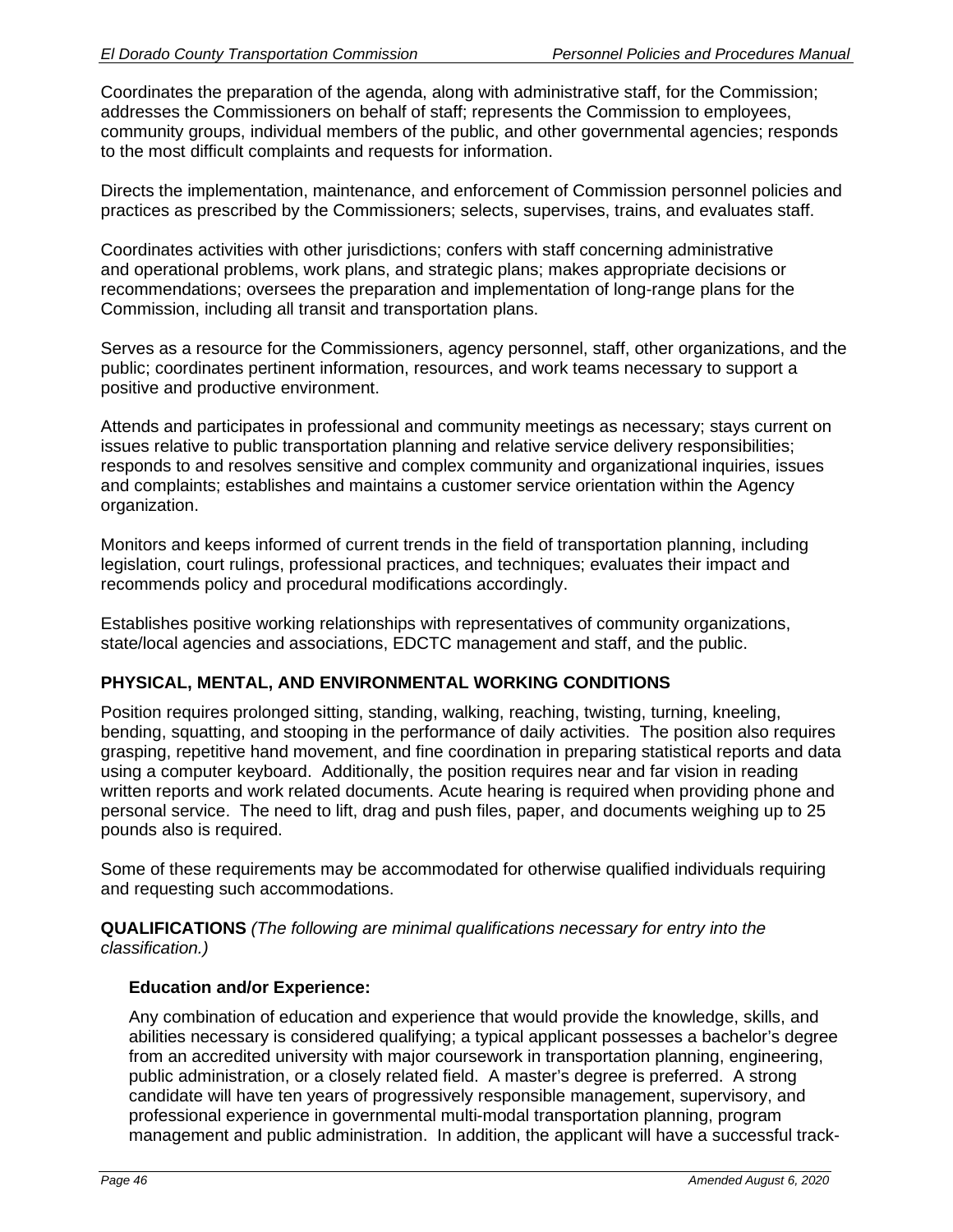record with promotion, administration and implementation of complex transportation plans, programs and projects.

# **License/Certificate:**

Possession of, or the ability to obtain, a valid class C California driver's license. Possession of a certification as an American Institute of Certified Planner (AICP) is highly desirable.

**KNOWLEDGE/ABILITIES/SKILLS** *(The following are a representative sample of the KAS's necessary to perform essential duties of the position.)* 

### **Knowledge of**:

Principles and practices of municipal management; public administrative methods, procedures, organizations, and functions; modern principles and practices of urban and regional transportation planning, policy development, and project implementation; principles and practices of municipal budgeting and finance; methods and techniques for goal setting and program evaluation; local and state legislative processes; principles of effective public relations and interrelationships with community groups and agencies, the private sector and other levels of government; methods and techniques of supervision, training and motivation; applicable federal and state laws, rules and regulations; methods and techniques of scheduling work assignments; standard office procedures, practices, and equipment; methods and techniques for record keeping and report preparation and writing; occupational hazards and standard safety practices.

## **Ability to:**

Plan, direct and oversee all aspects of the Commission; provide effective leadership and coordination for all programs and projects; develop and administer sound goals, objectives, policies, and methods for evaluating achievement and performance levels; properly interpret and make decisions in accordance with laws, regulations, and policies; prepare clear and comprehensive written reports; serve effectively as the administrative agent of the Commission; represent the Commission to the general public and representatives of other agencies; facilitate group participation and consensus building; plan, organize, train, evaluate and direct work of staff; interpret, explain and apply applicable laws, codes, and regulations; read, interpret, and record data accurately; organize, prioritize and follow-up on work assignments; work independently and as part of a team; make sound decisions within established guidelines; analyze a complex issue, and develop and implement an appropriate response; follow written and oral directions; observe safety principles and work in a safe manner; communicate clearly and concisely, both orally and in writing; establish and maintain effective working relationships.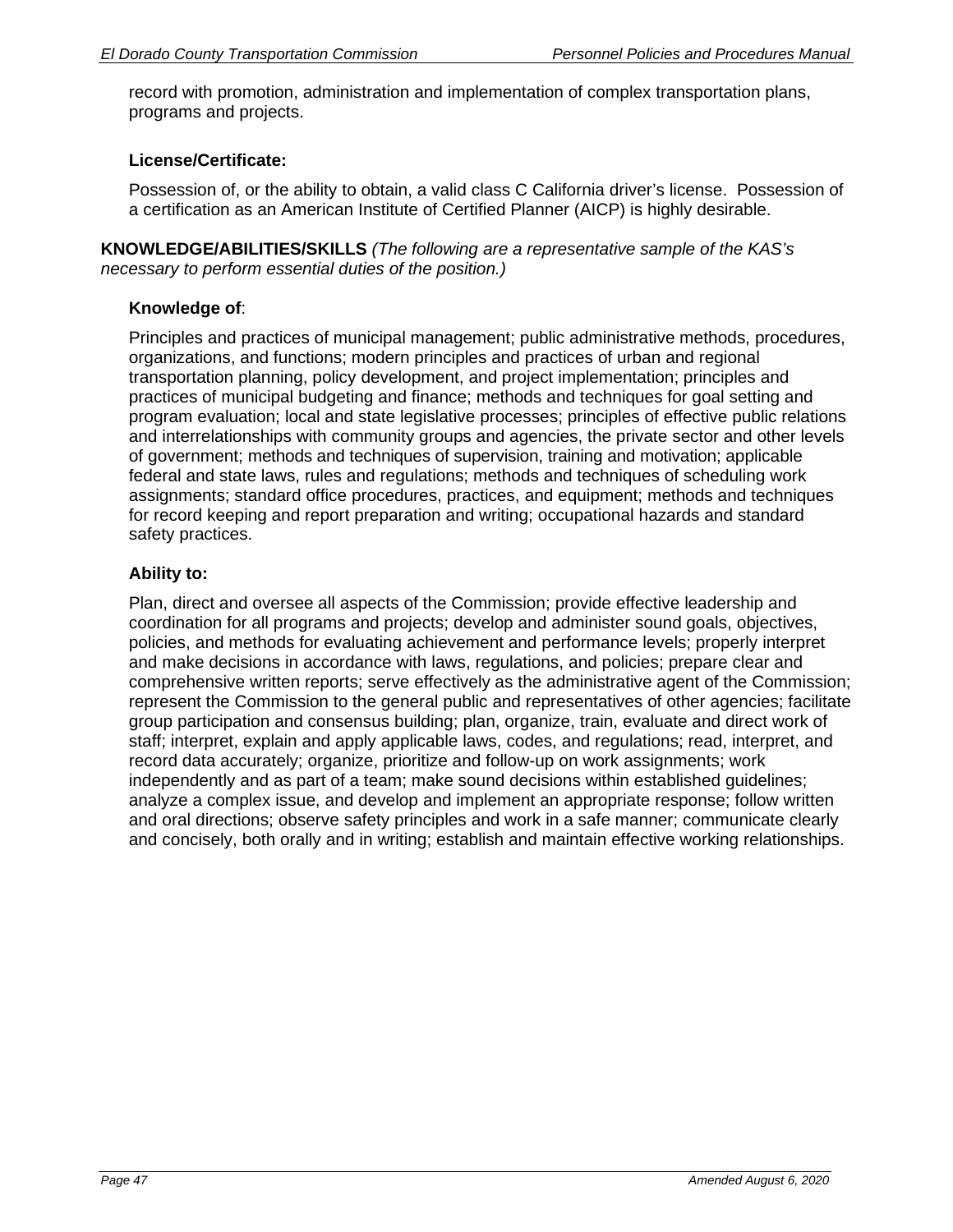

# **EL DORADO COUNTY TRANSPORTATION COMMISSION**

#### **SENIOR TRANSPORTATION PLANNER**

FLSA - Exempt

*Class specifications are only intended to present a descriptive summary of the range of duties and responsibilities associated with specified positions. Therefore, specifications may not include all duties performed by individuals within a classification. In addition, specifications are intended to outline the minimum qualifications necessary for entry into the class and do not necessarily convey the qualifications of incumbents within the position.* 

## **DEFINITION**

Under direction, coordinates, plans, and participates in the regional planning process; works closely with the Executive Director to formulate, organize, and implement various transportation planning related functions; provides complex staff support to the Executive Director and the Transportation Commission; performs other related duties as required.

## **DISTINGUISHING CHARACTERISTICS**

The Senior Transportation Planner is the advanced journey level class responsible for the development of assigned planning programs and projects. The incumbent also has responsibility for leading and assisting in the work of assigned planning staff. This class is distinguished from the next higher class of Executive Director in that the latter has overall administrative responsibility for the entire Agency.

## **SUPERVISION RECEIVED/EXERCISED**

Receives direction from the Executive Director. Exercises technical and functional supervision over lower level planning staff, volunteers, interns, etc.

## **ESSENTIAL FUNCTIONS** *(include but are not limited to the following)*

Plans, organizes, and performs complex professional regional transportation planning work, including transportation planning; develops and manages planning programs; develops project agreements; identifies, writes applications and administers funding and grant projects; plans the work of and manages consultant contracts and assigned project staff.

Provides information and assistance to member agencies, outside agencies and the public regarding planning projects and programs; meets and consults with governmental officials on transportation planning related matters, including transit services, non-motorized transportation, and roadways; coordinates the Commission's citizen participation process.

Assists with and coordinates the development and maintenance of the Regional Transportation Plan and Overall Work Program; makes recommendations on planning policies, procedures and programs; develops proposals for and coordinates new programs and methods for accomplishing planning goals with the Executive Director and Commission.

Prepares complex staff reports, plans and other documents; researches, collects, analyzes and presents planning data; collects complex data for special reports and projects; makes public presentations on planning projects and programs; prepares maps and other graphic tools for presentation and inclusion in reports.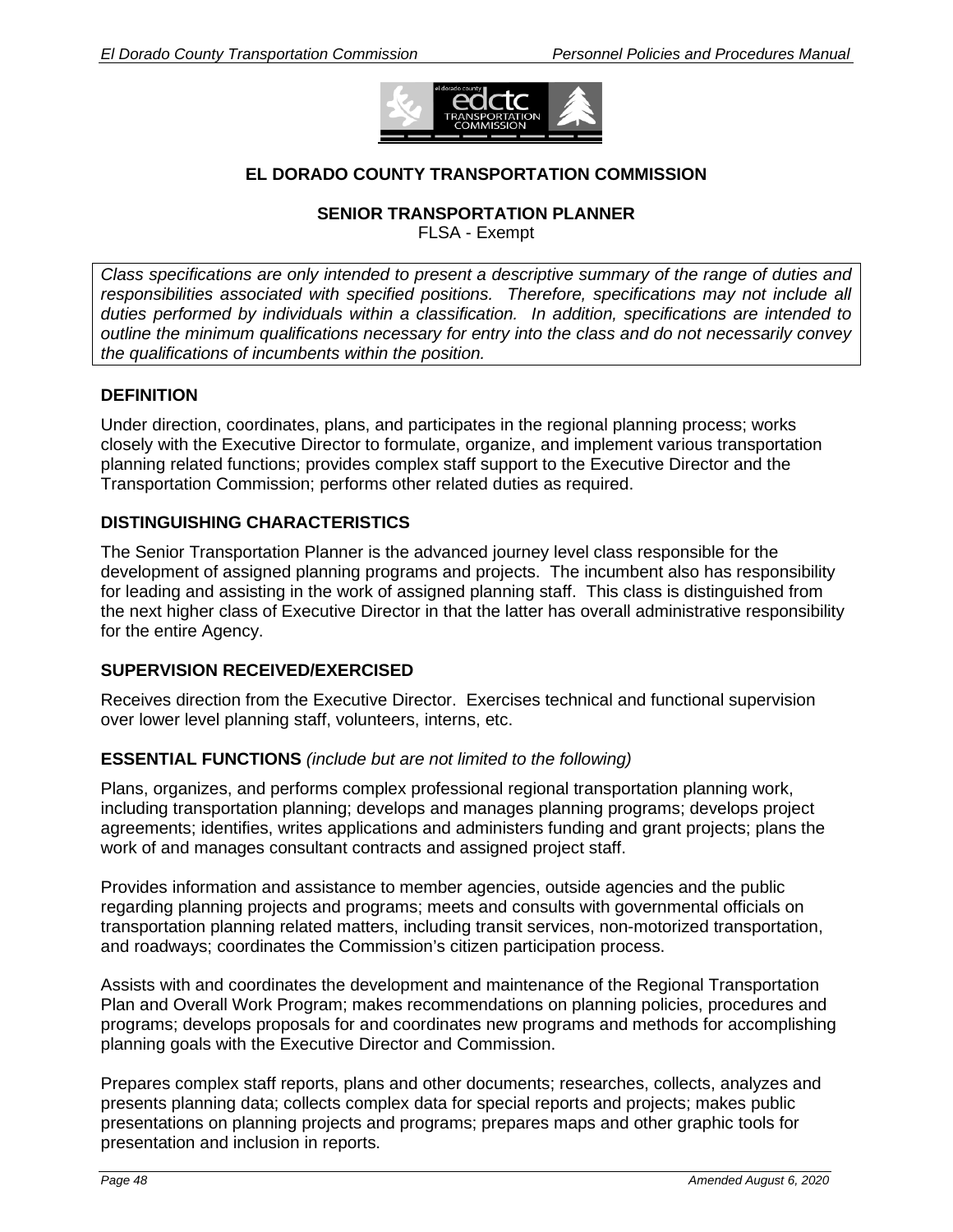Participates in and coordinates transportation and related planning studies; works directly with and oversees the activities of consultants retained by the Agency; develops, implements and monitors federal and state long term planning documents; manages funding allocations for assigned program areas; coordinates and implements environmental review procedures; develops both short and long range transportation plans.

Demonstrates a full understanding of applicable policies, procedures and work methods associated with assigned duties; responds to complex questions and concerns from member agencies, outside agencies and the general public; provides information as is appropriate and resolves public service issues.

Establishes positive working relationships with representatives of community-based organizations, other agencies, EDCTC management and staff, and the public.

# **PHYSICAL, MENTAL, AND ENVIRONMENTAL WORKING CONDITIONS**

Position requires prolonged sitting, and occasional standing, walking, reaching, twisting, turning, kneeling, bending, squatting, and stooping in the performance of daily activities. The position also requires grasping, repetitive hand movement and fine coordination in preparing statistical reports and data using a computer keyboard. Additionally, the position requires near vision in reading correspondence, statistical data, and using a computer. Acute hearing is required when providing phone and personal service. Additionally, the incumbent in this position may work outdoors in all weather conditions, including wet, hot, and cold. The nature of the work also requires the incumbent to drive motorized vehicles. The need to lift, drag, and push files, paper and documents weighing up to 25 pounds is also required.

Some of these requirements may be accommodated for otherwise qualified individuals requiring and requesting such accommodations.

**QUALIFICATIONS** *(The following are minimal qualifications necessary for entry into the classification.)*

## **Education and/or Experience:**

Any combination of education and experience that has provided the knowledge, skills, and abilities necessary for a **Senior Transportation Planner**. A typical way of obtaining the required qualifications is to possess the equivalent of one year of experience in regional/municipal planning at the Associate Transportation Planner level, and a bachelor's degree in urban or regional planning, public administration, or related field.

#### **License/Certificate:**

Possession of, or ability to obtain, a valid Class C California driver's license. Possession of a certification as an American Institute of Certified Planner (AICP) is highly desirable.

**KNOWLEDGE/ABILITIES/SKILLS** *(The following are a representative sample of the KAS's necessary to perform essential duties of the position.)* 

#### **Knowledge of:**

Principles, practices and techniques of developing, implementing, and maintaining regional transportation plans, programs and projects; statistical methods and research techniques applicable to the preparation of transportation planning documents and funding requests; techniques for analyzing data and trends; techniques and processes involved in the preparation and implementation of long range plans; basic principles of mathematics; applicable federal, state and local laws, codes and regulations, including C.E.Q.A.; methods and techniques of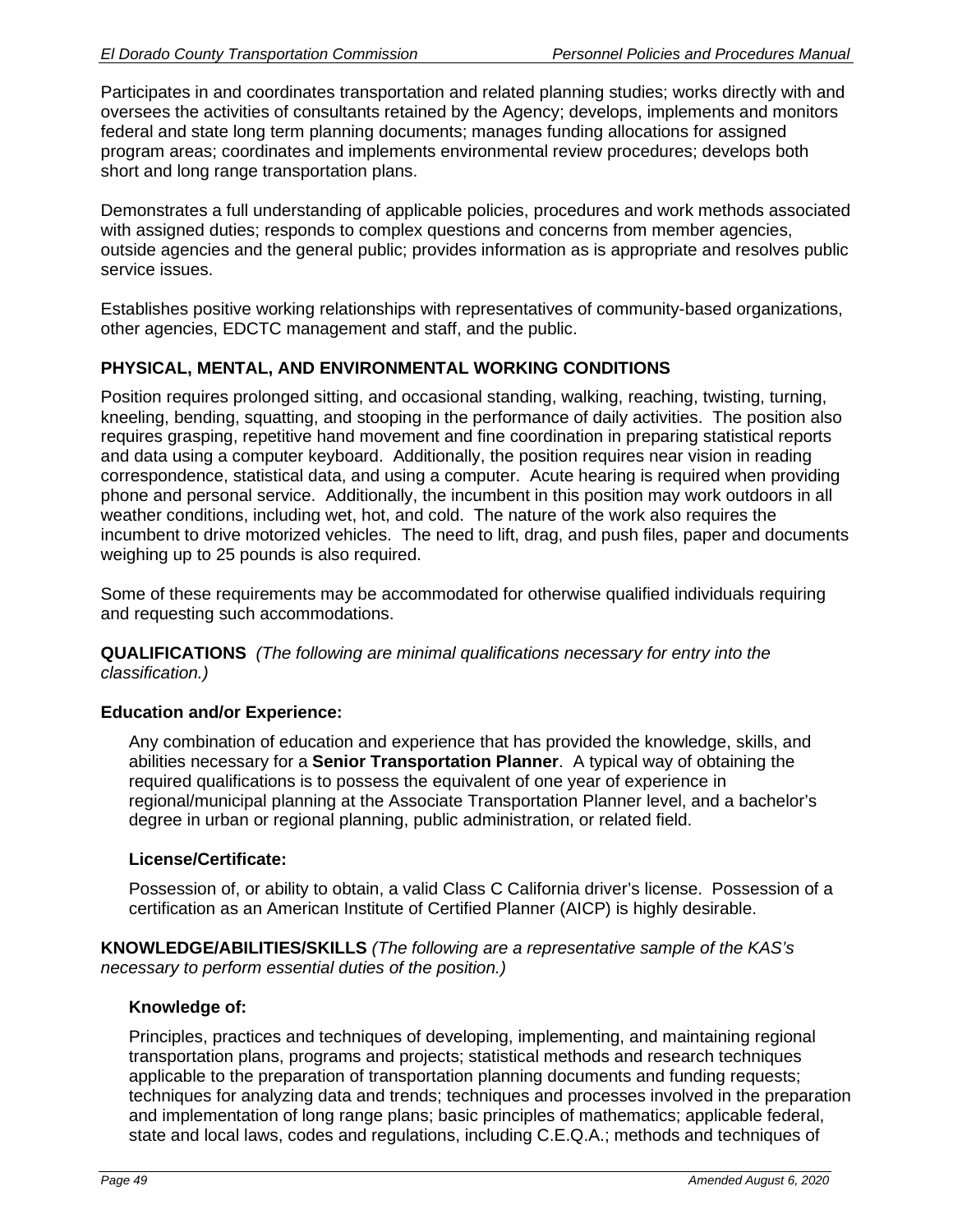scheduling work assignments; standard office procedures, practices and equipment; modern office practices, methods and equipment, including a computer and applicable software; methods and techniques for record keeping and report preparation and writing; proper English, spelling and grammar; occupational hazards and standard safety practices.

# **Ability to:**

Perform and oversee regional transportation projects and programs; apply policies, procedures and standards pertaining to the transportation planning process; analyze complex data and prepare concise, clear and effective reports; make public presentations; perform mathematical calculations quickly and accurately; interpret, explain and apply applicable laws, codes and regulations; read, interpret and record data accurately; organize, prioritize and follow-up on work assignments; work independently and as part of a team; make sound decisions within established guidelines; follow written and oral directions; attend evening meetings as required; communicate clearly and concisely, both orally and in writing; establish and maintain effective working relationships.

## **Skill to:**

Operate a variety of office equipment, including a computer and variety of software applications; Operate multimedia equipment for presentations (i.e. overhead projector, PowerPoint, etc.)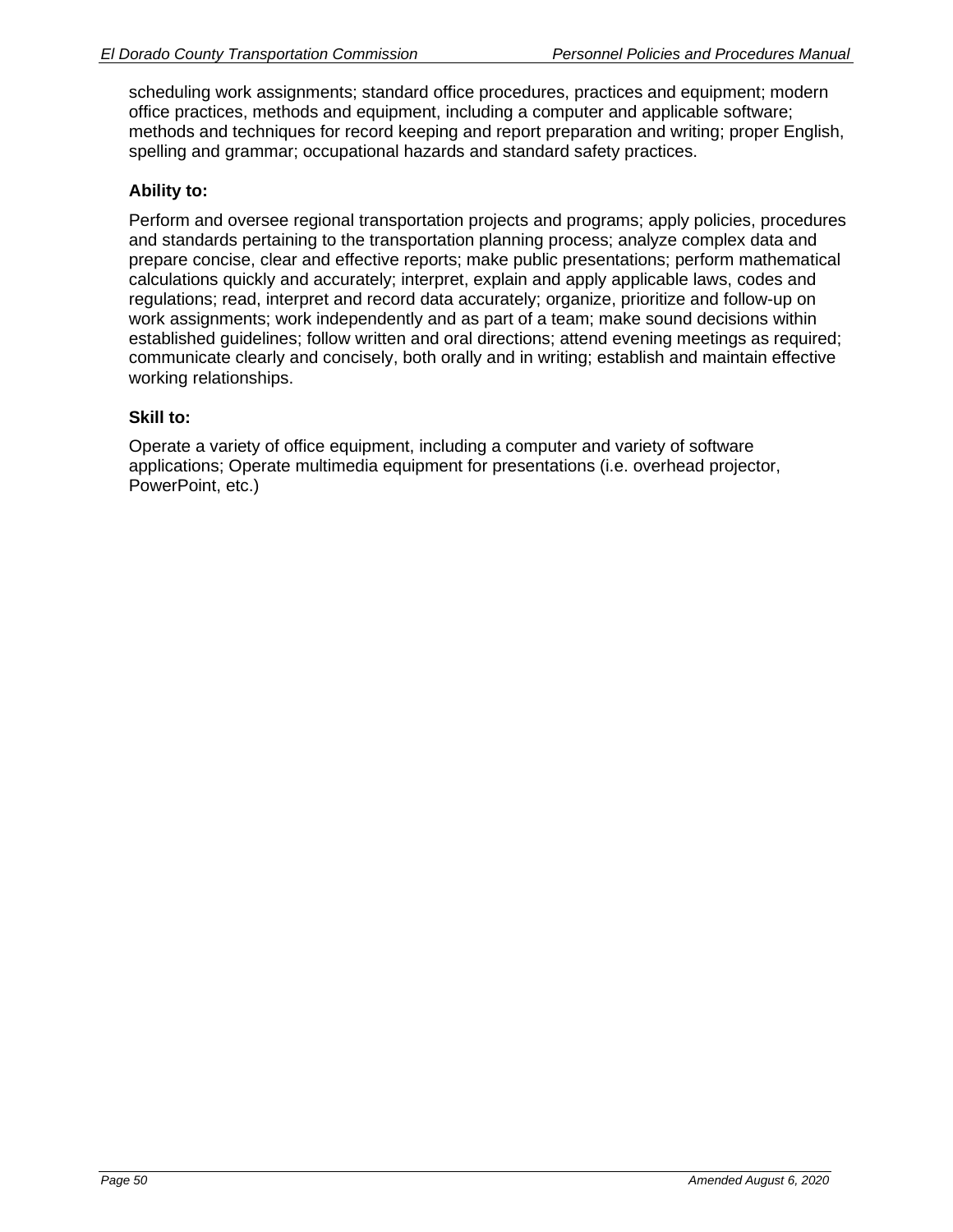

## **EL DORADO COUNTY TRANSPORTATION COMMISSION**

**ASSOCIATE TRANSPORTATION PLANNER** 

FLSA - Exempt

*Class specifications are only intended to present a descriptive summary of the range of duties and responsibilities associated with specified positions. Therefore, specifications may not include all duties performed by individuals within a classification. In addition, specifications are intended to outline the minimum qualifications necessary for entry into the class and do not necessarily convey the qualifications of incumbents within the position.* 

## **DEFINITION**

Under general supervision, performs complex professional transportation planning work or project development and administration; prepares and administers transportation funded plans and programs; provides assistance to member agencies in the development of grant proposals; coordinates and serves as a lead for assigned or special projects; performs other related duties as required.

## **DISTINGUISHING CHARACTERISTICS**

The Associate Transportation Planner is the journey level class in the professional planning series in which incumbents are expected to independently perform the full scope of assigned duties. Incumbents in this position work independently in the research, analysis and administration of transportation plans and programs and the application for grants and funding.

This classification is distinguished from the next lower classification of Assistant Planner by the assignment of more complex duties and lead supervisory responsibilities for specific programs and projects.

## **SUPERVISION RECEIVED/EXERCISED**

Receives general supervision from the Executive Director or Senior Transportation Planner depending upon assignment. Incumbents in this classification do not routinely exercise supervision, but may serve in a lead capacity for specific projects.

## **ESSENTIAL FUNCTIONS** *(include but are not limited to the following)*

Performs complex professional transportation planning work or funding/grant development and administration; prepares and administers transportation funded plans and programs; assists in the development of project agreements; prepares maps, graphs, models, grant applications and reports; participates in and serves as a lead on assigned special studies and projects.

Provides information and assistance to member agencies, outside agencies and the public regarding laws, regulations, standards, policies, and procedures related to the submission of plans, processing of applications and implementation requirements; performs field inspections; ensures that transportation plan and grant/loan requirements are met; communicates and coordinates with other staff and outside agencies.

Prepares staff reports, resolutions, proposals, grant applications, letters, public hearing notices, and environmental review documents; collects and analyzes complex data for special reports and projects; engages in and conducts citizen participation activities.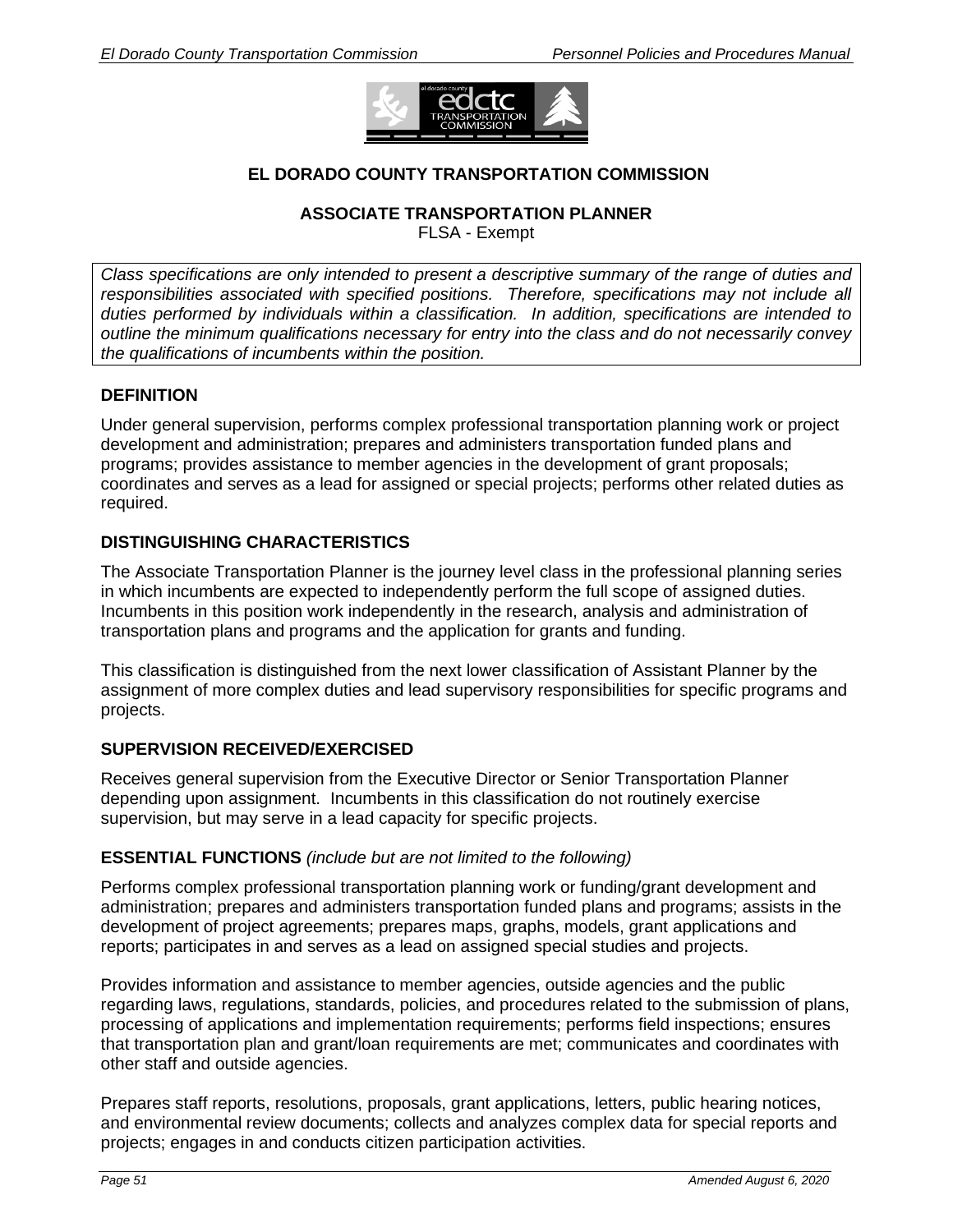Participates in and leads transportation and related planning studies; assists in the development, implementation and monitoring of federal and state long term planning documents; manages funding allocations for assigned program areas; coordinates and implements environmental review procedures; works directly with and oversees the activities of consultants retained by the Agency; assists in the development of both short and long range transportation plans; assists in the operation of the pavement management system and traffic model.

Develops and maintains statistical reporting systems; complies, analyzes and interprets data relating to a variety of subjects, including, but not limited to environmental conditions, socioeconomic, and housing trends; collects, ensures accuracy and enters data into various systems.

Researches, schedules and prepares project and program funding applications from a variety of sources; coordinates the preparation of funding/grant applications with member agency staff; administers and monitors programs on behalf of partners; works with and oversees the activities of consultants and contractors retained by the Agency; prepares C.E.Q.A. documents.

Demonstrates a full understanding of applicable policies, procedures and work methods associated with assigned duties; serves as project coordinator or team leader on specific projects; provides assistance training for less experienced planning staff; responds to the more complex questions and concerns from member agencies, outside agencies and the general public; provides information as is appropriate and resolves public service issues.

Establishes positive working relationships with representatives of community-based organizations, other agencies, EDCTC management and staff, and the public.

# **PHYSICAL, MENTAL, AND ENVIRONMENTAL WORKING CONDITIONS**

Position requires prolonged sitting, standing, walking, reaching, twisting, turning, kneeling, bending, squatting, and stooping in the performance of daily activities. The position also requires grasping, repetitive hand movement and fine coordination in preparing statistical reports and data using a computer keyboard. Additionally, the position requires near vision in reading correspondence, statistical data, and using a computer. Acute hearing is required when providing phone and personal service. The need to lift, drag, and push files, paper and documents weighing up to 25 pounds also is required. Additionally, the incumbent in this position works outdoors in all weather conditions, including wet, hot, and cold. The nature of the work also requires the incumbent to drive motorized vehicles.

Some of these requirements may be accommodated for otherwise qualified individuals requiring and requesting such accommodations.

**QUALIFICATIONS** *(The following are minimal qualifications necessary for entry into the classification.)*

## **Education and/or Experience:**

Any combination of education and experience that has provided the knowledge, skills, and abilities necessary for an **Associate Transportation Planner**. A typical way of obtaining the required qualifications is to possess the equivalent of two years of experience in regional/municipal planning at the Assistant Transportation Planner level, and a bachelor's degree in urban or regional planning, public administration, or related field. Graduate work may be substituted for one year of experience.

## **License/Certificate:**

Possession of, or ability to obtain, a valid Class C California driver's license.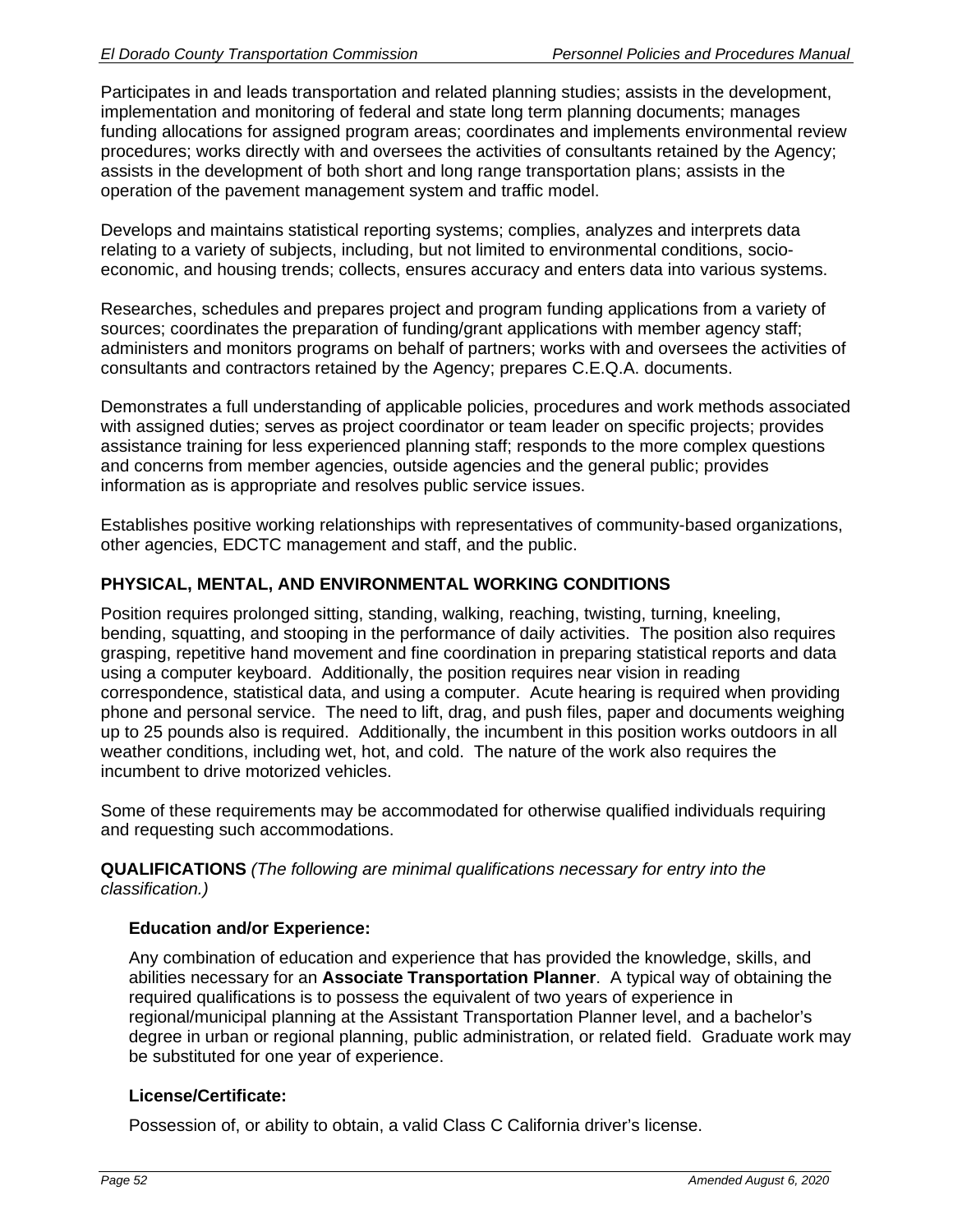**KNOWLEDGE/ABILITIES/SKILLS** *(The following are a representative sample of the KAS's necessary to perform essential duties of the position.)* 

# **Knowledge of:**

Principles, practices and techniques of urban and regional transportation planning and project implementation; statistical methods and research techniques applicable to the preparation of transportation planning documents and funding requests; techniques and processes involved in the preparation and implementation of long range plans; principles, practices and methods of funding and grant proposal writing and administration; principle of conducting research and analyzing data and trends; organization, functions and activities of local government; principles and practices of transportation project budget development, implementation, tracking and reporting; principles of mathematics; applicable federal, state and local laws, codes and regulations, including C.E.Q.A.; standard office procedures, practices and equipment; modern office practices, methods and equipment, including a computer and applicable software; methods and techniques for record keeping and report preparation and writing; proper English, spelling and grammar; occupational hazards and standard safety practices.

## **Ability to:**

Apply policies, procedures and standards pertaining to the transportation planning process and or grant/loan programs; analyze complex data and trends and prepare concise, clear and effective reports; prepare a variety of graphs, charts and maps related to statistical findings and information; perform mathematical calculations quickly and accurately; interpret, explain and apply applicable laws, codes and regulations; read, interpret and record data accurately; organize, prioritize and follow-up on work assignments; work independently and as part of a team; make sound decisions within established guidelines; analyze a complex issue, and develop and implement an appropriate response; follow written and oral directions; observe safety principles and work in a safe manner; communicate clearly and concisely, both orally and in writing; establish and maintain effective working relationships.

## **Skill to:**

Operate a variety of office equipment, including a computer and variety of software applications.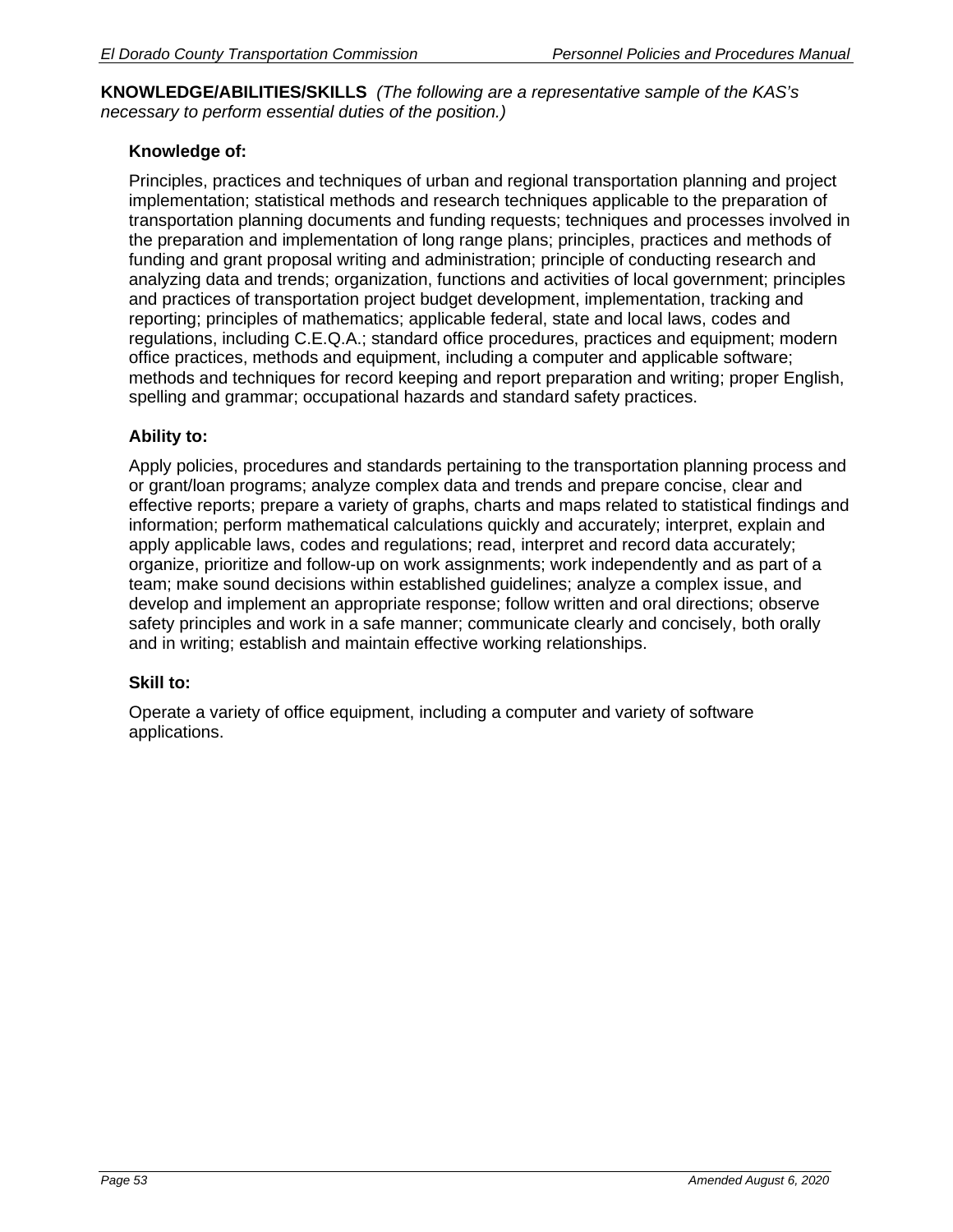

# **EL DORADO COUNTY TRANSPORTATION COMMISSION**

#### **ASSISTANT TRANSPORTATION PLANNER**

FLSA – Non-Exempt

*Class specifications are only intended to present a descriptive summary of the range of duties and responsibilities associated with specified positions. Therefore, specifications may not include all duties performed by individuals within a classification. In addition, specifications are intended to outline the minimum qualifications necessary for entry into the class and do not necessarily convey the qualifications of incumbents within the position.* 

## **DEFINITION**

Under immediate supervision, learns to perform and performs professional transportation planning work or project development and administration; gathers and manages data related to transportation plans and programs; provides coordination with partnering agencies in the development of projects; prepares maps, graphs, models, grant applications and reports; coordinates special projects; performs other related duties as required.

## **DISTINGUISHING CHARACTERISTICS**

The Assistant Transportation Planner is the entry level class in the professional planning series that allows the incumbent to develop journey level knowledge and abilities in the field of transportation planning and/or grant administration. Initially, under immediate supervision, incumbents learn to perform and perform a variety of fundamental support activities in the areas of assignment. The classification is alternatively staffed with Associate Planner and incumbents may advance to the higher level after gaining experience and demonstrating a level of proficiency that meets the qualifications of the higher level class. This classification is distinguished from the next higher classification of Associate Planner in that the latter is responsible for the more complex and difficult duties.

## **SUPERVISION RECEIVED/EXERCISED**

Receives immediate supervision from the Executive Director or Senior Transportation Planner depending upon assignment. Incumbents in this classification do not routinely exercise supervision, but may serve in a lead capacity for specific assigned projects.

## **ESSENTIAL FUNCTIONS** *(include but are not limited to the following)*

Learns to perform and performs professional transportation planning work and program funding/grant development and administration; gathers and manages data related to transportation programs; prepares routine maps, graphs, models, grant applications and reports; participates in and coordinates special studies and projects.

Learns to provide and provides information and assistance to member agencies, outside agencies and the public regarding laws, regulations, standards, policies, and procedures related to transportation plans and programs, the submission of plans, processing of applications and implementation requirements; performs field inspections; communicates and coordinates with a variety of outside agencies.

Develops and maintains statistical reporting systems; complies, analyzes and interprets data relating to a variety of subjects, including, but not limited to environmental conditions, socio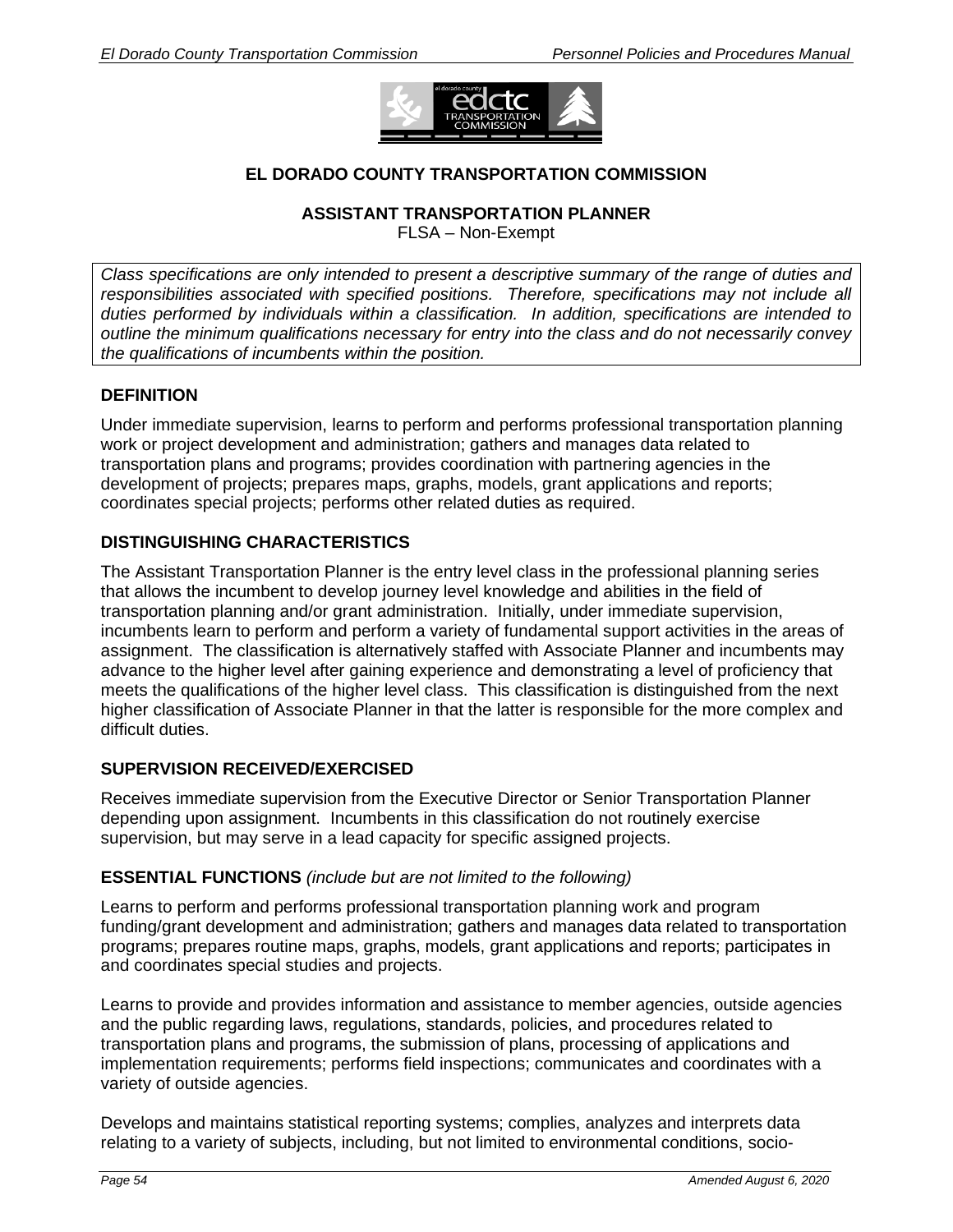economic, and housing trends; collects, ensures accuracy and enters data into various systems. Assists in the preparation of staff reports, resolutions, proposals, grant, and funding applications, letters, public hearing notices, and environmental review documents; collects and analyzes basic data for special reports and projects; engages in citizen participation activities.

Prepares reports and maps; does drafting and illustrating for reports; performs less complex technical planning activities required for the formulation of plans and projects; assists local and state agencies with transit, bike and roadway systems; assists in the development of both short and long range transportation plans; assists in the operation of the pavement management system and traffic model.

Demonstrates a basic understanding of applicable policies, procedures and work methods associated with assigned duties; may serve as project coordinator or team leader; responds to questions and concerns from member agencies, outside agencies and the general public; provides information as is appropriate and resolves public service issues.

Establishes positive working relationships with representatives of community-based organizations, other agencies, EDCTC management and staff, and the public.

## **PHYSICAL, MENTAL, AND ENVIRONMENTAL WORKING CONDITIONS**

Position requires prolonged sitting, standing, walking, reaching, twisting, turning, kneeling, bending, squatting, and stooping in the performance of daily activities. The position also requires grasping, repetitive hand movement and fine coordination in preparing statistical reports and data using a computer keyboard. Additionally, the position requires near vision in reading correspondence, statistical data, and using a computer. Acute hearing is required when providing phone and personal service. The need to lift, drag, and push files, paper and documents weighing up to 25 pounds also is required. Additionally, the incumbent in this position works outdoors in all weather conditions, including wet, hot, and cold. The nature of the work also requires the incumbent to drive motorized vehicles.

Some of these requirements may be accommodated for otherwise qualified individuals requiring and requesting such accommodations.

**QUALIFICATIONS** *(The following are minimal qualifications necessary for entry into the classification.)*

## **Education and/or Experience:**

Any combination of education and experience that has provided the knowledge, skills and abilities necessary for an **Assistant Transportation Planner**. A typical way of obtaining the required qualifications is to possess the equivalent of a bachelor's degree in urban or regional planning, public administration, or related field.

#### **License/Certificate:**

Possession of, or ability to obtain, a valid Class C California driver's license.

**KNOWLEDGE/ABILITIES/SKILLS** *(The following are a representative sample of the KAS's necessary to perform essential duties of the position.)* 

## **Knowledge of:**

Basic principles, practices and techniques of urban and regional transportation planning and project implementation; statistical methods and research techniques applicable to the preparation of transportation planning documents and funding requests; basic principles,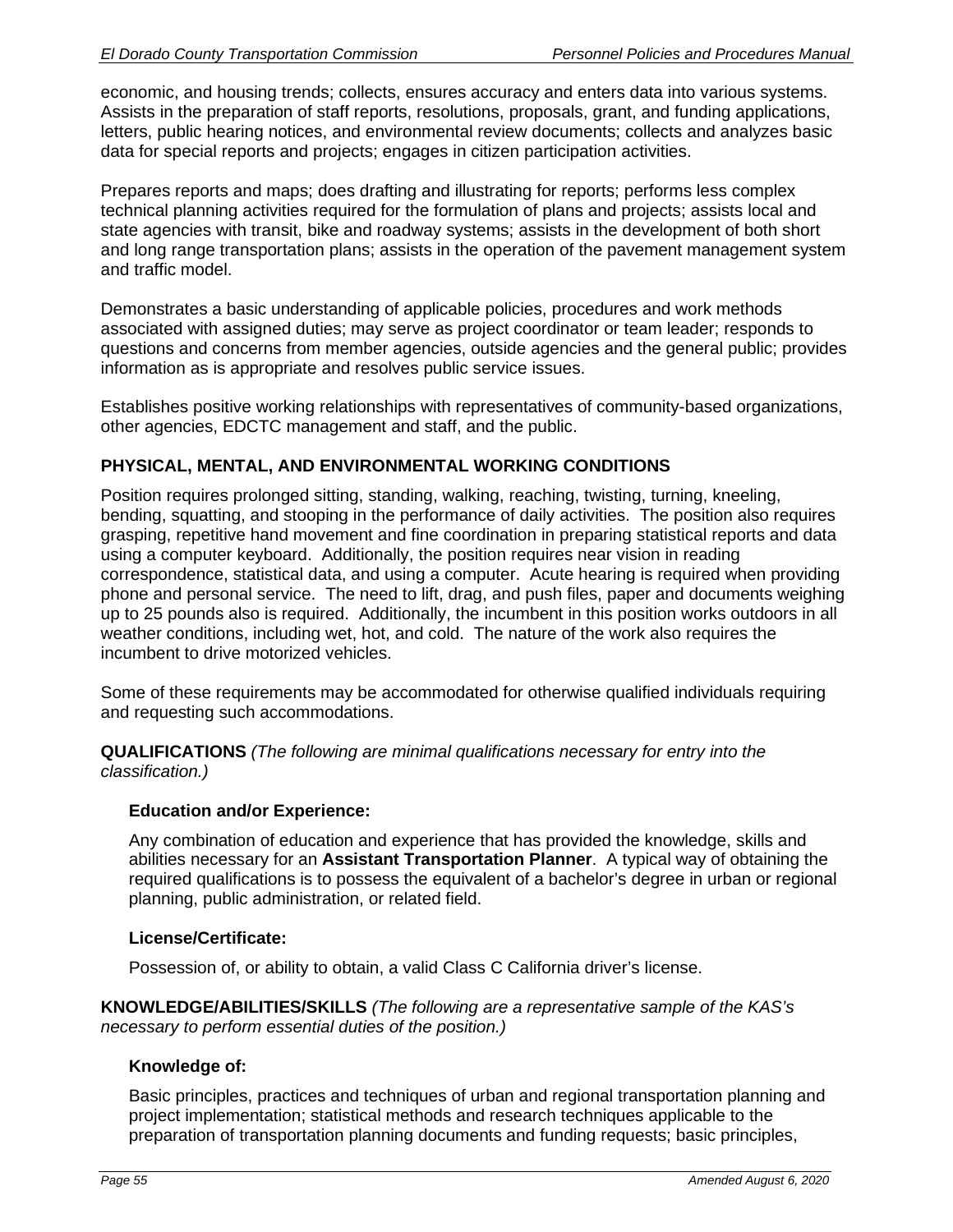practices and methods of grant proposal writing and administration; local, state, federal, corporate and non-profit grant and funding sources; organization, functions and activities of local government; basic principles of mathematics; basic understanding of applicable federal, state and local laws, codes and regulations, including C.E.Q.A.; methods and techniques of scheduling work assignments; standard office procedures, practices and equipment; modern office practices, methods and equipment, including a computer and applicable software; methods and techniques for record keeping and report preparation and writing; proper English, spelling and grammar; occupational hazards and standard safety practices.

## **Ability to:**

Learn and apply policies, procedures and standards pertaining to the transportation planning process and funding programs; analyze basic data, recognize and interpret tends and prepare concise, clear and effective reports; perform mathematical calculations quickly and accurately; interpret, explain and apply applicable laws, codes and regulations; read, interpret and record data accurately; organize, prioritize and follow-up on work assignments; work independently and as part of a team; make sound decisions within established guidelines; analyze a complex issue, and develop and implement an appropriate response; follow written and oral directions; observe safety principles and work in a safe manner; communicate clearly and concisely, both orally and in writing; establish and maintain effective working relationships.

## **Skill to:**

Operate a variety of office equipment, including a computer and variety of software applications.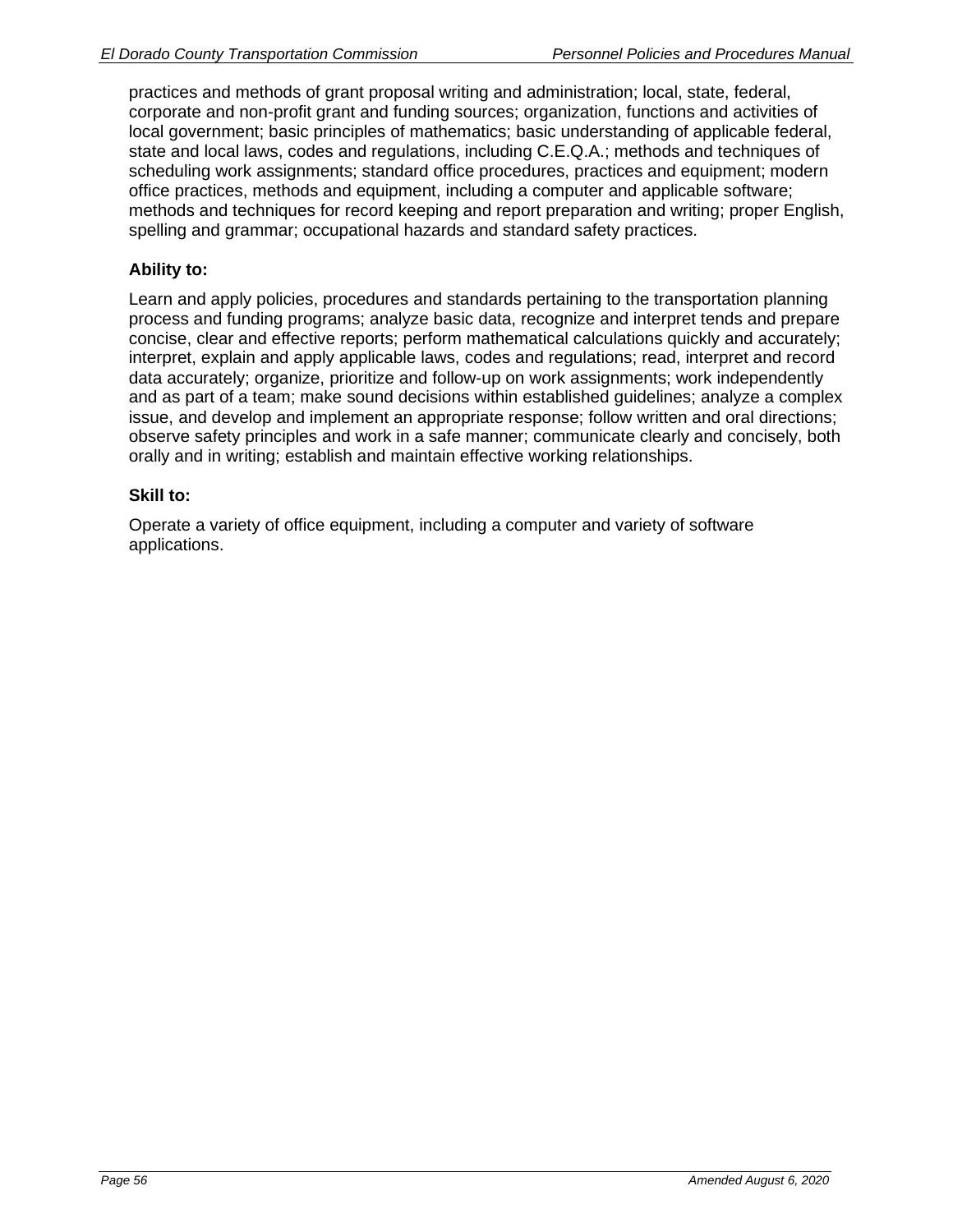

# **EL DORADO COUNTY TRANSPORTATION COMMISSION**

#### **ADMINISTRATIVE SERVICES OFFICER**

FLSA – Non-Exempt

*Class specifications are only intended to present a descriptive summary of the range of duties and responsibilities that are associated with specified positions. Therefore, specifications may not include all duties performed by individuals within a classification. In addition, specifications are intended to outline the minimum qualifications necessary for entry into the class and do not necessarily convey the qualifications of incumbents within the position.* 

## **DEFINITION**

Under general direction, plans, directs, and performs all duties related to accounting, funding and revenue collections, grant administration, billing, budgeting, and auditing; oversees all human resources functions, including benefits, recruitment and selection, and all related files; performs other related duties as assigned.

## **DISTINGUISHING CHARACTERISTICS**

The Administrative Services Officer is a single position supervisory class in which the incumbent is expected to perform work in all areas of accounting and human resources and coordinate work with outside contractors. This class is distinguished from the next higher class of Executive Director in that the latter has overall administrative responsibility for the entire Agency.

## **SUPERVISION RECEIVED/EXERCISED**

Receives general direction from the Executive Director. Exercises direct and indirect supervision over assigned staff.

#### **ESSENTIAL FUNCTIONS** *(include but are not limited to the following)*

Plans, organizes, and manages all accounting functions; implements, monitors, controls, and maintains accounting programs, including accounts payable, payroll, and accounts receivable; prepares regular and special financial reports; oversees human resource related activities, including benefits administration.

Prepares a variety of accounting reports; prepares complex financial reports on special assignments; assists with and oversees accounts receivable, accounts payable, bank deposits, billing, and payroll; oversees and coordinates with consultants for the annual audits; prepares the annual State Controller Report.

Maintains general and subsidiary ledgers; reconciles a variety of computer reports; prepares work papers, financial statements, and other reports for federal, state, and other agencies; signs purchase orders; monitors spending.

Assists in the annual budget preparation, including the development of spreadsheets; works with staff to collect and compile budget information; develops the cost allocation plan; reviews budget expenditures; prepares budget revisions; researches and provides budget information to Caltrans as needed.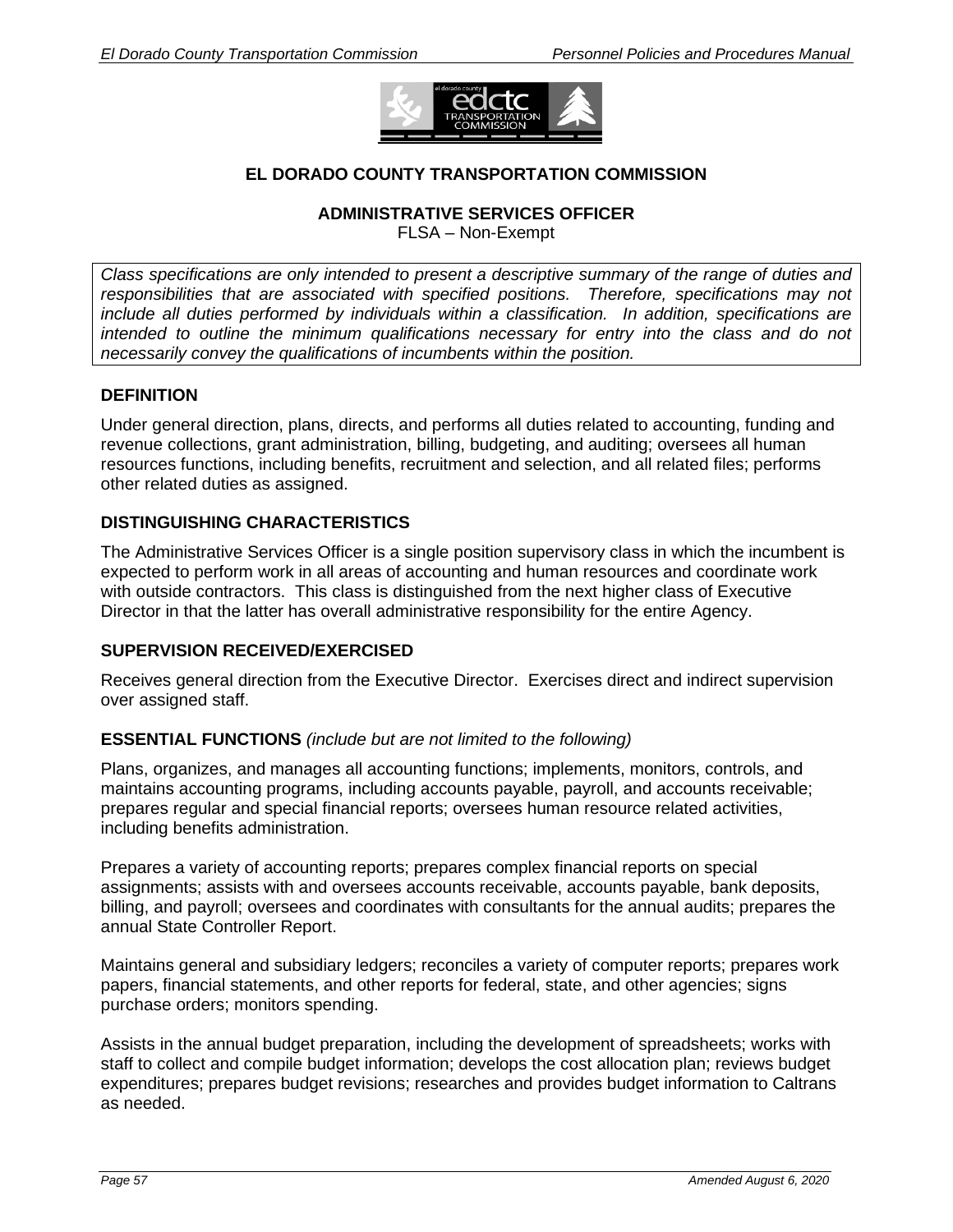Prepares requests for proposals; conducts consultant selection process; monitors consultant billing.

Manages the financial aspects from fund agreement to quarterly reimbursement requests and certification of expenditures for a variety of transportation related program activities.

Participates in the recruitment and selection process; develops advertisements; conducts new employee orientations; administers health and dental benefits.

Assists the Executive Director in the formation of administrative policies and practices.

Recommends human resource related policies, rules and practices; maintains personnel files; ensures that pay increases are properly entered into the payroll system; keeps informed of all laws relating to human resources; coordinates and administers the Workers' Compensation program.

Establishes positive working relationships with representatives of community-based organizations, other agencies, EDCTC management and staff, and the public.

# **PHYSICAL, MENTAL, AND ENVIRONMENTAL WORKING CONDITIONS**

Position requires prolonged sitting, standing, walking, reaching, twisting, turning, kneeling, bending, squatting, and stooping in the performance of daily activities. The position also requires grasping, repetitive hand movement and fine coordination in preparing statistical reports and data using a computer keyboard. Additionally, the position requires near vision in reading correspondence, statistical data, and using a computer. Acute hearing is required when providing phone and personal service. The need to lift, drag and push files, paper, and documents weighing up to 25 pounds also is required.

Some of these requirements may be accommodated for otherwise qualified individuals requiring and requesting such accommodations.

**QUALIFICATIONS** *(The following are minimal qualifications necessary for entry into the classification.)*

## **Education and/or Experience:**

Any combination of education and experience that has provided the knowledge, skills, and abilities necessary for an **Administrative Services Officer**. A typical way of obtaining the required qualifications is to possess the equivalent of three years of increasingly responsible professional accounting experience, including the maintenance of financial, budget, fiscal, and related statistical records, and a bachelor's degree in accounting, business or public administration, or a related field.

## **License/Certificate:**

Possession of, or ability to obtain, a valid Class C California driver's license.

**KNOWLEDGE/ABILITIES/SKILLS** *(The following are a representative sample of the KAS's necessary to perform essential duties of the position.)* 

## **Knowledge of:**

Generally Accepted Accounting Principles (GAAP) and Basic Principles of Accounting as applied to Governmental Accounting Standards (GASB); principles and practices of government accounting, auditing, reporting and budgeting; grant and fund administration; principles and practices of financial programs; principles and practices of human resources,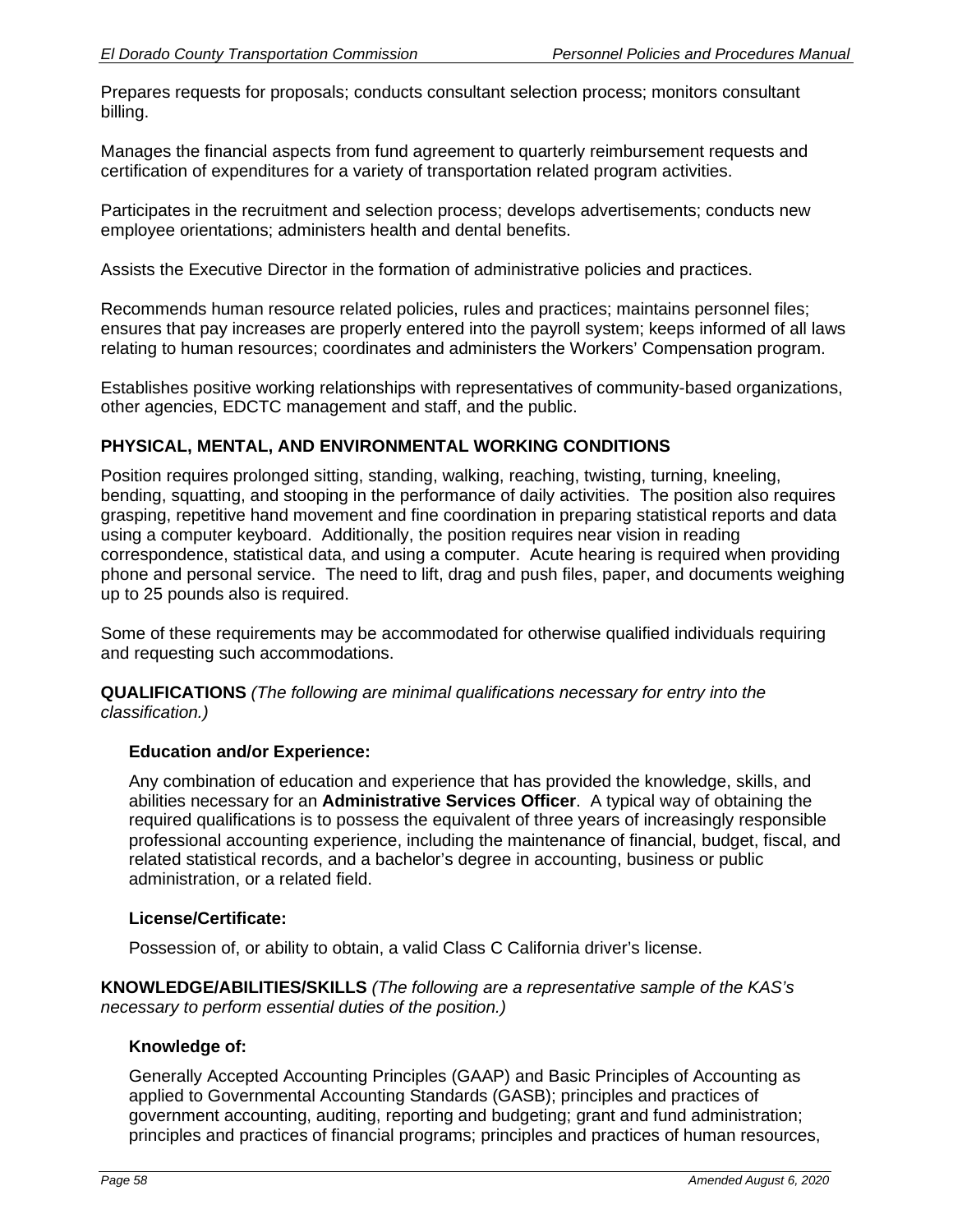including recruitment, benefits, and personnel file management; methods and techniques of research and analysis of information and statistical data; basic principles of mathematics; applicable federal, state and local laws, codes and regulations relating to transportation programs; standard office procedures, practices and equipment; modern office practices, methods and equipment, including a computer and applicable software; methods and techniques for record keeping and report preparation and writing; proper English, spelling and grammar; occupational hazards and standard safety practices.

# **Ability to:**

Develop, examine and verify financial documents, reports and transactions; prepare a variety of budgets, financial statements, reports and analyses; analyze, post, balance and reconcile financial data, ledgers and accounts; oversee all recruitment and selection services; oversee benefit administration and all personnel files; perform mathematical calculations quickly and accurately; interpret, explain and apply applicable laws, codes and regulations; read, interpret and record data accurately; organize, prioritize and follow-up on work assignments; work independently and as part of a team; make sound decisions within established guidelines; analyze a complex issue, and develop and implement an appropriate response; follow written and oral directions; observe safety principles and work in a safe manner; communicate clearly and concisely, both orally and in writing; establish and maintain effective working relationships.

## **Skill to:**

Operate standard office equipment, including a computer and variety of word processing and software applications, including financial and accounting programs.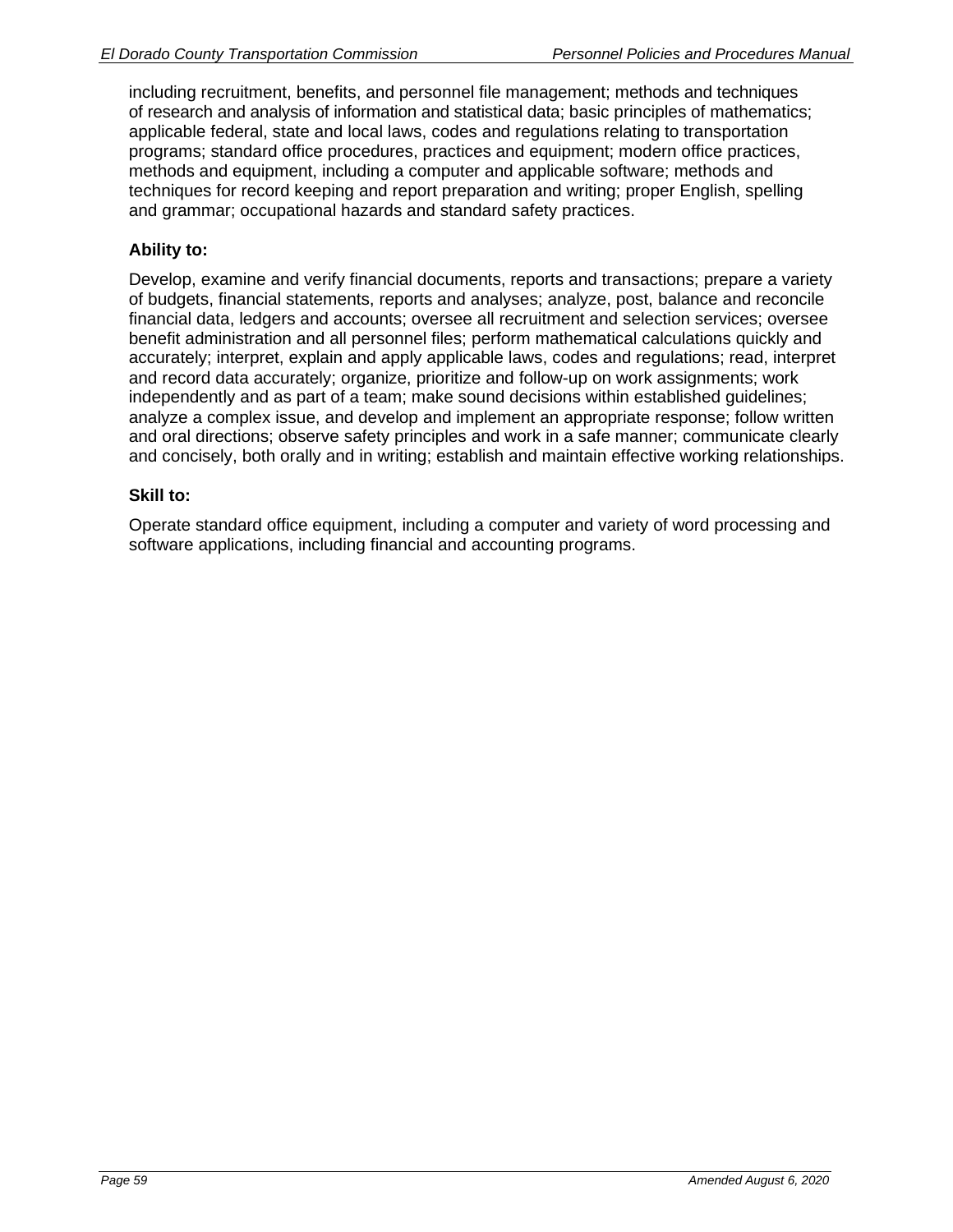

# **EL DORADO COUNTY TRANSPORTATION COMMISSION**

#### **EXECUTIVE ASSISTANT**

FLSA – Non-Exempt

*Class specifications are only intended to present a descriptive summary of the range of duties and responsibilities associated with specified positions. Therefore, specifications may not include all duties performed by individuals within a classification. In addition, specifications are intended to outline the minimum qualifications necessary for entry into the class and do not necessarily convey the qualifications of incumbents within the position.* 

## **DEFINITION**

Under general supervision, performs a wide variety of routine and complex office and administrative support tasks and duties in support of the Executive Director and other staff; acts as secretary to the Commission; assists the public and partnering agencies by providing information personally or directing information requests according to established procedures; sorts, logs, and maintains records and other documents; performs other related duties as required.

#### **DISTINGUISHING CHARACTERISTICS**

The Executive Assistant is a single position classification in which the incumbent is expected to independently perform the full scope of assigned duties. Incumbent performs a full range of office and administrative support duties, including organization and coordination of workload, maintenance of a calendar, scheduling of appointments, and preparation of reports and other documents. This classification is distinguished by the performance of sensitive and confidential duties related to the administrative support of the Executive Director, the Commission, and other professional staff.

## **SUPERVISION RECEIVED/EXERCISED**

Receives general supervision from the Executive Director. The incumbent does not routinely exercise supervision.

#### **ESSENTIAL FUNCTIONS** *(included but are not limited to the following)*

Performs a wide variety of routine and complex office and administrative support tasks and duties in support of the Executive Director and Commission; assists the public by providing information personally or directing information requests according to established procedures.

Performs a wide variety of sensitive and confidential routine and complex office, clerical, and administrative support tasks and duties, including scheduling appointments, arranging meeting locations, and tracking project status.

Serves as Secretary to the Board: records actions taken and arranges for recording actions in the official records; distributes documents resulting from Board action; certifies the authenticity of actions and Resolutions and prepares certified copies; prepares and publishes legal and informational notices on behalf of the Commission; prepares, distributes, and posts Board meeting agendas in accordance with legal requirements.

Demonstrates an understanding of applicable EDCTC policies, procedures, and work methods associated with assigned duties; responds to questions and concerns from the general public;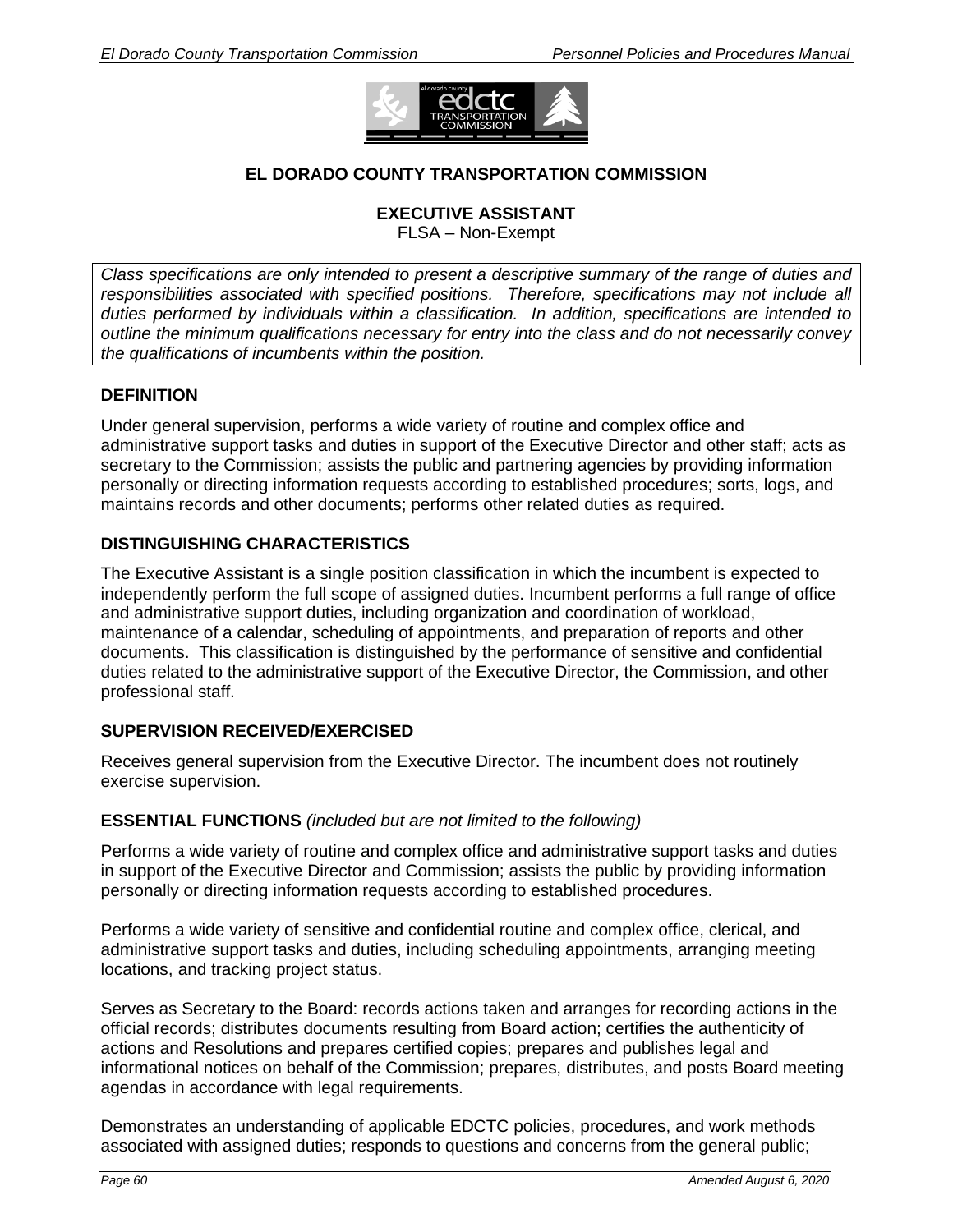provides information as appropriate; receives visitors and telephone calls, directing them to the appropriate information source; represents the Commission to all callers and visitors in a professional and customer-friendly manner.

Uses computers to enter and prepare a variety of documents, including general correspondence, reports, memos, proposals and fliers from rough drafts or verbal instructions; assists in the formatting of reports; proofreads documents and correspondence; operates other automated office equipment; types drafts, creates documents from draft or verbal instructions, and prepares a wide variety of finished documents; independently responds to e-mail.

Assists with accounting duties: cash receipts, deposit of receivables, and reconciliation of petty cash.

Coordinates facilities maintenance, computer maintenance, and records retention; performs computer backup and offsite storage.

Maintains and updates the EDCTC Web site; reviews, updates, purges, writes, and edits copy for the site; posts agendas and meeting notices. Maintains and updates the agency Facebook page.

Establishes positive working relationships with representatives of community organizations, state/local agencies, EDCTC management and staff, and the public.

## **PHYSICAL, MENTAL AND ENVIRONMENTAL WORKING CONDITIONS**

Position requires prolonged sitting, standing, walking, reaching, twisting, turning, kneeling, bending, squatting, and stooping in the performance of daily office activities. The position also requires grasping, repetitive hand movement and fine coordination in preparing statistical reports and data using a computer keyboard. Additionally, the position requires near and far vision in reading correspondence, statistical data and using the computer, and acute hearing is required when providing phone and personal service. The need to lift, drag, and push files, paper, and documents weighing up to 25 pounds also is required.

Some of these requirements may be accommodated for otherwise qualified individuals requiring and requesting such accommodations.

**QUALIFICATIONS** *(The following are minimal qualifications necessary for entry into the classification.)*

## **Education and/or Experience**

Any combination of education and experience that has provided the knowledge, skills, and abilities necessary for an **Executive Assistant**. A typical way of obtaining the required qualifications is to possess the equivalent of five years of significant, directly related, and progressive administrative and clerical support experience, and an Associate Degree.

#### **License/Certificate**

Possession of, or ability to obtain, a valid class C California driver's license.

**KNOWLEDGE/ABILITIES/SKILLS** *(The following are a representative sample of the knowledge, abilities, and skills necessary to perform essential duties of the position.)* 

**Knowledge** of office, administrative and clerical policies and procedures; basic understanding of the principles of governing codes and ordinances; basic principles of mathematics; applicable federal, state, and local laws, codes and regulations; methods and techniques of prioritizing and organizing assignments; standard office procedures, practices, and equipment; modern office equipment, including a computer and applicable software; methods and techniques for record